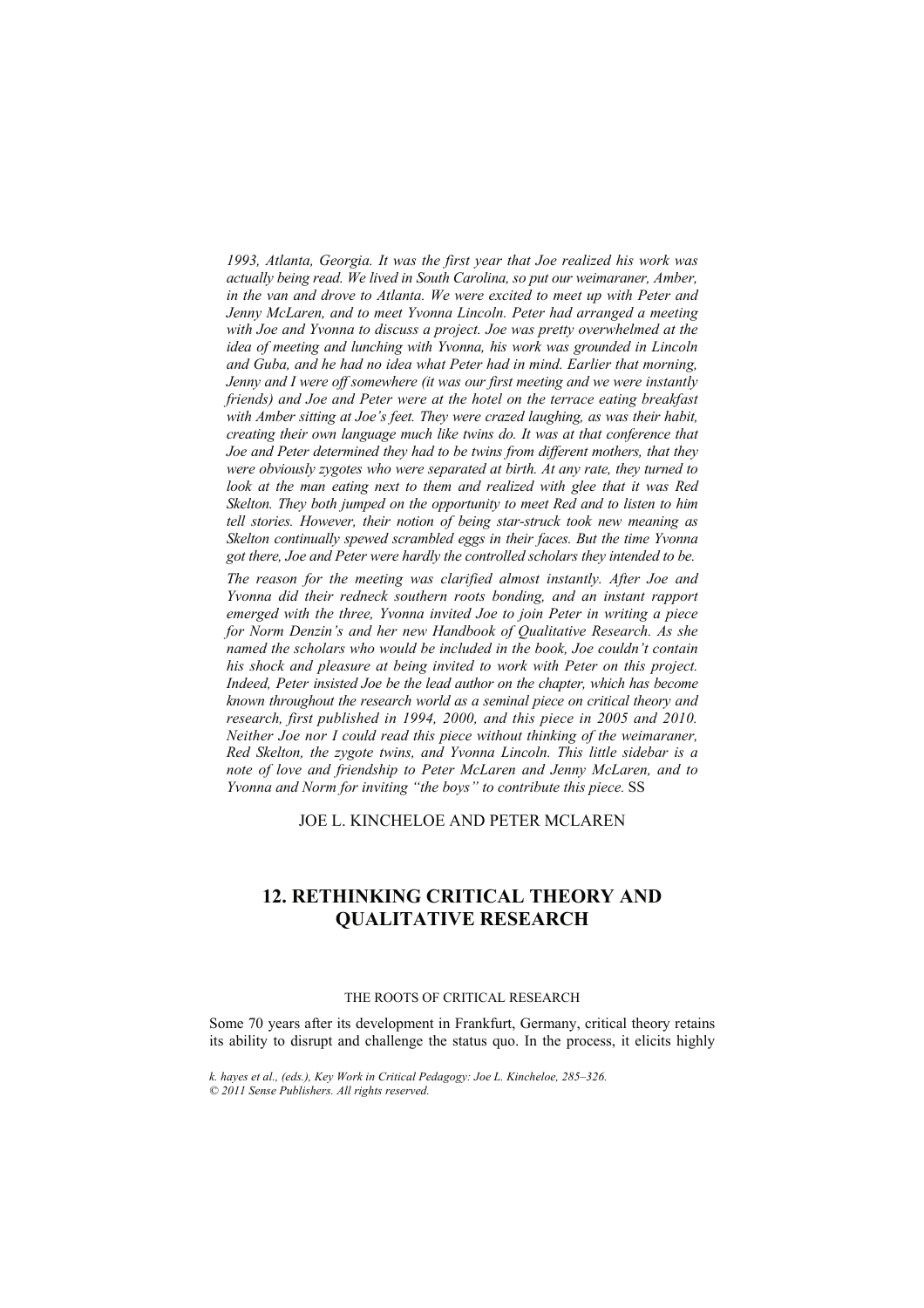charged emotions of all types—fierce loyalty from its proponents, vehement hostility from its detractors. Such vibrantly polar reactions indicate at the very least that critical theory still matters. We can be against critical theory or for it, but, especially at the present historical juncture, we cannot be without it. Indeed, qualitative research that frames its purpose in the context of critical theoretical concerns still produces, in our view, undeniably dangerous knowledge, the kind of information and insight that upsets institutions and threatens to overturn sovereign regimes of truth.

*Critical theory* is a term that is often evoked and frequently misunderstood. It usually refers to the theoretical tradition developed by the Frankfurt school, a group of writers connected to the Institute of Social Research at the University of Frankfurt. However, none of the Frankfurt school theorists ever claimed to have developed a unified approach to cultural criticism. In its beginnings, Max Horkheimer, Theodor Adorno, and Herbert Marcuse initiated a conversation with the German tradition of philosophical and social thought, especially that of Marx, Kant, Hegel, and Weber. From the vantage point of these critical theorists, whose political sensibilities were influenced by the devastations of World War I, postwar Germany with its economic depression marked by inflation and unemployment, and the failed strikes and protests in Germany and Central Europe in this same period. The world was in urgent need of reinterpretation. From this perspective, they defied Marxist orthodoxy while deepening their belief that injustice and subjugation shape the lived world (Bottomore, 1984; Gibson, 1986; Held, 1980; Jay, 1973). Focusing their attention on the changing nature of capitalism, the early critical theorists analyzed the mutating forms of domination that accompanied this change (Agger, 1998; Gall, Gall, & Borg, 1999; Giroux, 1983, 1997; Kellner, 1989; Kincheloe, & Pinar, 1991; McLaren, 1997).

Only a decade after the Frankfurt school was established, the Nazis controlled Germany. The danger posed by the exclusive Jewish membership of the Frankfurt school, and its association with Marxism, convinced Horkheimer, Adorno, and Marcuse to leave Germany. Eventually locating themselves in California, these critical theorists were shocked by American culture. Offended by the taken-forgranted empirical practices of American social science researchers, Horkheimer, Adorno, and Marcuse were challenged to respond to the social science establishment's belief that their research could describe and accurately measure any dimension of human behavior. Piqued by the contradictions between progressive American rhetoric of egalitarianism and the reality of racial and class discrimination, these theorists produced their major work while residing in the United States. In 1953, Horkheimer and Adorno returned to Germany and reestablished the Institute of Social Research. Significantly, Herbert Marcuse stayed in the United States, where he would find a new audience for his work in social theory. Much to his own surprise, Marcuse skyrocketed to fame as the philosopher of the student movements of the 1960s. Critical theory, especially the emotionally and sexually liberating work of Marcuse, provided the philosophical voice of the New Left. Concerned with the politics of psychological and cultural revolution, the New Left preached a Marcusian sermon of political emancipation (Gibson, 1986; Hinchey, 1998; Kincheloe, & Steinberg, 1997; Surber, 1998; Wexler, 1991, 1996b).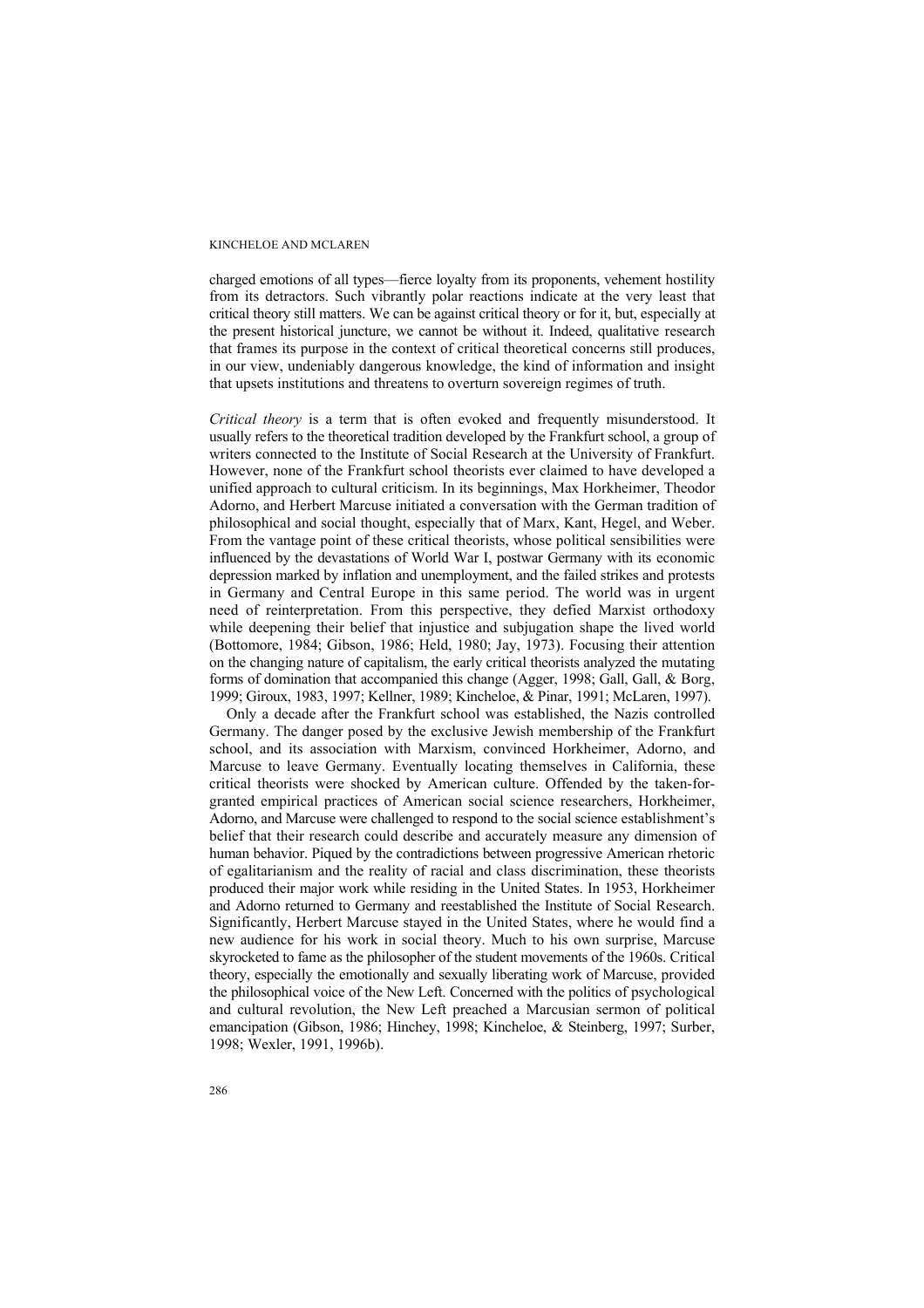Many academicians who had come of age in the politically charged atmosphere of the 1960s focused their scholarly attention on critical theory. Frustrated by forms of domination emerging from a post-Enlightenment culture nurtured by capitalism, these scholars saw in critical theory a method of temporarily freeing academic work from these forms of power. Impressed by critical theory's dialectical concern with the social construction of experience, they came to view their disciplines as manifestations of the discourses and power relations of the social and historical contexts that produced them. The "discourse of possibility" implicit within the constructed nature of social experience suggested to these scholars that a reconstruction of the social sciences could eventually lead to a more egalitarian and democratic social order. New poststructuralist conceptualizations of human agency and their promise that men and women can at least partly determine their own existence offered new hope for emancipatory forms of social research when compared with orthodox Marxism's assertion of the iron laws of history, the irrevocable evil of capitalism, and the proletariat as the privileged subject and anticipated agent of social transformation. For example, when Henry Giroux and other critical educators criticized the argument made by Marxist scholars Samuel Bowles and Herbert Gintis—that schools are capitalist agencies of social, economic, cultural, and bureaucratic reproduction they contrasted the deterministic perspectives of Bowles and Gintis with the idea that schools, as venues of hope, could become sites of resistance and democratic possibility through concerted efforts among teachers and students to work within a liberatory pedagogical framework. Giroux (1988), in particular, maintained that schools can become institutions where forms of knowledge, values, and social relations are taught for the purpose of educating young people for critical empowerment rather than subjugation.

### CRITICAL HUMILITY: OUR IDIOSYNCRATIC INTERPRETATION OF CRITICAL THEORY AND CRITICAL RESEARCH

Over the past 20 years of our involvement in critical theory and critical research, we have been asked by hundreds of people to explain more precisely what critical theory is. We find that question difficult to answer because (a) there are many critical theories, not just one; (b) the critical tradition is always changing and evolving; and (c) critical theory attempts to avoid too much specificity, as there is room for disagreement among critical theorists. To lay out a set of fixed characteristics of the position is contrary to the desire of such theorists to avoid the production of blueprints of sociopolitical and epistemological beliefs. Given these disclaimers, we will now attempt to provide one idiosyncratic "take" on the nature of critical theory and critical research at the beginning of the millennium. Please note that this is merely our subjective analysis and there are many brilliant critical theorists who will find many problems with our pronouncements.

In this humble spirit we tender a description of a reconceptualized, end-of-century critical theory that has been critiqued and overhauled by the "post-discourses" of the 20th century (Bauman, 1995; Carlson, & Apple, 1998; Collins, 1995; Giroux, 1997; Kellner, 1995; Roman, & Eyre, 1997; Steinberg, & Kincheloe, 1998) In this context a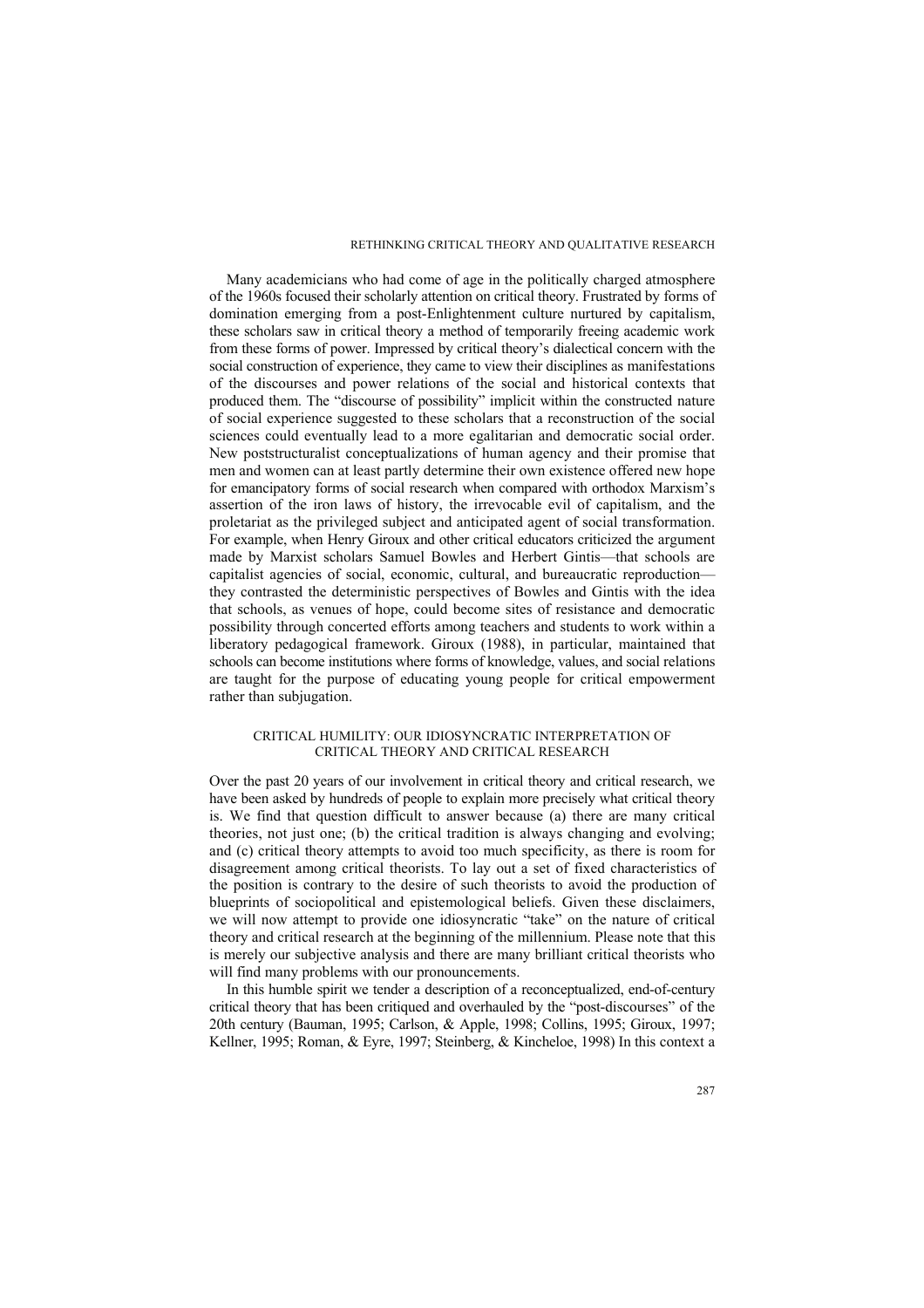reconceptualized critical theory questions the assumption that societies such as the United States, Canada, Australia, New Zealand, and the nations in the European Union, for example, are unproblematically democratic and free. Over the 20th century, especially since the early 1960s, individuals in these societies have been acculturated to feel comfortable in relations of domination and subordination rather than equality and independence. Given the social and technological changes of the last half of the century that led to new forms of information production and access, critical theorists argued that questions of self-direction and democratic egalitarianism should be reassessed. In this context critical researchers informed by the "post-discourses" (e.g., postmodern, critical feminism, poststructuralism) understand that individuals' views of themselves and the worlds even more influenced by social and historical forces than previously believed. Given the changing social and informational conditions of late-20th-century media-saturated Western culture, critical theorists needed new ways of researching and analyzing the construction of individuals (Agger, 1992; Flossner, & Otto, 1998; Hinchey, 1998; Leistyna, Woodrum, & Sherblom, 1996; Quail, Razzano, & Skalli, 2000; Smith, & Wexler, 1995; Sünker, 1998). The following points briefly delineate our interpretation of a critical theory for the new millennium.

### A RECONCEPTUALIZED CRITICAL THEORY

In this context it is important to note that we understand a social theory as a map or a guide to the social sphere. In a research context it does not determine how we see the world but helps us devise questions and strategies for exploring it. A critical social theory is concerned in particular with issues of power and justice and the ways that the economy, matters of race, class, and gender, ideologies, discourses, education, religion, and other social institutions, and cultural dynamics interact to construct a social system.

*Critical enlightenment.* In this context critical theory analyzes competing power interests between groups and individuals within a society—identifying who gains and who loses in specific situations. Privileged groups, criticalists argue, often have an interest in supporting the status quo to protect their advantages; the dynamics of such efforts often become a central focus of critical research. Such studies of privilege often revolve around issues of race, class, gender, and sexuality (Carter, 1998; Howell, 1998; Kincheloe, & Steinberg, 1997; Kincheloe, Steinberg, Rodriguez, & Chennault, 1998; McLaren, 1997; Rodriguez, & Villaverde, 1999; Sleeter, & McLaren, 1995). In this context to seek critical enlightenment is to uncover the winners and losers in particular social arrangements and the processes by which such power plays operate (Cary, 1996; Fehr, 1993; King, 1996; Pruyn, 1994; Wexler, 1996a).

*Critical emancipation.* Those who seek emancipation attempt to gain the power to control their own lives in solidarity with a justice-oriented community. Here critical research attempts to expose the forces that prevent individuals and groups from shaping the decisions that crucially affect their lives. In this way greater degrees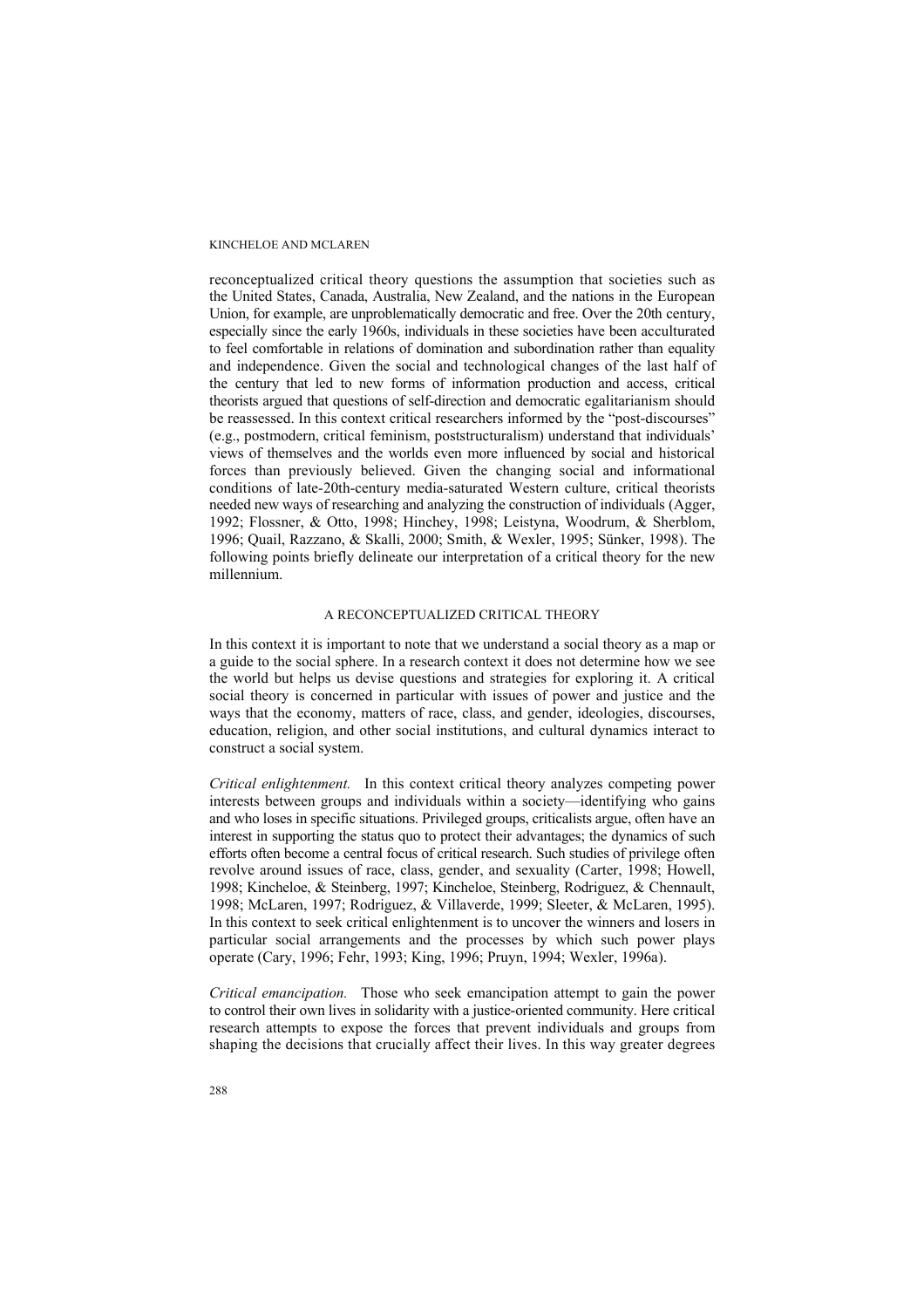of autonomy and human agency can be achieved. At the beginning of the new millennium we are cautious in our use of the term *emancipation* because, as many critics have pointed out, no one is ever completely emancipated from the sociopolitical context that has produced him or her. Also, many have questioned the arrogance that may accompany efforts to emancipate "others." These are important criticisms and must be carefully taken into account by critical researchers. Thus, as critical inquirers who search for those forces that insidiously shape who we are, we respect those who reach different conclusions in their personal journeys (Butler, 1998; Cannella, 1997; Kellogg, 1998; Knobel, 1999; Steinberg, & Kincheloe, 1998; Weil, 1998).

*The rejection of economic determinism.* A caveat of a reconceptualized critical theory involves the insistence that the tradition does not accept the orthodox Marxist notion that "base" determines "superstructure"—meaning that economic factors dictate the nature of all other aspects of human existence. Critical theorists understand at the beginning of the 21st century that there are multiple forms of power, including the aforementioned racial, gender, sexual axes of domination. In issuing this caveat, however, a reconceptualized critical theory in no way attempts to argue that economic factors are unimportant in the shaping of everyday life. Economic factors can never be separated from other axes of oppression (Aronowitz, & DiFazio, 1994; Carlson, 1997; Gabbard, 1995; Gee, Hull, & Lankshear, 1996; Gibson, 1986; Haymes, 1995; Kincheloe, 1995, 1999; Kincheloe, & Steinberg, 1999; Martin, & Schumann, 1996; Rifkin, 1995).

*The critique of instrumental or technical rationality.* A reconceptualized critical theory sees instrumental/technological rationality as one of the most oppressive features of contemporary society. Such a form of "hyperreason" involves an obsession with means in preference to ends. Critical theorists claim that instrumental/technical rationality is more interested in method and efficiency than in purpose. It delimits its questions to "how to" instead of "why should." In a research context, critical theorists claim that many rationalistic scholars become so obsessed with issues of technique, procedure, and correct method that they forget the humanistic purpose of the research act. Instrumental/technical rationality often separates fact from value in its obsession with "proper" method, losing in the process an understanding of the value choices always involved in the production of so-called facts (Alfino, Caputo, & Wynyard, 1998; Giroux, 1997; Hinchey, 1998; Kincheloe, 1993; McLaren, 1998; Ritzer, 1993; Stallabrass, 1996; Weinstein, 1998).

*The impact of desire.* A reconceptualized critical theory appreciates poststructuralist psycho analysis as an important resource in pursuing an emancipatory research project. In this context critical researchers are empowered to dig more deeply into the complexity of the construction of the human psyche. Such a psychoanalysis helps critical researchers discern the unconscious processes that create resistance to progressive change and induce self-destructive behavior. A poststructural psychoanalysis, in its rejection of traditional psychoanalysis's tendency to view individuals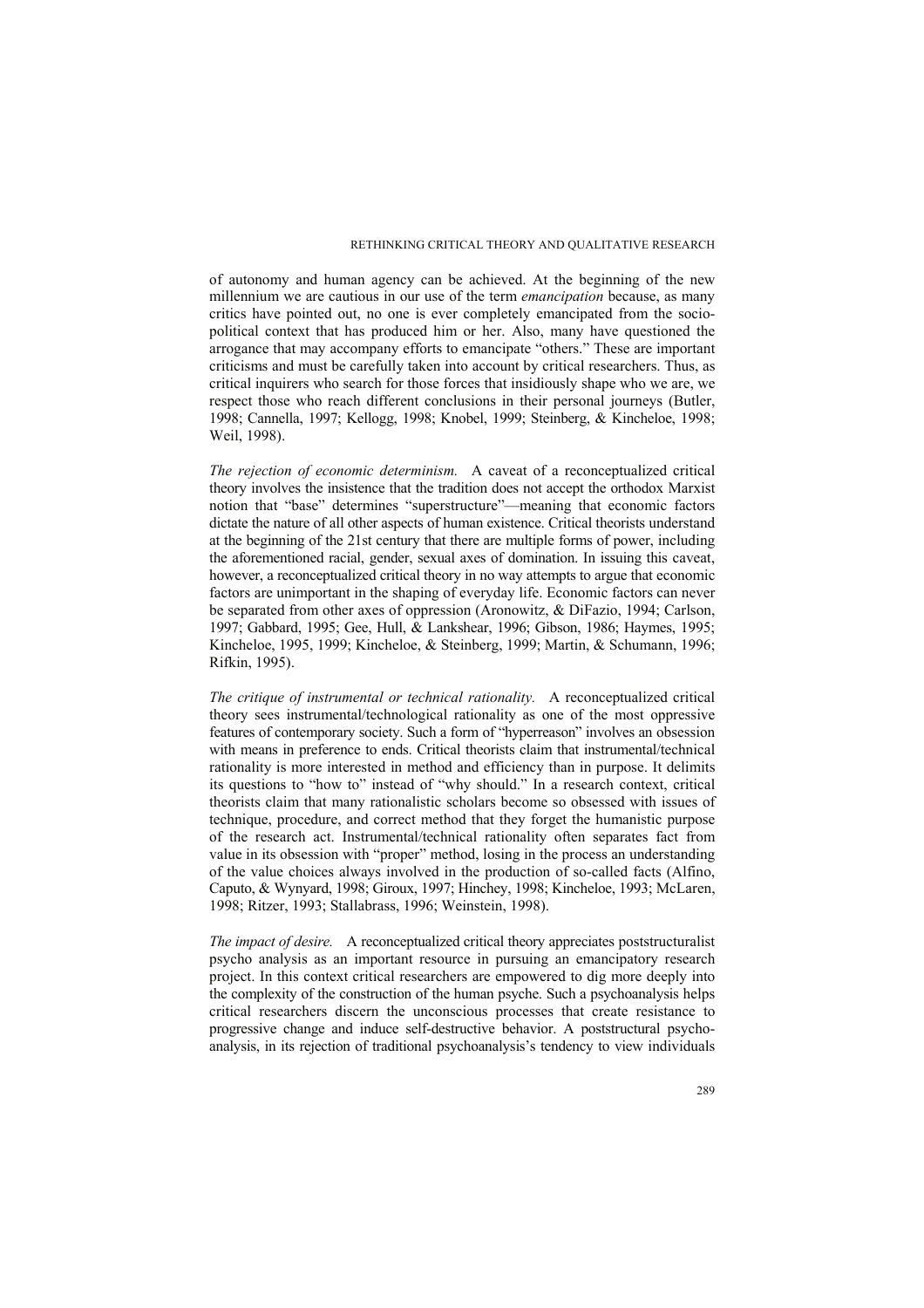as rational and autonomous beings, allows critical researchers new tools to rethink the interplay among the various axes of power, identity, libido, rationality, and emotion. In this configuration the psychic is no longer separated from the sociopolitical realm; indeed desire can be socially constructed and used by power wielders for destructive and oppressive outcomes. On the other hand, critical theorists can help mobilize desire for progressive and emancipatory projects. Taking their lead from feminist theory, critical researchers are aware of the patriarchal inscriptions within traditional psychoanalysis and work to avoid its bourgeois, ethnocentric, and misogynist practices freed from these blinders, poststructuralist psychoanalysis helps researchers gain a new sensitivity to the role of fantasy and imagination and the structures of sociocultural and psychological meaning they reference (Alford, 1993; Atwell-Vasey, 1998; Barrows, 1995; Block, 1995; Britzman, & Pitt, 1996; Elliot, 1994; Gresson, 2000; Kincheloe, Steinberg, & Villaverde, 1999; Pinar, 1998; Pinar, Reynolds, Slattery, & Taubman, 1995; Samuels, 1993).

A *reconceptualized critical theory of power: hegemony.* Our conception of a reconceptualized critical theory is intensely concerned with the need to understand the various and complex that power operates to dominate and **s**hape consciousness. Power, critical theorists have learned, is an extremely ambiguous topic that demands detailed study and analysis. A consensus seems to be emerging among criticalists that power is a basic constituent of human existence that works to shape the oppressive and productive nature of the human tradition. Indeed, we are all empowered and we are all unempowered, in that we all possess abilities and we are all limited in the attempt to use out abilities. Because of limited space, we will focus here on critical theory's traditional concern with the oppressive aspects of power, although we understand that an important aspect of critical research focuses on the productive aspects of power- its ability to empower, to establish a critical democracy, to engage marginalized people in the rethinking of their sociopolitical role (Apple, 1996b; Fiske, 1993; Freire, 2000; Giroux, 1997; Macedo, 1994; Nicholson, & Seidman, 1995).

In the context of oppressive power and its ability to produce inequalities and human suffering, Antonio Gramsci's notion of hegemony is central to critical research. Gramsci understood that dominant power in the  $20<sup>th</sup>$  century is not always exercised simply by physical force but also through social psychological attempts to win people's consent to domination through cultural institutions such as the media, the schools, the family, and the church. Gramscian hegemony recognizes that the winning of popular consent is a very complex process and must be researched carefully on a case-by-case basis. Students and researchers of power, educators, sociologists, all of us are hegemonized as our field of knowledge and understanding is structured by a limited exposure to competing definitions of the sociopolitical world. The hegemonic field, with its bounded sociopsychological horizons, garners consent to an inequitable power matrix- a set of social relations that are legitimized by their depiction as natural and inevitable. In this context critical researchers note that hegemonic consent is never completely established, as it is always contested by various groups with different agendas (Grossberg, 1997; Lull, 1995; McLaren, 1995a, 1995b; McLaren, Hammer, Reilly, & Sholle, 1995; West, 1993).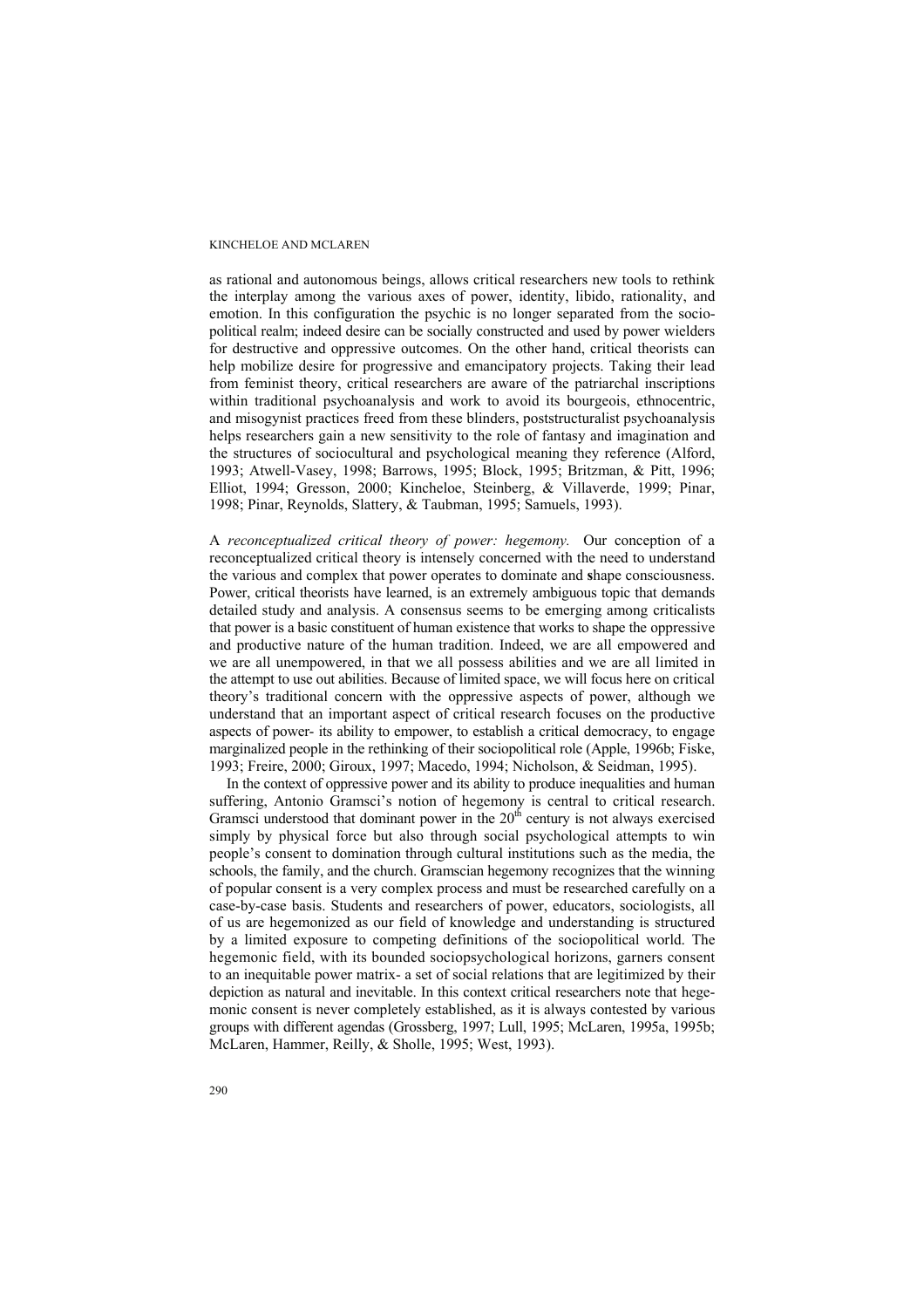*A reconceptualized critical theory of power: ideology.* Critical theorists understand that the formulation of hegemony cannot be separated from the production of ideology. If hegemony is the larger effort of the powerful to win the consent of their "subordinates" then ideological hegemony involves the cultural forms, the meanings, the rituals, and the representations that produce consent to the status quo and individuals' particular place within it. Ideology vis-à-vis hegemony moves critical inquirers beyond simplistic explanations of domination that have used terms such as *propaganda* to describe the way media, political, educational, and other sociocultural productions coercively manipulate citizens to adopt oppressive meanings. A reconceptualized critical research endorses a much more subtle, ambiguous, and situationally specific form of domination that refuses the propaganda model's assumption that people are passive, easily manipulated victims. Researchers operating with an awareness of this hegemonic ideology understand that dominant ideological practices and discourses shape our vision of reality (Lemke, 1995, 1998). Thus our notion of hegemonic ideology is a critical form of epistemological constructivism buoyed by a nuanced understanding of power's complicity in the constructions people make of the world and their role in it (Kincheloe, 1998). Such an awareness corrects earlier delineations of ideology as a monolithic unidirectional entity that was imposed on individuals by a secret cohort of ruling-class czars. Understanding domination in the context of concurrent struggles among different classes, racial and gender groups, and sectors of capital, critical researchers of ideology explore the ways such competition engages different visions, interests, and agendas in a variety of social locales- venues previously thought to be outside the domain of ideological struggle (Brosio, 1994; Steinberg, 2000).

*A reconceptualized critical theory of power: linguistic/discursive power.* Critical researchers have come to understand that language is not a mirror of society. It is an unstable social practice whose meaning shifts, depending upon the context in which it is used. Contrary to previous understandings, critical researchers appreciate the fact that language is not a neutral and objective conduit of description of the "real world." Rather, from a critical perspective, linguistic descriptions are not simply about the world but serve to construct it. With these linguistic notions in mind, criticalists begin to study the way language in the form of discourses serves as a form of regulation and domination. Discursive practices are defined as a set of tacit rules that regulate what can and cannot be said, who can speak with the blessings of authority and who must listen, whose social constructions are valid and whose are erroneous and unimportant. In an educational context, for example, legitimated discourses of power insidiously tell educators what books may be read by students, what instructional methods may be utilized, and what belief systems and views of success may be taught. In all forms of research discursive power validates particular research strategies, narrative formats, and modes of representation. In this context power discourses undermine the multiple meanings of language, establishing one correct reading that implants a particular hegemonic/ideological message into the consciousness of the reader. This is a process often referred to as the attempt to impose discursive closure. Critical researchers interested in the construction of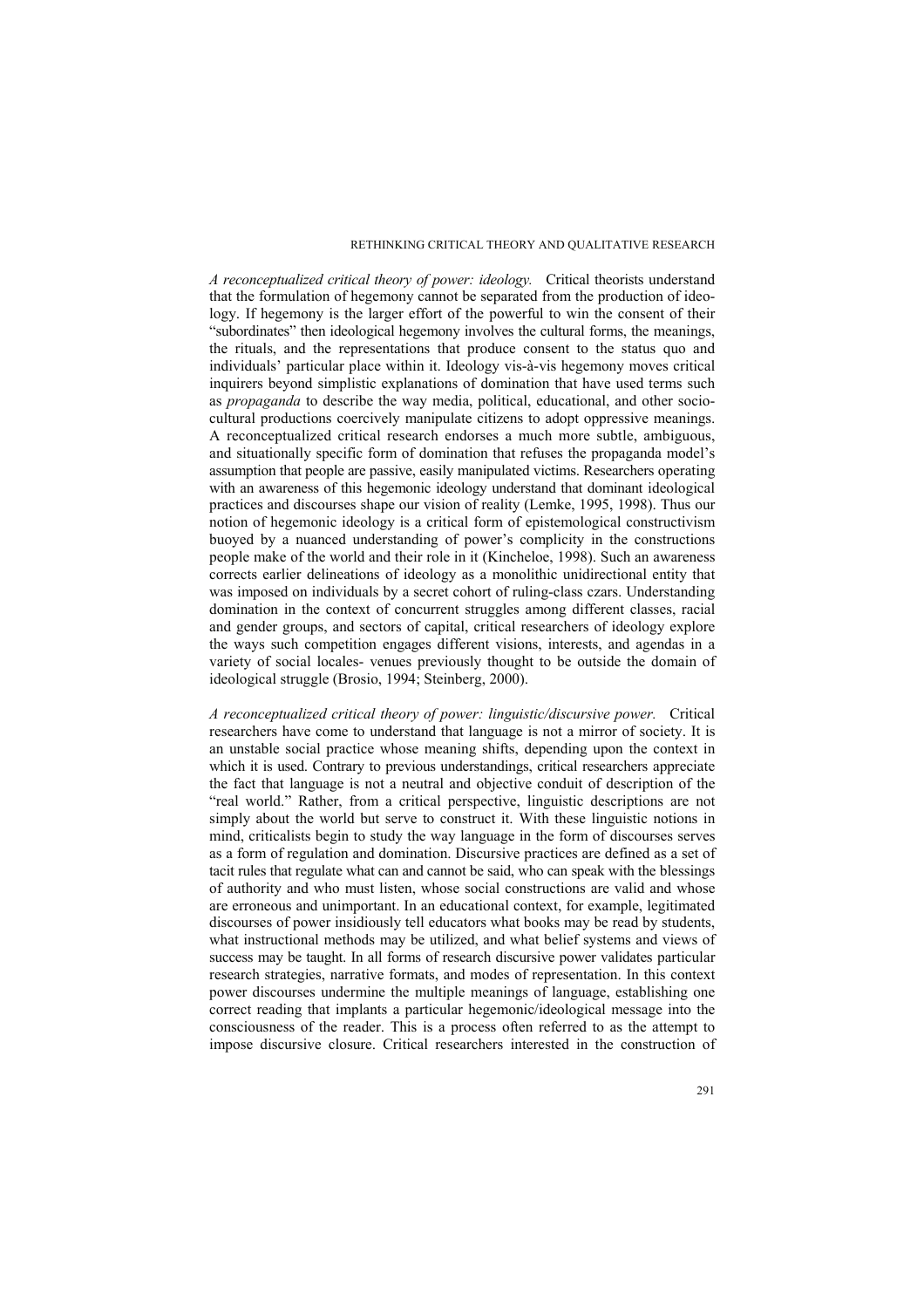consciousness are very attentive to these power dynamics (Blades, 1997; Gee, 1996; Lemke, 1993; Morgan, 1996; McWilliam, & Taylor, 1996; Steinberg, 1998).

*Focusing on the relationships among culture, power, and domination.* In the last decades of the 20th century, culture has taken on a new importance in the effort to understand power and domination. Critical researchers have argued that culture has to be viewed as a domain of struggle where the production and transmission of knowledge is always a contested process (Giroux, 1997; Kincheloe, & Steinberg, 1997; McLaren, 1997; Steinberg, & Kincheloe, 1997; Steinberg, 1998). Dominant and subordinate cultures deploy differing systems of meaning based on the forms of knowledge produced in their cultural domain. Popular culture, with its TV, movies, video games, computers, music, dance, and other productions, plays an increasingly important role in critical research on power and domination. Cultural studies, of course, occupies an ever-expanding role in this context, as it examines not only popular culture but the tacit rules that guide cultural production. Arguing that the development of mass media has changed the way the culture operates, cultural studies researchers maintain that cultural epistemologies at the beginning of the new millennium are different from those of only a few decades ago. New forms of culture and cultural domination are produced as the distinction between the real and the simulated is blurred. This blurring effect of hyperreality constructs a social vertigo characterized by a loss of touch with traditional notions of time, community, self, and history. New structures of cultural space and time generated by bombarding electronic images from local, national, and international spaces shake our personal sense of place. This proliferation of signs and images functions as a mechanism of control in contemporary Western societies. The key to successful counterhegemonic cultural research involves a) the ability to link the production of representations, images, and signs of hyperreality to power in the political economy; and b) the capacity, once this linkage is exposed and described, to delineate the highly complex effects of the reception of these images and signs on individuals located at various race, class, gender, and sexual coordinates in the web of reality (Ferguson, & Golding, 1997; Garnham, 1997; Grossberg, 1995; Joyrich, 1996; Thomas, 1997).

*The role of cultural pedagogy in critical theory.* Cultural production can often be thought of as a form of education, as it generates knowledge, shapes values, and constructs identity. From our perspective, such a framing can help critical researchers make sense of the world of domination and oppression as they work to bring about a more just, democratic, and egalitarian society. In recent years this educational dynamic has been referred to as cultural pedagogy (Berry, 1998; Giroux, 1997; Kincheloe, 1995; McLaren, 1997; Pailliotet, 1998; Semali, 1998; Soto, 1998). *Pedagogy* is a useful term that has traditionally been used to refer only to teaching and schooling. By using the term *cultural pedagogy*, we are specifically referring to the ways particular cultural agents produce particular hegemonic ways of seeing. In our critical interpretive context, our notion of cultural pedagogy asserts that the new "educators" in the electronically wired contemporary era are those who possess the financial resources to use mass media. This corporate-dominated pedagogical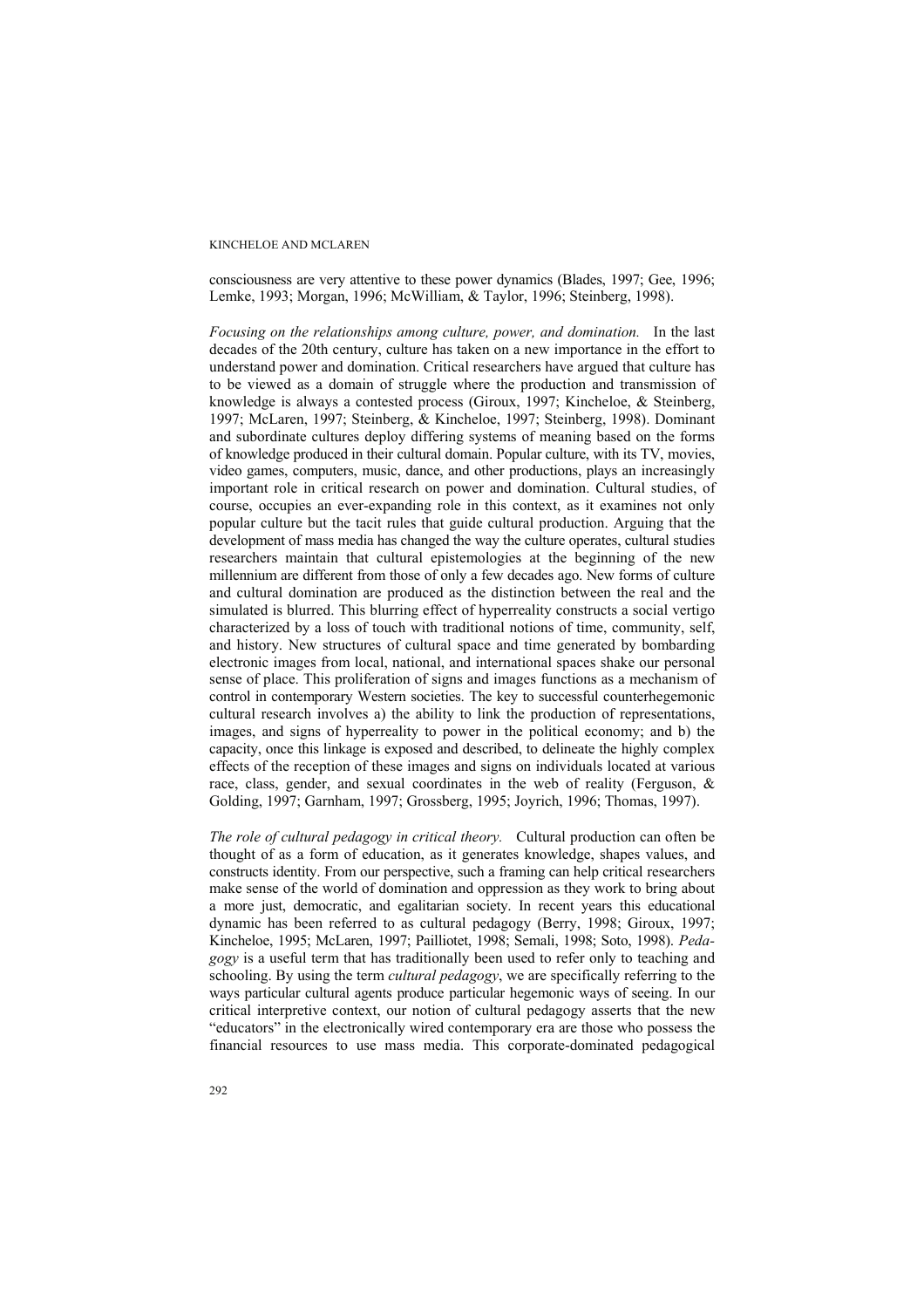process has worked so well that few complain about it at the beginning of the new millennium—such informational politics doesn't make the evening news. Can we imagine another institution in contemporary society gaining the pedagogical power that corporations now assert over information and signification systems? What if the Church of Christ was sufficiently powerful to run pedagogical "commercials" every few minutes on TV and radio touting the necessity for everyone to accept that denomination's faith? Replayed scenes of Jews, Muslims, Hindus, Catholics, and Methodists being condemned to hell if they rejected the official pedagogy (the true doctrine) would greet North Americans and their children 7 days a week. There is little doubt that many people would be outraged and would organize for political action. Western societies have to some degree capitulated to this corporate pedagogical threat to democracy, passively watching an elite gain greater control over the political system and political consciousness via a sophisticated cultural pedagogy. Critical researchers are intent on exposing the specifics of this process (Deetz, 1993; Drummond, 1996; Molnar, 1996; Pfeil, 1995*;* Steinberg, & Kincheloe, 1997).

# CRITICAL RESEARCH AND THE CENTRALITY OF INTERPRETATION: CRITICAL HERMENEUTICS

One of the most important aspects of a critical theory-informed qualitative research involves the often-neglected domain of the interpretation of information. As we have taught and written about critical research in the 1990s, this interpretive or hermeneutical aspect has become increasingly important. Many students of qualitative research approach us in classes and presentations with little theoretical background involving the complex and multidimensional nature of data interpretation in their work. Although there are many moments within the process of researching when the *critical* dynamic of critical theory-informed research appears, there is none more important than the moment(s) of interpretation. In this context we begin our discussion of critical qualitative research, linking it as we go to questions of the relationship between critical hermeneutics and knowledge production (Madison, 1988; Slattery, 1995).

The critical hermeneutic tradition (Grondin, 1994; Gross, & Keith, 1997; Rosen, 1987; Vattimo, 1994) holds that in qualitative research there is only interpretation, no matter how vociferously many researchers may argue that the facts speak for themselves. The hermeneutic act of interpretation involves in its most elemental articulation making sense of what has been observed in a way that communicates understanding. Not only is all research merely an act of interpretation, but, hermeneutics contends, perception itself is an act of interpretation. Thus the quest for understanding is a fundamental feature of human existence, as encounter with the unfamiliar always demands the attempt to make meaning, to make sense. The same, however, is also the case with the familiar. Indeed, as in the study of commonly known texts, we come to find that sometimes the familiar may be seen as the most strange. Thus it should not be surprising that even the so-called objective writings of qualitative research are interpretations, not value-free descriptions (Denzin, 1994; Gallagher, 1992; Jardine, 1998; Smith, 1999).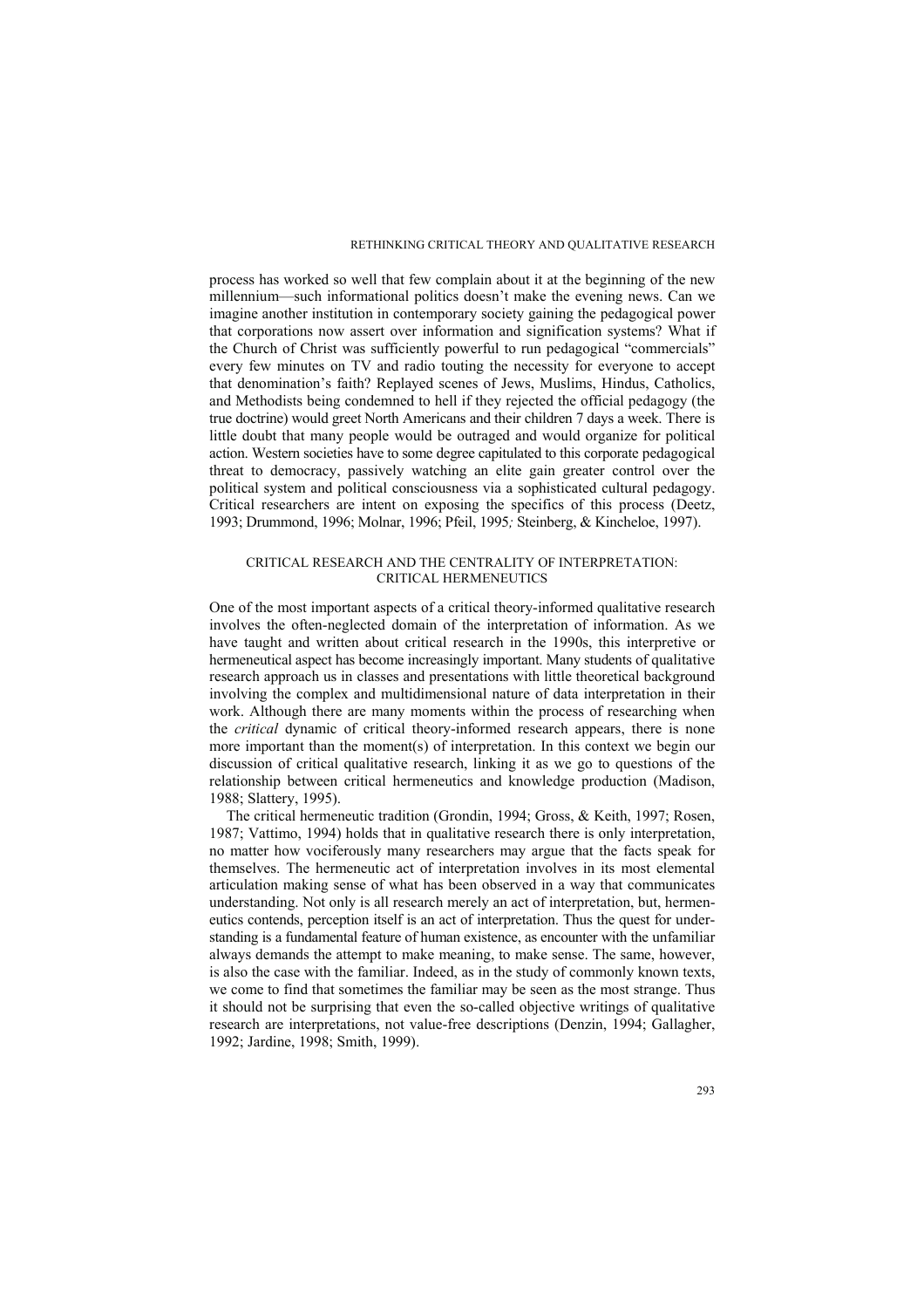Learning from the hermeneutic tradition and the postmodern critique, critical researchers have begun to reexamine textual claims to authority. No pristine interpretation exists— indeed, no methodology, social or educational theory, or discursive form can claim a privileged position that enables the production of authoritative knowledge. Researchers must always speak/write about the world in terms of something else in the world, "in relation to..." As creatures of the world, we are oriented to it in a way that prevents us from grounding our theories amid perspectives outside of it. Thus, whether we like it or not, we are all destined as interpreters to analyze from within its boundaries amid blinders. Within these limitations, however, the interpretations emerging from the hermeneutic process can still move us to new levels of understanding, appreciations that allow us to "live our way" into an experience described to us. Despite the impediments of context, hermeneutical researchers can transcend the inadequacies of thin descriptions of decontextualized facts and produce thick descriptions of social texts characterized by the contexts of their production, the intentions of their producers, and the meanings mobilized in the processes of their construction. The production of such thick descriptions/ interpretations follows no step-by-step blueprint or mechanical formula. As with any art form, hermeneutical analysis can be learned only in the Deweyan sense by doing it. Researchers in the context practice the art by grappling with the text to be understood, telling its story in relation to its contextual dynamics and other texts first to themselves and then to a public audience (Carson, & Sumara, 1997; Denzin, 1994; Gallagher, 1992; Jardine, 1998; Madison, 1988).

### CRITICAL HERMENEUTICAL METHODS OF INTERPRETATION

These concerns with the nature of hermeneutical interpretation come under the category of philosophical hermeneutics. Working this domain, hermeneutical scholars attempt to think through and clarify the conditions under which interpretation and understanding take place. The critical hermeneutics that grounds critical qualitative research moves more in the direction of normative hermeneutics in that it raises questions about the purposes and procedures of interpretation. In its critical theorydriven context, the purpose of hermeneutical analysis is to develop a form of cultural criticism revealing power dynamics within social and cultural texts. Qualitative researchers familiar with critical hermeneutics build bridges between reader and text, text and its producer, historical context and present, and one particular social circumstance and another. Accomplishing such interpretive tasks is difficult, and researchers situated in normative hermeneutics push ethnographers, historians, semioticians, literary critics, and content analysts to trace the bridge-building processes employed by successful interpretations of knowledge production and culture (Gallagher, 1992; Kellner, 1995; Kogler, 1996; Rapko, 1998).

Grounded by the hermeneutical bridge building, critical researchers in a hermeneutical circle (a process of analysis in which interpreters seek the historical and social dynamics that shape textual interpretation) engage in the back-and-forth of studying parts in relations to the whole and the whole in relation to parts. No final interpretation is sought in this context, as the activity of the circle proceeds with no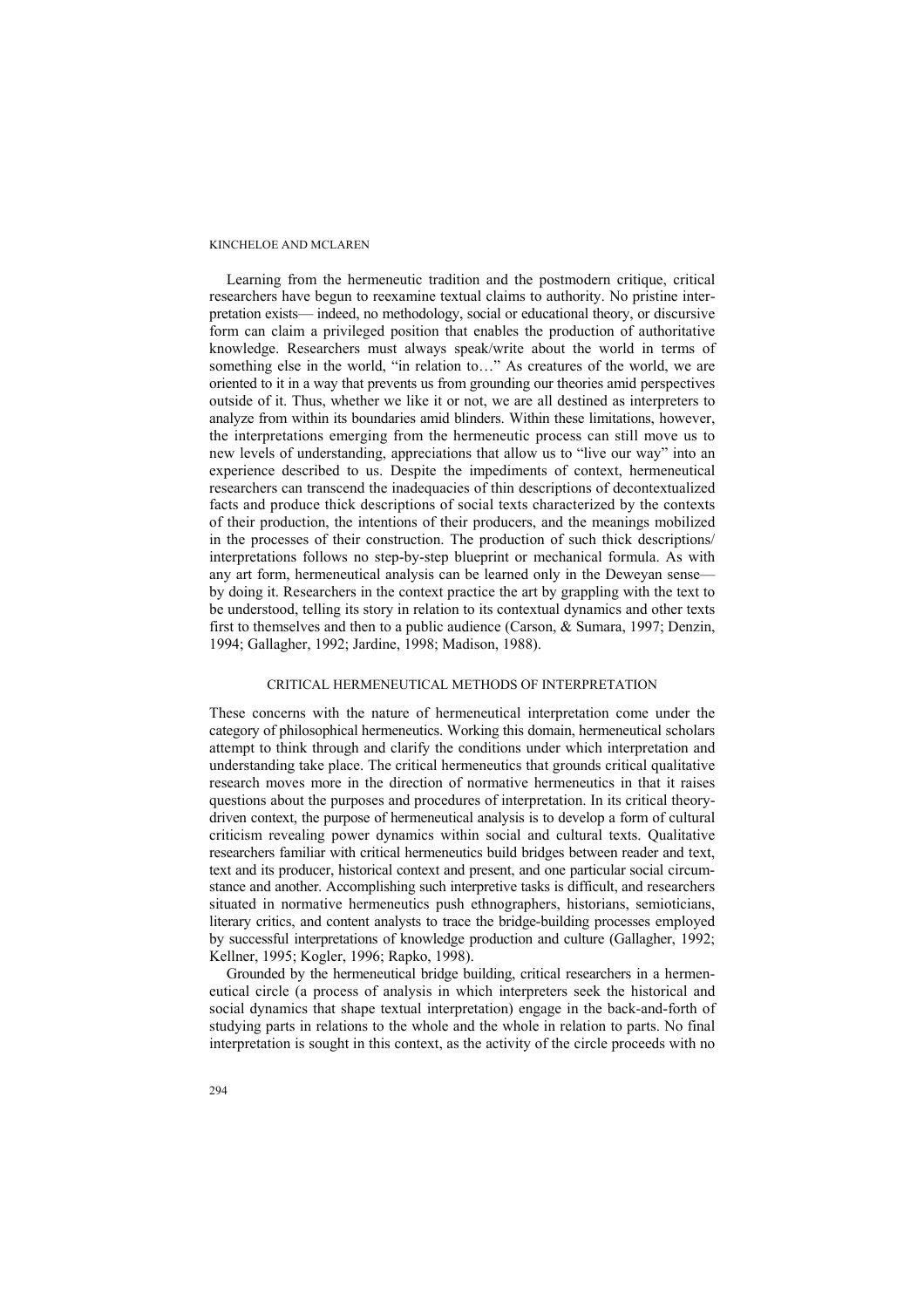need for closure (Gallagher, 1992; Peters, & Lankshear, 1994; Pinar et al., 1995)*.* This movement of whole to parts is combined with an analytic flow between abstract and concrete. Such dynamics often tie interpretation to the interplay of larger social forces (the general) to the everyday lives of individuals (the particular). A critical hermeneutics beings the concrete, the parts, the particular into focus, but in a manner that grounds them contextually in a larger understanding of the social forces, the whole, the abstract (the general). Focus on the parts is dynamic that brings the particular into focus, sharpening our understanding of the individual in light of the social and psychological forces that shape him or her. The parts and the unique places they occupy ground hermeneutical ways of seeing by providing the contextualization of the particular- a perspective often erased in traditional inquiry's search for abstract generalizations (Gallagher, 1992; Kellner, 1995; Miller, & Hodge, 1998; Peters, & Lankshear, 1994).

The give-and-take of the hermeneutical circle provokes analysts to review existing conceptual matrices in light of new understandings. Here the analysts reconsider and reconceptualize preconceptions so as to provide a new way of exploring a particular text. Making use of an author's insights hermeneutically does not mean replicating his or her response to his or her original question. In the hermeneutical process the author's answer is valuable only if it catalyzes the production of a new question for our consideration in the effort to make sense of a particular textual phenomenon (Gallagher, 1992). In this context participants in the hermeneutical circle must be wary of techniques of textual defamiliarization that have become clichéd. For example, feminist criticisms of Barbie's figure and its construction of the image of ideal woman became such conventions in popular cultural analysis that other readings of Barbie were suppressed (Steinberg, 1997). Critical hermeneutical analysts in this and many other cases have to introduce new forms of analysis to the hermeneutical circle— to defamiliarjze conventional defamiliarizations—in order to achieve deeper levels of understanding (Berger, 1995; Steinberg, 1998).

Within the hermeneutical circle we may develop new metaphors to shape our analysis in ways that break us out of familiar modes. For example, thinking of movies as mass-mediated dreams may help critical researchers of popular culture to reconceptualize the interpretive act as a psychoanalytic form of dream study. In this way, critical researchers could examine psychoanalytic work in the analysis of dream symbolization for insights into their cultural studies of the popular culture and the meanings it helps individuals make through its visual images and narratives. As researchers apply these new metaphors in the hermeneutical circle, they must be aware of the implicit metaphors researchers continuously bring to the interpretive process (Berger, 1995; Clough, 1998). Such metaphors are shaped by the sociohistorical era, the culture, and the linguistic context in which the interpreter operates. Such awarenesses are important features that must be introduced into the give-andtake of the critical hermeneutical circle. As John Dewey (1916) observed decades ago, individuals adopt the values and perspectives of their social groups in a manner that such factors come to shape their views of the world. Indeed, the values and perspectives of the group help determine what is deemed important and what is not, what is granted attention and what is ignored. Hermeneutical analysts are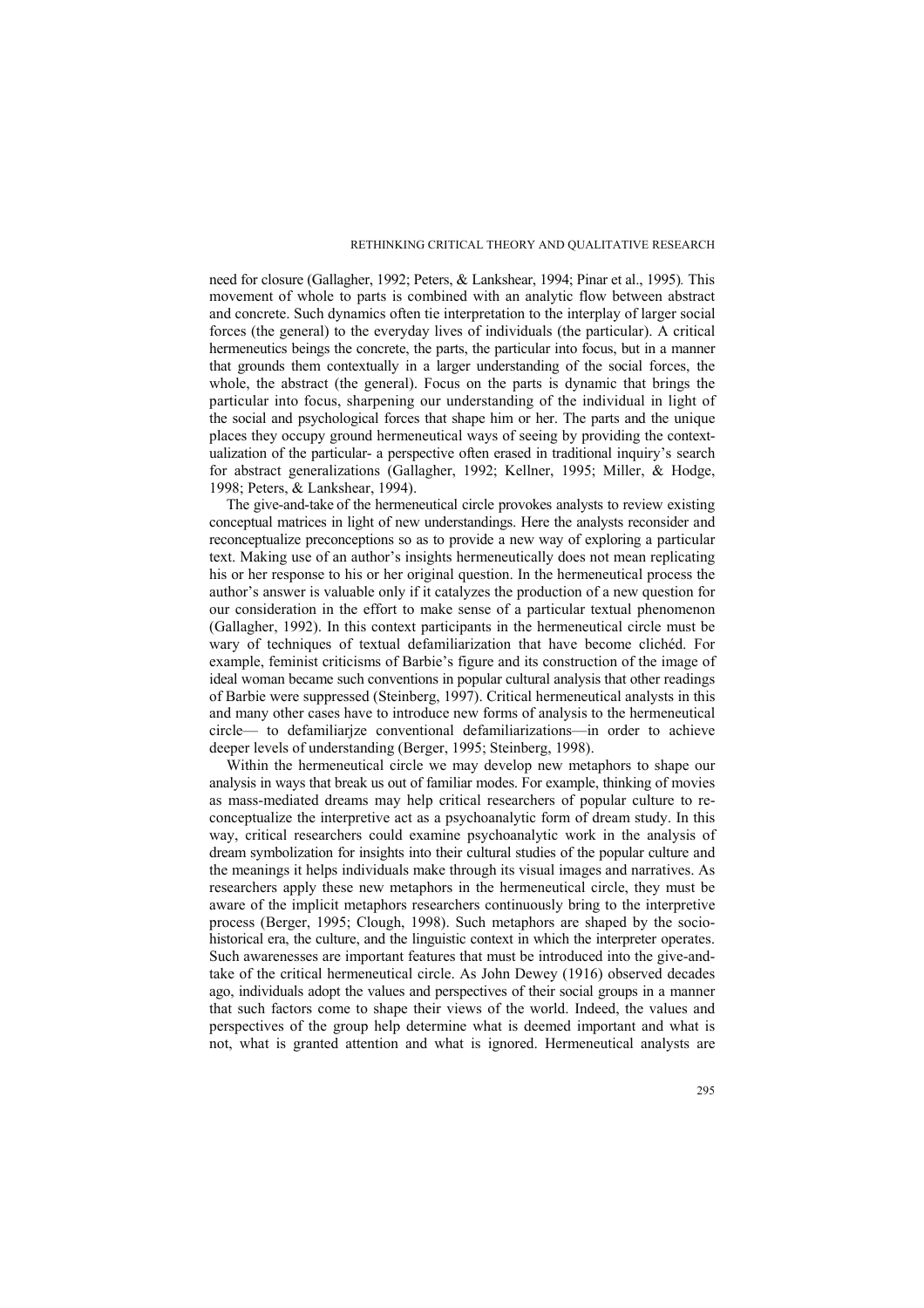aware of such interpretational dynamics and make sure they are included in the search for understanding (Madison, 1988; Mullen, 1999).

Critical researchers with a hermeneutical insight take Dewey's insight to heart as they pursue their inquiry. They are aware that the consciousness, and the interpretive frames, they bring to their research are historically situated, ever changing, ever evolving in relationship to the cultural and ideological climate (Hinchey, 1998; Kincheloe, Steinberg, & Hinchey, 1999). Thus there is nothing simple about the social construction of interpretive lenses—consciousness construction is contradictory and the result of the collision of a variety of ideologically oppositional forces. Critical qualitative researchers who understand the relationship between identity formation and interpretive lenses are better equipped to understand the etymology of their own assertions—especially the way power operates to shape them. Linguistic, discursive, and many other factors typically hidden from awareness insidiously shape the meanings researchers garner from their work (Goodson, 1997). It was this dynamic that Antonio Gramsci had in mind when he argued that a critical philosophy should be viewed as a form of self-criticism. The starting point, he concluded, for any higher understanding of self involves consciousness of oneself as a product of power-driven sociohistorical forces. A critical perspective, he once wrote, involves the ability of its adherents to criticize the ideological frames that they use to make sense of the world (see Coben, 1998). Analyzing Dewey's and Gramsci's notions of selfproduction in light of the aims of critical hermeneutics vis-à-vis critical qualitative research, we begin to gain insight into how the ambiguous and closeted interpretive process operates. This moves us in a critical direction, as we understand that the "facts" do not simply demand particular interpretations.

# HERMENEUTICAL HORIZONS: SITUATING CRITICAL RESEARCH

Researchers who fail to take these points into account operate at the mercy of unexamined assumptions. Because all interpretation is historically and culturally situated, it is the lot of critical researchers to study the ways both interpreters (often the analysts themselves) and the objects of interpretation are constructed by their time and place. In this context the importance of social theory emerges. Operating in this manner, researchers inject critical social theory into the hermeneutical circle to facilitate an understanding of the hidden structures and tacit cultural dynamics that insidiously inscribe social meanings and values (Cary, 1996; GaIlagher, 1992; Kellner, 1995)*.* This social and historical situating of interpreter and text is an extremely complex enterprise that demands a nuanced analysis of the impact of hegemonic and ideological forces that connect the micro-dynamics of everyday life with the macro-dynamics of structures such as white supremacy, patriarchy, and class elitism. The central hermeneutic of many critical qualitative works involves the interactions among research, subject(s), and these situating sociohistorical structures.

When these aspects of the interpretation process are taken into account, analysts begin to understand Hans-Georg Gadamer's (1989) contention that social frames of reference influence researchers' questions, which, in turn, shape the nature of interpretation itself. In light of this situating process, the modernist notion that a social text has one valid interpretation evaporates into thin air. Researchers, whether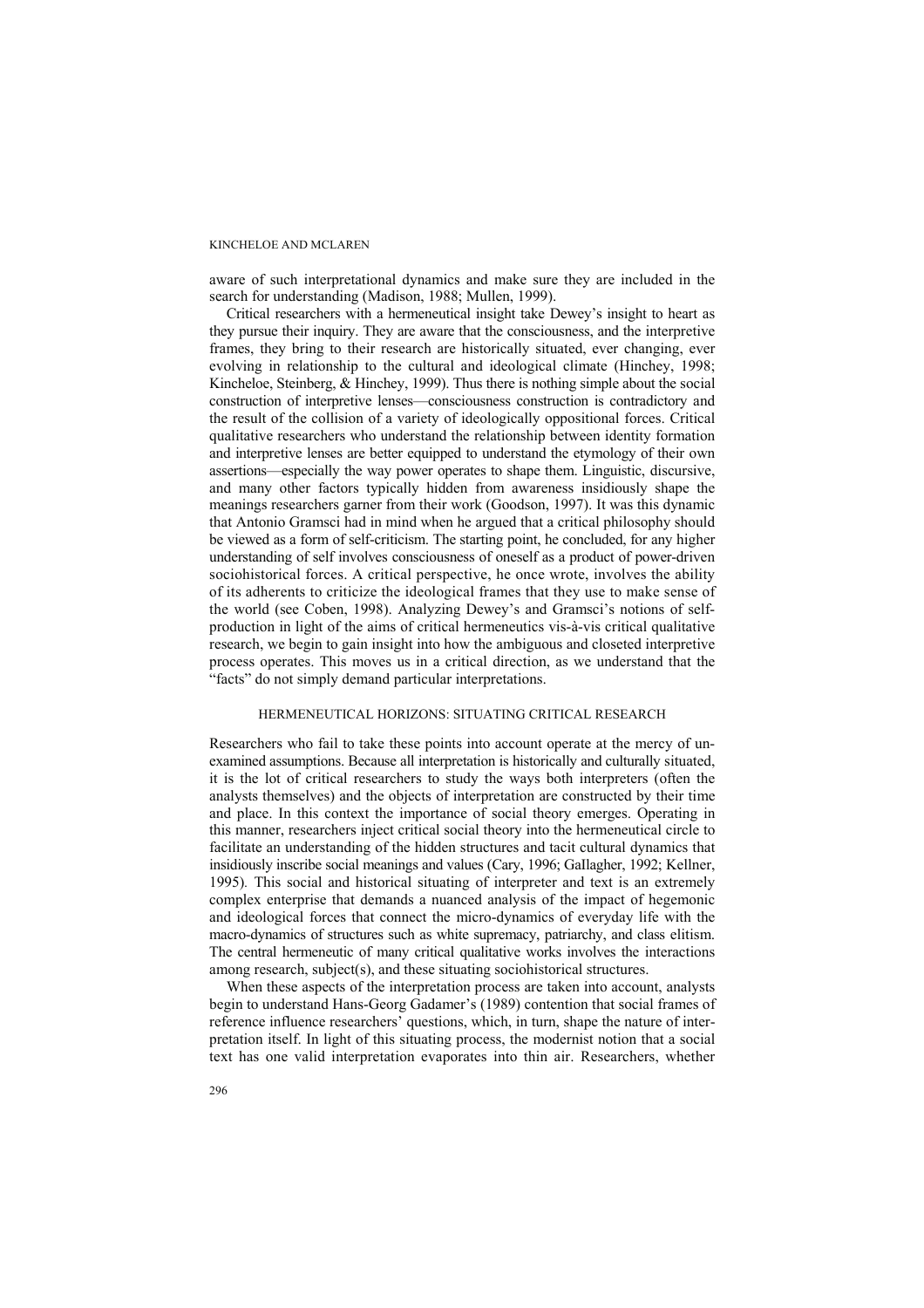they admit it or not, always have points of view, disciplinary orientations, social or political groups with which they identify (Kincheloe, 1991; Lugg, 1996). Thus the point, critical hermeneuts argue, is not that researchers should shed all worldly affiliations but that they should identify those affiliations and understand their impacts on the ways the researchers approach social and educational phenomena. Gadamer labels these world affiliations of researchers their "horizons" and deems the hermeneutic act of interpretation the "fusion of horizons." When critical researchers participate in the fusion of horizons, they enter into the tradition of the text. Here they study the conditions of its production and the circle of previous interpretations. In this manner they begin to uncover the ways the text has attempted to over determine meaning (Berger, 1995; Ellis, 1998; Jardine, 1998; Miller, & Hodge, 1998; Slattery, 1995)*.* 

The hermeneutical tradition puts the politics of interpretation at center stage. Like ordinary human beings, critical researchers make history and live their lives within structures of meaning they have not necessarily chosen for themselves. Understanding this, critical hermeneuts realize that a central aspect of their sociocultural analysis involves dissecting the ways people connect their everyday experiences to the cultural representations of such experiences. Such work involves the unraveling of the ideological codings embedded in these cultural representations. This unraveling is complicated by the taken-for-grantedness of the meanings promoted in these representations and the typically undetected ways these meanings are circulated into everyday life (Denzin, 1992; Kogler, 1996). The better the analyst, the better he or she can expose these meanings in the domain of the "what-goes-withoutsaying," that activity previously deemed noise unworthy of comment.

At this historical juncture, electronic modes of communication become extremely important to the production of meanings and representations that culturally situate human beings in general and textual interpretations in particular (Goldman, & Papson, 1994; Hall, 1997). In many ways it can be argued that the postmodern condition produces a secondhand culture, filtered and performed in the marketplace and constantly communicated via popular and mass media. Critical analysts understand that the pedagogical effects of such a mediated culture can range from the political/ ideological to the cognitive/epistemological. For example, the situating effects of print media tend to promote a form of rationality, continuity, and uniformity; on the other hand, electronic media promote a nonlinear immediacy that may encourage more emotional responses that lead individuals in very different directions (duGay, Hall, Janes, MacKay, & Negus, 1997; Shelton, & Kincheloe, 1999). Thus the situating influence and pedagogical impact of electronic media of the postmodern condition must be assessed by those who study cultural and political processes and, most important at the turn of the millennium, the research processes itself (Bell, & Valentine, 1997; Berger, 1995; Bertman, 1998; Denzin, 1992; Kellner, 1995).

# CRITICAL HERMENEUTICS: LAYING THE GROUNDWORK OF CRITICAL RESEARCH

Critical hermeneutics is suspicious of any model of interpretation that claims to reveal the final truth, the essence of a text or any form of experience (Goodson, &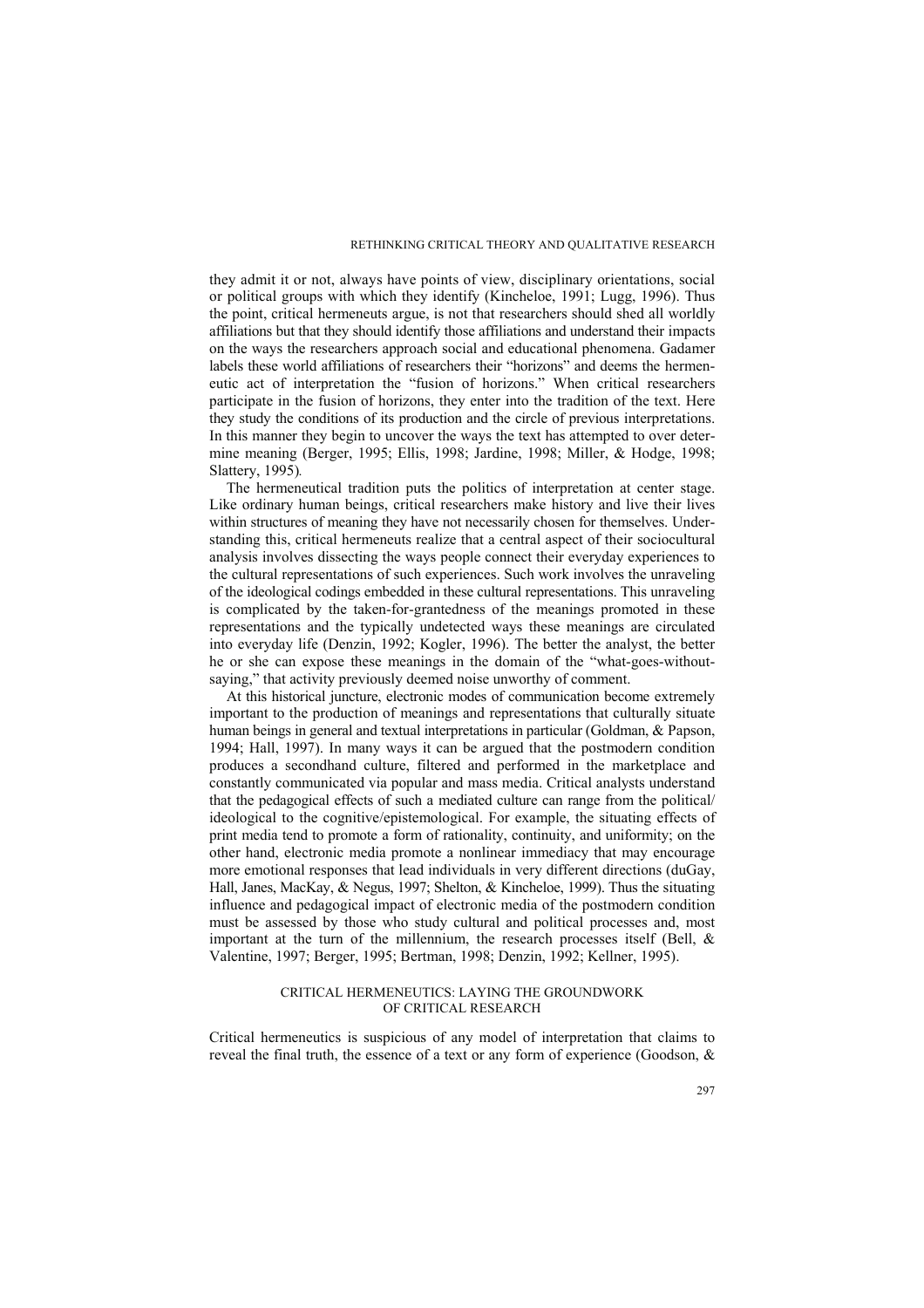Mangan, 1996). Critical hermeneutics is more comfortable with interpretive approaches that assume that the meaning of human experience can never be fully disclosed neither to the researcher nor even to the human who experienced it. Because language is always slippery, with its meanings ever "in process," critical hermeneutics understands that interpretations will never be linguistically unproblematic, will never be direct representations. Critical hermeneutics seeks to understand how textual practices such as scientific research and classical theory work to maintain existing power relations and to support extant power structures (Denzin, 1992). As critical researchers we draw, of course, on the latter model of interpretation, with its treatment of the personal as political. Critical hermeneutics grounds a critical research that attempts to connect the everyday troubles individuals face to public issues of power, justice, and democracy. Typically, within the realm of cultural studies and cultural analysis in general critical hermeneutics has deconstructed sociocultural texts that promote demeaning stereotypes of the disempowered (Denzin, 1992; Gross, & Keith, 1997; Rapko, 1998). In this context critical hermeneutics is also being deployed in relation to cultural texts that reinforce an ideology of privilege and entitlement for empowered members of the society (Allison, 1998; Fine, Weis, Powell, & Wong, 1997; Frankenberg, 1993; Kincheloe et al., 1998; Rains, 1998; Rodriguez, & Villaverde, 1999).

In its ability to render the personal political, critical hermeneutics provides a methodology for arousing a critical consciousness through the analysis of the generative themes of the present era. Such generative themes can often be used to examine the meaning-making power of the contemporary cultural realm (Peters, & Lankshear, 1994). Within the qualitative research community there is still resistance to the idea that movies, television, and popular music are intricately involved in the most important political, economic, and cultural battles of the contemporary epoch. Critical hermeneutics recognizes this centrality of popular culture in the postmodern condition and seeks to uncover the ways it impedes and advances the struggle for a democratic society (Kellner, 1995). Appreciating the material effects of media culture, critical hermeneutics traces the ways cultural dynamics position audiences politically in ways that not only shape their political beliefs but formulate their identities (Steinberg, & Kincheloe, 1997). In this context, Paulo Freire's (1985) contribution to the development of a critical hermeneutics is especially valuable. Understanding that the generative themes of a culture are central features in a critical social analysis, Freire assumes that the interpretive process is both an ontological (pertaining to being) and an epistemological (pertaining to knowledge) act. It is ontological on the level that our vocation as humans, the foundation of our being, is grounded on the hermeneutical task of interpreting the world so we can become more fully human. It is epistemological in the sense that critical hermeneutics offers us a method for investigating rile conditions of our existence and the generative themes that shape it. In this context we gain the prowess to both live with a purpose and operate with the ability to perform evaluative acts in naming the culture around us. This ability takes on an even greater importance in the contemporary electronic society, where the sociopolitical effects of the cultural domain have often been left unnamed, allowing our exploration of the shaping of our own humanness to go unexplored in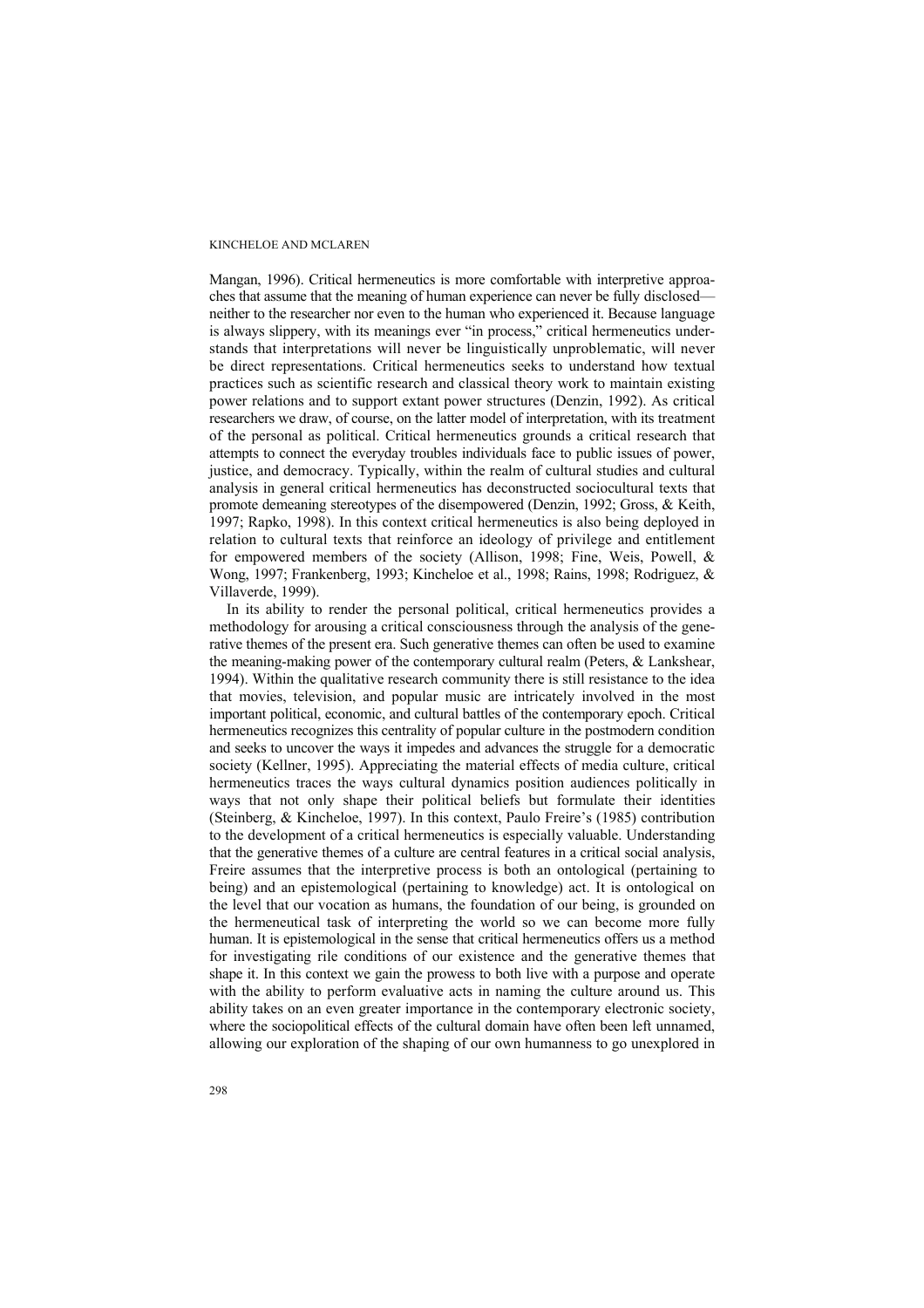this strange new social context. Critical hermeneutics addresses this vacuum (Kincheloe, & Steinberg, 1997; McLaren, 1997; Peters, & Lankshear, 1994).

Critical hermeneutics names the world as a part of a larger effort to evaluate it and make it better. Knowing this, it is easy to understand why critical hermeneutics focuses on domination and its negation, emancipation. Domination limits self-direction and democratic community building, whereas emancipation enables them. Domination, legitimated as it is by ideology, is decoded by critical hermeneuts who help critical researchers discover the ways they and their subjects have been entangled in the ideological process. The exposé and critique of ideology is one of the main objectives of critical hermeneutics in its effort to make the world better. As long as our vision is obstructed by the various purveyors of ideology, our effort to live in democratic communities will be thwarted (Gallagher, 1992). Power wielders with race, class, and gender privilege (Kincheloe, & Steinberg, 1997) have access to the resources that allow them to promote ideologies amid representations in ways individuals without such privilege cannot (Bartolomé, 1998; Carlson, & Apple, 1998; Denzin, 1992; Gresson, 1995; Hinchey, 1998; Jipson, & Paley, 1997; Leistyna et al., 1996; Peters, & Lankshear, 1994; Pinar, 1998).

### PARTISAN RESEARCH IN A "NEUTRAL" ACADEMIC CULTURE

In the space available here it is impossible to do justice to all of the critical traditions that have drawn inspiration from Marx, Kant, Hegel, Weber, the Frankfurt school theorists, Continental social theorists such as Foucault, Habermas, and Derrida, Latin American thinkers such as Paulo Freire, French feminists such as Irigaray, Kristeva, and Cixous, or Russian sociolinguists such as Bakhtin and Vygotsky—most of whom regularly find their way into the reference lists of contemporary critical researchers. Today there are criticalist schools in many fields, and even a superficial discussion of the most prominent of these schools would demand much more space than we have available.

The fact that numerous books have been written about the often-virulent disagreements among members of the Frankfurt school only heightens our concern with the "packaging" of the different criticalist schools. Critical theory should not be treated as a universal grammar of revolutionary thought objectified and reduced to discrete formulaic pronouncements or strategies. Obviously, in presenting our idiosyncratic version of a reconceptualized critical theory, we have defined the critical tradition very broadly for the purpose of generating understanding; as we asserted earlier, this will trouble many critical researchers. In this move we decided to focus on the underlying commonality among critical schools of thought, at the cost of focusing on differences. This, of course, is always risky business in terms of suggesting a false unity or consensus where none exists, but such concerns are unavoidable in a survey chapter such as this. We are defining a criticalist as a researcher or theorist who attempts to use her or his work as a form of social or cultural criticism and who accepts basic assumptions: that all thought is fundamentally mediated by power relations that are social and historically constituted; that facts can never be isolated from the domain of values or removed from some form of ideological inscription;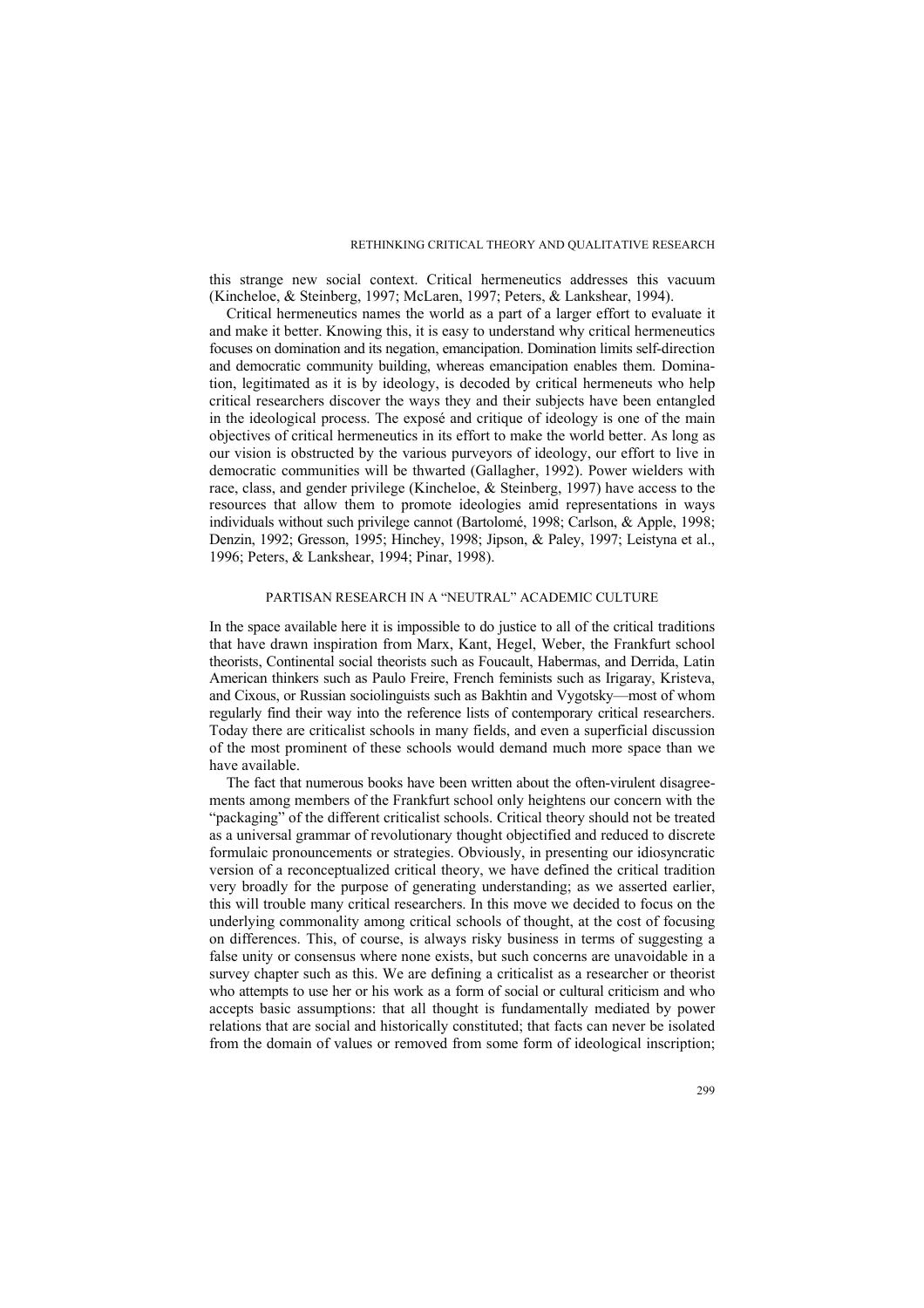that the relationship between concept and object and between signifier and signified is never stable or fixed and is often mediated by the social relations of capitalist production and consumption; that language is central to the formation of subjectivity (conscious and unconscious awareness); that certain groups in any society are privileged over others and, although the reasons for this privileging may vary widely, the oppression that characterizes contemporary societies is most forcefully reproduced when subordinates accept their social status as natural, necessary, or inevitable; that oppression has many faces and that focusing on only one at the expense of others (e.g., class oppression versus racism) often elides the interconnections among them; and, finally, that mainstream research practices are generally, although most often unwittingly, implicated in the reproduction of systems of class, race, and gender oppression (Kincheloe, & Steinberg, 1997).

In today's climate of blurred disciplinary genres, it is not uncommon to find literary theorists doing anthropology and anthropologists writing about literary theory, or political scientists trying their hand at ethnomethodological analysis, or philosophers doing Lacanian film criticism. We offer this observation not as an excuse to be wantonly eclectic in our treatment of the critical tradition but to make the point that any attempts to delineate critical theory as discrete schools of analysis will fail to capture the hybridity endemic to contemporary critical analysis.

Readers familiar with the criticalist traditions will recognize essentially four different "emergent" schools of social inquiry in this chapter: the neo-Marxist tradition of critical theory associated with the work of Horkheimer, Adorno, and Marcuse; the genealogical writings of Michel Foucault; the practices of poststructuralist deconstruction associated with Derrida; and postmodernist currents associated with Derrida, Foucault, Lyotard, Ebert, and others. In our view, critical ethnography has been influenced by all of these perspectives in different ways and to different degrees. From critical theory, researchers inherit a forceful criticism of the positivist conception of science and instrumental rationality, especially in Adorno's idea of negative dialectics, which posits an unstable relationship of contradiction between concepts and objects; from Derrida, researchers are given a means for deconstructing objective truth, or what is referred to as "the metaphysics of presence." For Derrida, the meaning of a word is constantly deferred because the word can have meaning only in relation to its difference from other words within a given system of language; Foucault invites researchers to explore the ways in which discourses are implicated in relations of power and how power and knowledge serve as dialectically reinitiating practices that regulate what is considered reasonable and true. We have characterized much of the work influenced by these writers as the "ludic" and "resistance" postmodernist theoretical perspectives.

Critical research can be best understood in the context of the empowerment of individuals. Inquiry that aspired to the name *critical* must be connected to an attempt to confront the injustice of a particular society or public sphere within the society. Research thus becomes a transformative endeavor unembarrassed by the label *political* and unafraid to consummate a relationship with emancipatory consciousness. Whereas traditional researchers cling to the guard rail of neutrality, critical researchers frequently announce their partisanship in the struggle for a better world.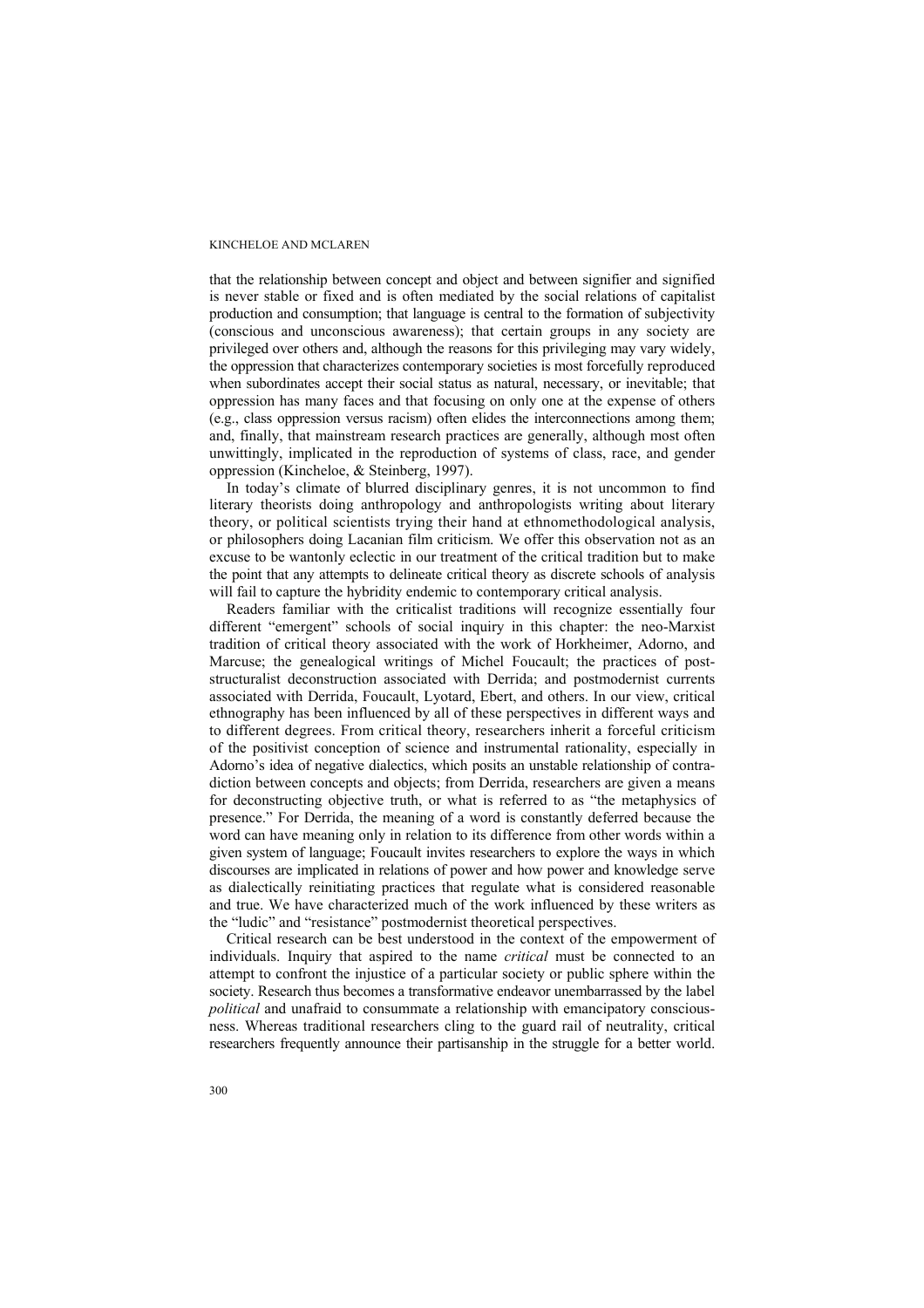Traditional researchers see their task as the description, interpretation, or reanimation of a slice of reality, whereas critical researchers often regard their work as a first step toward forms of political action that can redress the injustices found in the field site or constructed in the very act of research itself. Horkheimer (1972) puts it succinctly when he argues that critical theory and research are never satisfied with merely increasing knowledge (see also Agger 1998; Andersen, 1989; Britzman, 1991; Giroux, 1983, 1988, 1997; Kincheloe, 1991; Kincheloe, & Steinberg, 1993; Quantz, 1992; Shor, 1996; Villaverde, & Kincheloe, 1998).

Research in the critical tradition takes the form of self-conscious criticism self-conscious in the sense that researchers try to become aware of the ideological imperatives and epistemological presuppositions that inform their research as well as their own subjective, inter-subjective, and normative reference claims. Thus critical researchers enter into an investigation with their assumptions on the table, so no one is confused concerning the epistemological and political baggage they bring with them to the research site. Upon detailed analysis, these assumptions may change. Stimulus for change may come from the critical researchers' recognition that such assumptions are not leading to emancipatory actions. The source of this emancipatory action involves the researchers' ability to expose the contradictions of the world of appearances accepted by the dominant culture as natural and inviolable (Giroux, 1983, 1988, 1997; McLaren, 1992a, 1997; San Juan, 1992; Zizek, 1990). Such appearances may, critical researchers contend, conceal social relationships of inequality, injustice, and exploitation. For instance, if we view the violence we find in classrooms not as random or isolated incidents created by aberrant individuals willfully stepping out of line in accordance with a particular form of social pathology, but as narratives of transgression and resistance, then this could indicate that the "political unconscious" lurking beneath the surface of everyday classroom life is not unrelated to practices of race, class, and gender oppression but rather intimately connected to them.

### BABES IN TOYLAND: CRITICAL THEORY IN HYPERREALITY

# *Postmodern Culture*

Over the last quarter of the  $20<sup>th</sup>$  century, traditional notions of critical theory have had to come to terms with the rise of postmodernism. Our reconceptualized notion of critical theory is our way of denoting the conversation between traditional criticalism amid postmodernism (Kincheloe, Steinberg, & Tippins, 1999). We will first analyze postmodernism and then address the relationship between it and our notion of critical theory.

In a contemporary era marked by the delegitimation of the grand narratives of Western civilization, a loss of faith in the power of reason, and a shattering of traditional religious orthodoxies, scholars continue to debate what the term *postmodernism* means, generally positing it as a periodizing concept following modernism. Indeed, scholars have not agreed if this epochal break with the "modern" era even constitutes a discrete period. In the midst of such confusion it seems somehow appropriate that scholars are fighting over the application of the term *postmodernism*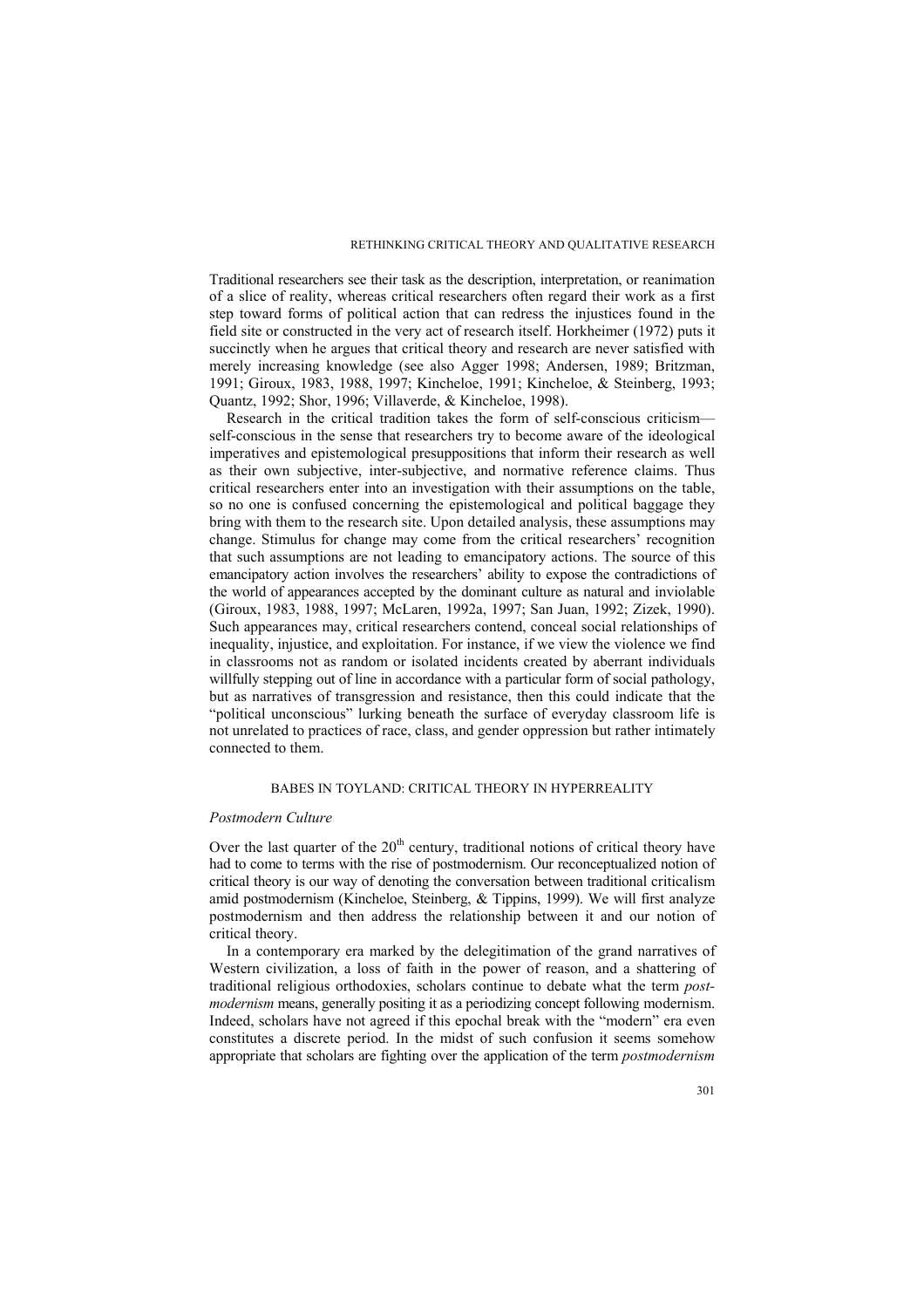to the contemporary condition. Accepting postmodernism as an apt moniker for the end of the  $20<sup>th</sup>$  century, a major feature of critical academic work has involved the exploration of what happens when critical theory encounters the postmodern condition, or hyperreality. *Hyperreality* is a term used to describe an information society socially saturated with ever-increasing forms of representation: filmic, photographic, electronic, and so on. These have had profound effects on the construction of the cultural narratives that shape our identities. The drama of living has been portrayed so often on television that individuals, for the most part, are increasingly able to predict the outcomes and consider such outcomes to be the "natural" and "normal" course of social life (Fraser, 1995; Gergen, 1991; Heshusius, & Ballard, 1996; Kellner, 1994; Morley, & Chen, 1996; Nicholson, & Seidman, 1995).

As many postmodern analysts have put it, we become pastiches, imitative conglomerations of one another. In such a condition we approach life with low affect, with a sense of postmodern ennui and irremissible anxiety. Our emotional bonds are diffused as television, computers, VCRs, and stereo headphones assault us with representations that have shaped our cognitive and affective facilities in ways that still remain insufficiently understood. In the political arena, traditionalists circle their cultural wagons and fight off imagined bogeymen such as secular humanists, "extreme liberals," and utopianists, not realizing the impact that postmodern hyperreality exerts on their hallowed institutions. The nuclear family, for example, has declined in importance not because of the assault of radical feminists but because the home has been redefined through the familiar presence of electronic communication systems. Particular modes of information put individual family members in constant contact with specific subcultures. While they are physically in the home, they exist emotionally outside of it through the mediating effects of various forms of communication (Gergen, 1991; McGuigan, 1996; McLaren, 1997; Poster, 1989; Steinberg, & Kincheloe, 1997). We increasingly make sense of the social world and judge other cultures through conventional and culture-bound television genres. Hyperreality has presented us with new forms of literacy that do not simply refer to discrete skills but rather constitute social skills and relations of symbolic power. These new technologies cannot be seen apart from the social and institutional contexts in which they are used and the roles they play in the family the community, and the workplace They also need to be seen in terms of how "viewing competencies" are socially distributed and the diverse social and discursive practices in which these new media literacies are produced (Buckingham, 1989; Hall, 1997; Taylor, & Saarinen, 1994).

Electronic transmissions generate new formations of cultural space and restructure experiences of time. We often are motivated to trade community membership for a sense of pseudo belonging to the mediascape. Residents of hyperreality are temporarily comforted by proclamations of community offered by "media personalities" on the 6 o'clock *Eyewitness News.* "Bringing news of your neighbors in the Tri-State community home to you," media marketers attempt to soften the edges of hyperreality, to soften the emotional effects of the social vertigo. The world is not brought into our homes by television as much as television brings its viewers to a quasi-fictional place—hyperreality (Luke, 1991).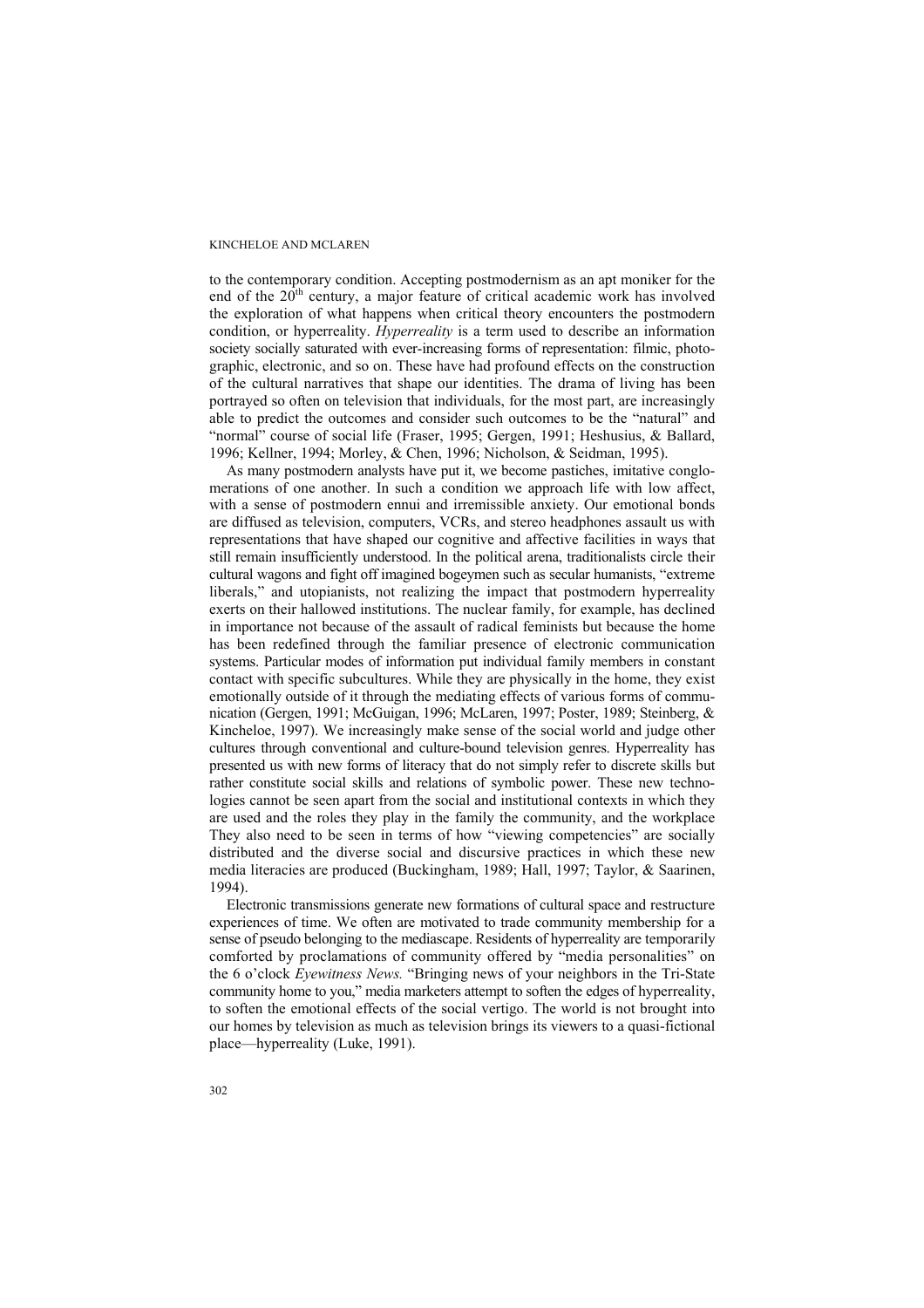### *Postmodern Social Theory*

We believe that it is misleading to identify postmodernism with poststructuralism. Although there are certainly similarities involved, they cannot be considered discrete homologies. We also believe that it is a mistake to equate postmodernism with postmodernity or to assert that these terms can be contrasted *in* some simple equivalent way with modernism amid modernity. As Michael Peters (1993) notes, "To do so is to frame up the debate in strictly (and naïvely) modernist terminology' which employs exhaustive binary oppositions privileging one set of terms against the other" (p. 14). We are using the term *postmodernity* to refer to the postmodern combination that we have described as *hyperreality* and the term *postmodern theory*  as an umbrella term that includes antifoundationalist writing in philosophy and the social sciences. Again, we are using this term in a very general sense that includes poststructuralist currents.

Postmodern theoretical trajectories take as their entry point a rejection of the deeply ingrained assumptions of Enlightenment rationality, traditional Western epistemology, or any supposedly "secure" representation of reality that exists outside of discourse itself. Doubt is cast on the myth of the autonomous, transcendental subject, and the concept of praxis is marginalized in favor of rhetorical undecidability amid textual analysis of social practices. As a species of criticism, intended, in part, as a central requestioning of the humanism amid anthropologism of the early 1970s, postmodernist social theory rejects Hegel's ahistorical state of absolute knowledge and resigns itself to the impossibility of an ahistorical, transcendental, or self-authenticating version of truth. The reigning conviction that knowledge is knowledge only if it reflects the world as it "really" exists has been annihilated in favor of a view in which reality is socially constructed or semiotically posited. Furthermore, normative agreement on what should constitute and guide scientific practice amid argumentative consistency has become an intellectual target for epistemological uncertainty (Pinar et al., 1995; Shelton, 1996).

Postmodern criticism takes as its starting point the notion that meaning is constituted by the continual, playfulness of the signifier, and the thrust of its critique is aimed at deconstructing Western metanarratives of truth and the ethnocentrism implicit in the European view of history as the unilinear progress of universal reason. Postmodern theory is a site of both hope and fear, where there exists a strange convergence between critical theorists and political conservatives, a cynical complicity with status quo social and institutional relations and a fierce criticism of ideological manipulation and the reigning practices of subjectivity in which knowledge takes place.

# *Ludic and Resistance Postmodernism*

Postmodernist criticism is not monolithic, and for the purposes of this essay we would like to distinguish between two theoretical strands. The first has been astutely described by Teresa Ebert (1991) as "ludic postmodernism" (p. 115)—an approach to social theory that is decidedly limited in its ability to transform oppressive social and political regimes of power. Ludic postmodernism generally occupies itself with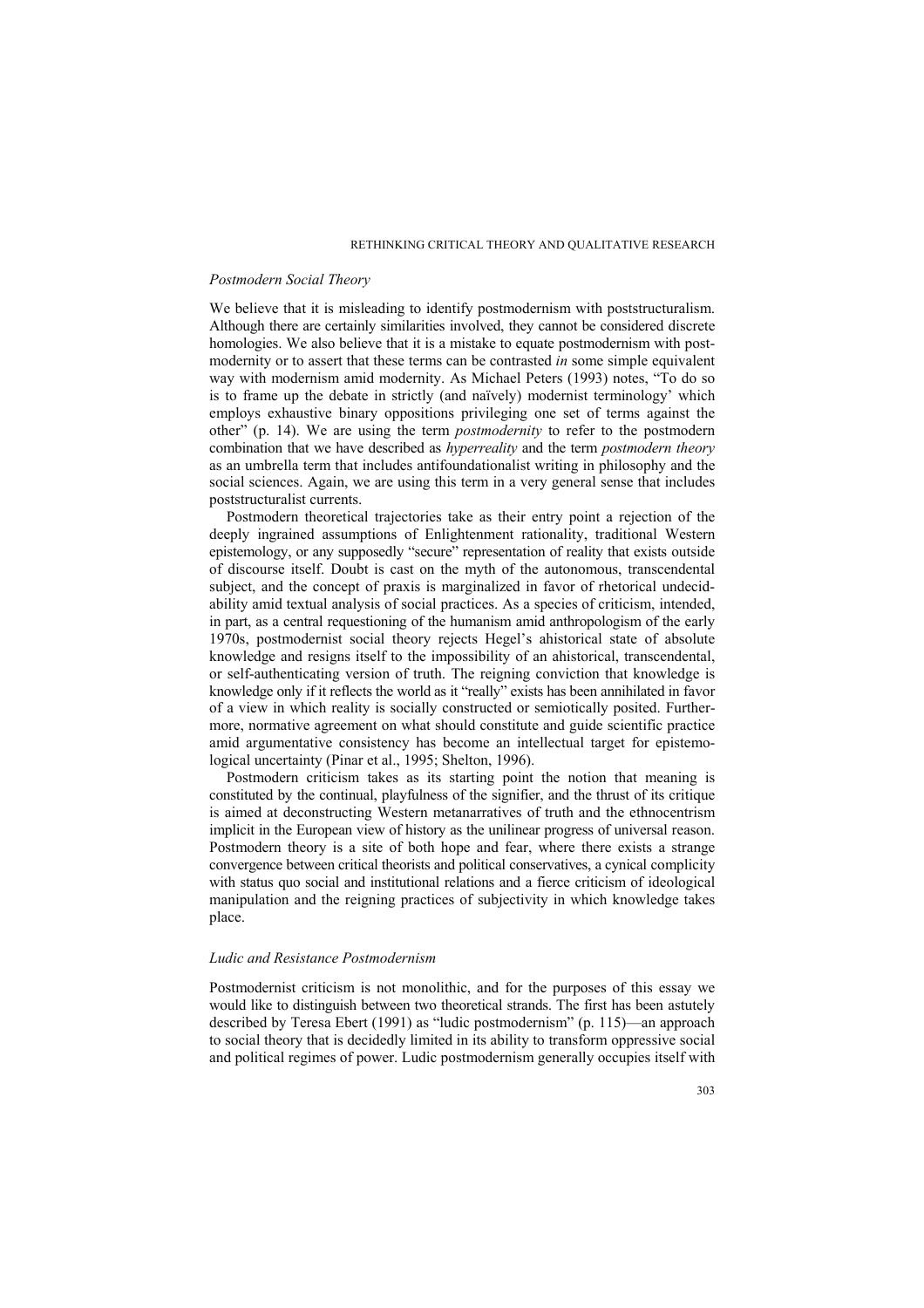a reality that is constituted by the continual playfulness of the signifier and the heterogeneity of differences. As such, ludic postmodernism (see, e.g., Lyotard, Derrida, Baudrillard) constitutes a moment of self-reflexivity in the deconstruction of Western metanarratives, assenting that "meaning itself is self-divided and undecidable."

We want to argue that critical researchers should assume a cautionary stance toward ludic postmodernism critique because, as Ebert (1991) notes, it tends to reinscribe the status quo and reduce history to the supplementarity of signification on the free-floating trace of textuality. As a mode of critique, it rests its case on interrogating specific and local enunciations of oppression, hut often fails to analyze such enunciations in relation to larger dominating structures of oppression (Aronowitz, & Giroux, 1991; McLaren, l995a; Sünker, 1998).

The kind of postmodern social theory we want to pose as a counterweight to skeptical and spectral postmodernism has been referred to as "oppositional postmodernism" (Foster, 1983), "radical critique-al theory" (Zavarzadeh, & Morton, 1991), "postmodern education" (Aronowitz, & Giroux, 1991), "resistance postmodernism" (Ebert, 1991), "affirmative post-modernism" (Slattery, 1995), "critical postmodernism" (Giroux, 1992; McLaren, 1992b, 1997; McLaren, & Hammer, 1989), amid "postformalism" (Kincheloe, 1993, 1995; Kincheloe, & Steinberg, 1993; Kincheloe, Steinberg, & Hinchey, 1999; Kincheloe, Steinberg, & Villaverde, 1999). These forms of critique are not alternatives to ludic postmodernism but appropriations and extensions of this critique. Resistance postmodernism brings to ludic critique a form of materialist intervention because it is not based solely on a textual theory of difference but rather on one that is also social and historical. In this way, postmodern critique can serve as an interventionist and transformative critique of Western culture. Following Ebert (1991), resistance postmodernism attempts to show that "textualities (significations) are material practices, forms of conflicting social relations" (p. 115). The sign is always an arena of material conflict and competing social relations as well as ideas. From this perspective we can rethink a signifier as an ideological dynamic ever related to a contextually possible set of signifieds. In other words, difference is politicized by being situated in real social and historical conflicts.

The synergism of the conversation between resistance postmodernism and critical theory involves an interplay between the praxis of the critical and the radical uncertainty of the postmodern. As it invokes its strategies for the emancipation of meaning, critical theory provides the postmodern critique with a normative foundation (i.e., a basis for distinguishing between oppressive amid liberatory social relations). Without such a foundation the post-modern critique is ever vulnerable to nihilism and inaction. Indeed, the normatively ungrounded postmodern critique is incapable of providing an ethically challenging and politically transformative program of action. Aronowitz, Giroux, Kincheloe, and McLaren argue that if the postmodern critique is to make a valuable contribution to the notion of schooling as an emancipatory form of cultural politics, it must make connections to those egalitarian impulses of modernism that contribute to an emancipatory democracy. In doing this, the postmodern critique can extend the project of an emancipatory democracy and the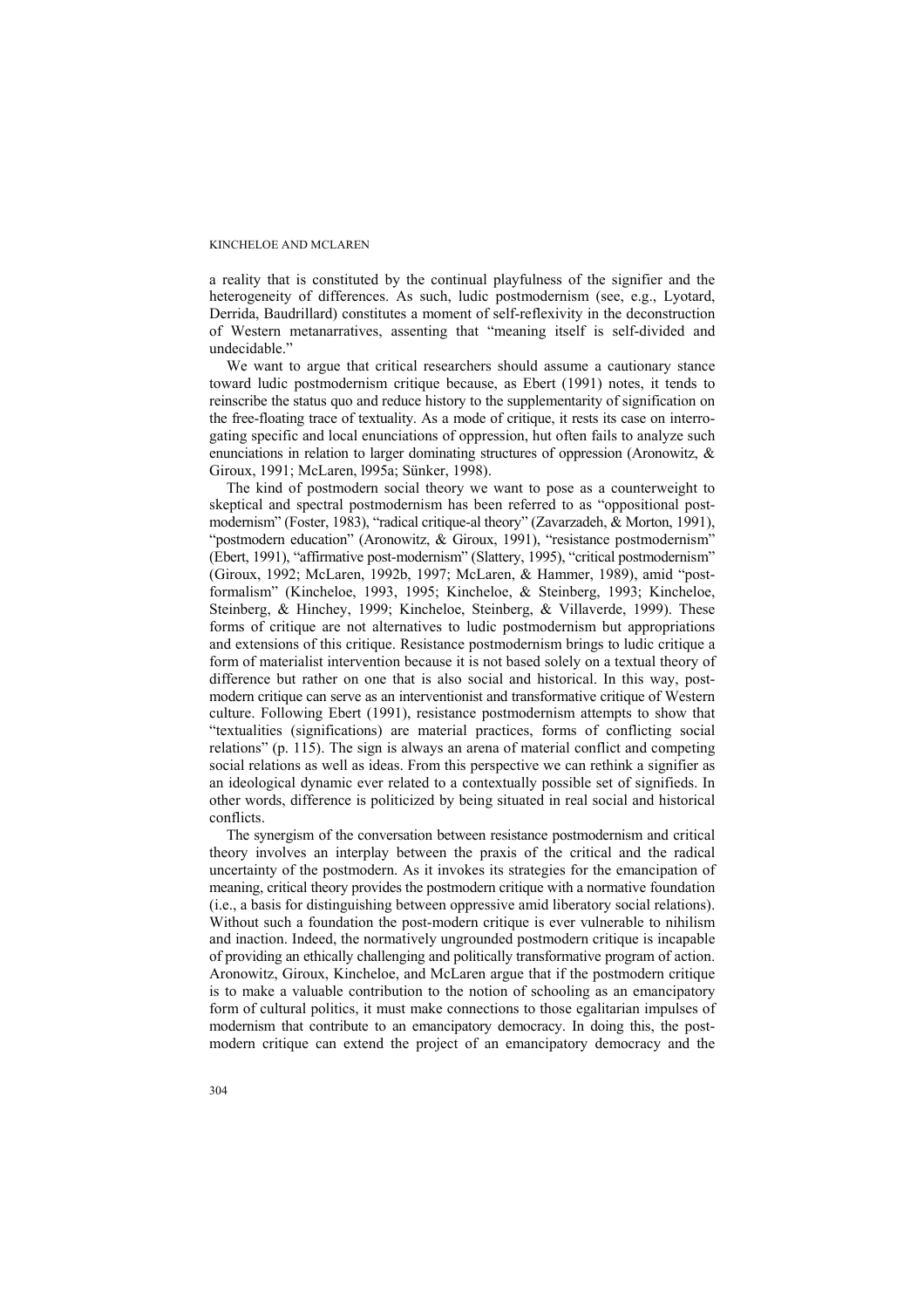schooling that supports it by promoting new understandings of how power operates and by incorporating groups who had been excluded because of race, gender, or class (Aronowitz, & Giroux, 1991; Codd, 1984; Godzich, 1992; Kincheloe, 1995, 1999; Lash, 1990; McLaren, 1997, 1999; Morrow, 1991; Pinar, 1994, 1998; Rosenau, 1992; Steinberg, & Kincheloe, 1998; Surber, 1998; Welch, 1991; Wexler, 1996a, 1997; Yates, 1990).

### *Cultural Research and Cultural Studies*

Cultural studies is an interdisciplinary, transdisciplinary, and sometimes counterdisciplinary field that functions within the dynamics of competing definitions of culture. Unlike traditional humanistic studies, cultural studies questions the equation of culture with high culture; instead, cultural studies asserts that myriad expressions of cultural production should be analyzed in relations to other cultural dynamics and social and historical structures. Such a position commits cultural studies to a potpourri of artistic, religious, political, economic, and communicative activities. In this context, it is important to note that although cultural studies is associated with the study of popular culture, it is not primarily about popular culture. The interests of cultural studies are much broader and generally tend to involve the production and nature of the rules of inclusivity and exclusivity that guide academic evaluation in particular the way these rules shape and are shaped by relations of power. The rules that guide academic evaluation are inseparable from the rules of knowledge production and research. Thus cultural studies provides a disciplinary critique that holds many implications (Abercrombie, 1994; Ferguson, & Golding, 1997; Grossberg, 1995; Hall, & du Gay, 1996; McLaren, 1995a; Woodward, 1997).

One of the most important sites of theoretical production in the history of critical research has been the Centre for Contemporary Cultural Studies (CCCS) at the University of Birmingham. Attempting to connect critical theory with the particularity of everyday experience, the CCCS researchers have argued that all experience is vulnerable to ideological inscription. At the same time, they have maintained that theorizing outside of everyday experience results in formal amid deterministic theory. An excellent representative of the CCCS's perspectives is Paul Willis, whose *Learning to Labour: How Working Class Kids Get Working Class Jobs* was published in 1977, seven years after Colin Lacey's *Hightown Grammar* (1970). Redefining the nature of ethnographic research in a critical manner, *Learning to Labour* inspired a spate of critical studies: David Robins and Philip Cohen's *Knuckle Sandwich Growing Up in the Working Class City* in 1978, Paul Corrigan's *Schooling the Smash Street Kids* in 1979, and Dick Hebdige's *Subculture: The Meaning of Style*  in 1979.

Also following Willis's work were critical feminist studies, including an anthology titled *Women Take Issue* (Women's Studies Group, 1978). In 1985, Christine Griffin published *Typical Girls?*, the first extended feminist study produced by the CCCS. Conceived as a response to Willis's *Learning to Labour, Typical Girls?* analyzes adolescent female consciousness as it is constructed in a world of patriarchy. Through their recognition of patriarchy as a major disciplinary technology in the production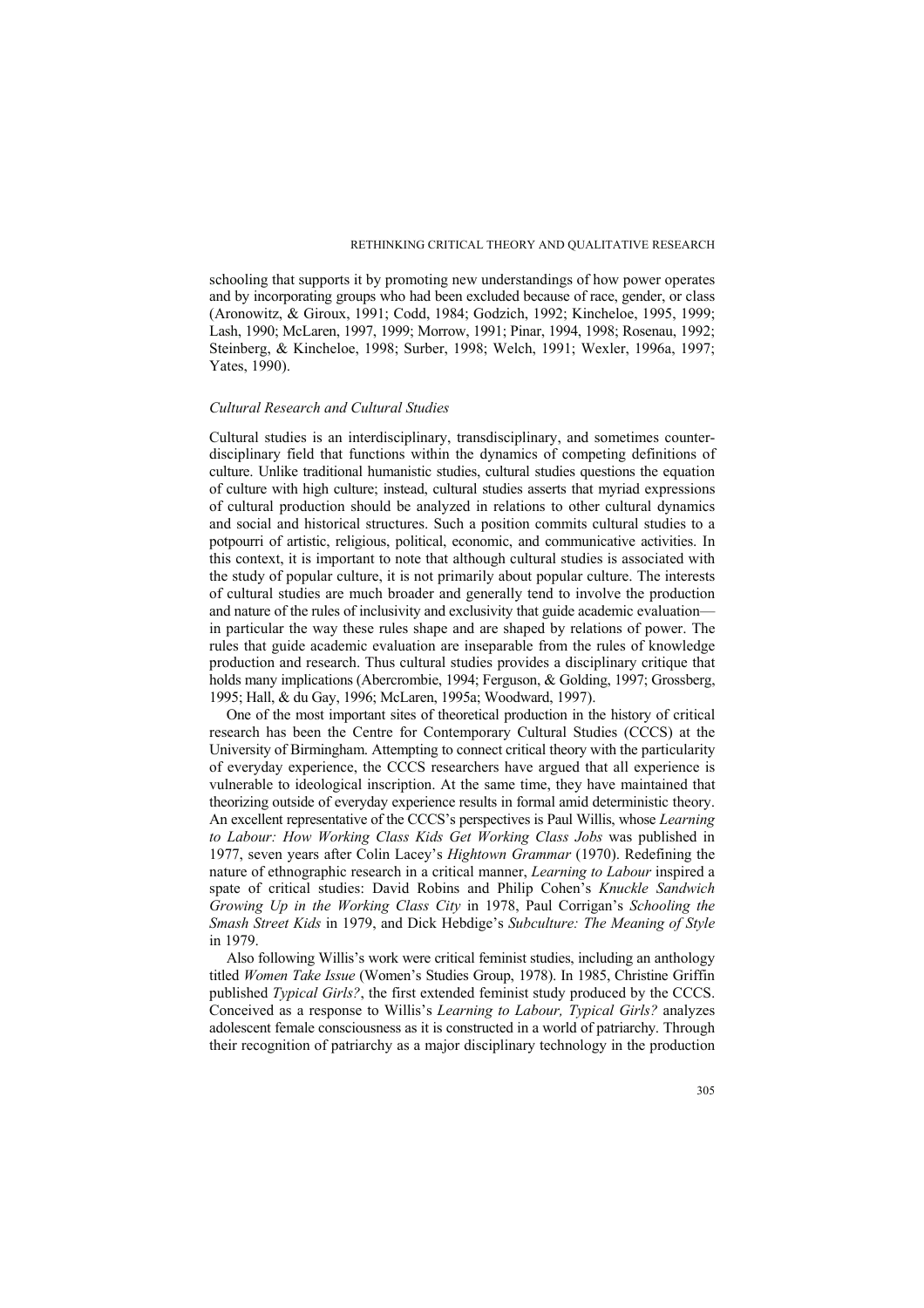of subjectivity, Griffin and the members of the CCCS gender study' group move critical research in a multicultural direction. In addition to the examination of class, gender and racial analyses are beginning to gain importance (Quantz, 1992). Poststructuralism frames power not simply as one aspect of a society, but as the basis of society. Thus patriarchy is not simply one isolated force among many with which women must contend; patriarchy informs all aspects of the social and effectively shapes women's lives (see also Douglas, 1994; Finders, 1997; Fine et al., 1997; Frankenberg, 1993; Franz, & Stewart, 1994; Shohat, & Stam, 1994).

Cornel West (1993) pushes critical research even further into the multicultural domain as he focuses critical attention on women, the Third World, and race. Adopting theoretical advances in neo-Marxist postcolonialist criticism and cultural studies, he is able to shed greater light on the workings of power in everyday life. In this context, Ladislaus Semali and Joe Kincheloe, in *What Is Indigenous Knowledge? Voices from the Academy* (1999), explore the power of indigenous knowledge as a resource for critical attempts to bring about social change. Critical researchers, they argue, should analyze such knowledges in order to understand emotions, sensitivities, and epistemologies that move in ways unimagined by many Western knowledge producers. In this postcolonially informed context, Semali and Kincheloe employ concerns raised by indigenous knowledge to challenge the academy, its "normal science," and its accepted notions of certified information. Moving the conversation about critical research in new directions, these authors understand the conceptual inseparability of valuing indigenous knowledge, developing postcolonial forms of resistance, academic reform, the reconceptualization of research and interpretation, and the struggle for social justice.

In *Schooling as a Ritual Performance*, Peter McLaren (1999) integrates poststructuralist, postcolonialist, and Marxist theory with the projects of cultural studies, critical pedagogy, and critical ethnography. He grounds his theoretical analysis in the poststructuralist claim that the connection of signifier and signified is arbitrary yet shaped by historical, cultural, and economic forces. The primary cultural narrative that defines school life is the resistance by students to the school's attempts to marginalize their street culture and street knowledge. McLaren analyzes the school as a cultural site where symbolic capital is smuggled over in the form of ritual dramas. *Schooling as a Ritual Performance* adopts the position that researchers are unable to grasp themselves or others introspectively without social mediation through their positionalities with respect to race, class, gender, and other configurations. The visceral, bodily forms of knowledge, and the rhythms and gestures of the street culture of the students, are distinguished from the formal abstract knowledge of classroom instruction. The teachers regard knowledge as it is constructed informally outside of the culture of school instruction as threatening to the universalist and decidedly Eurocentric ideal of high culture that forms the basis of the school curriculum.

As critical researchers pursue the reconceptualization of critical theory pushed by its synergistic relationship with cultural studies, postmodernism, and poststructuralism, they are confronted with the post-discourses' redefinition of critical notions of democracy in terms of multiplicity and difference. Traditional notions of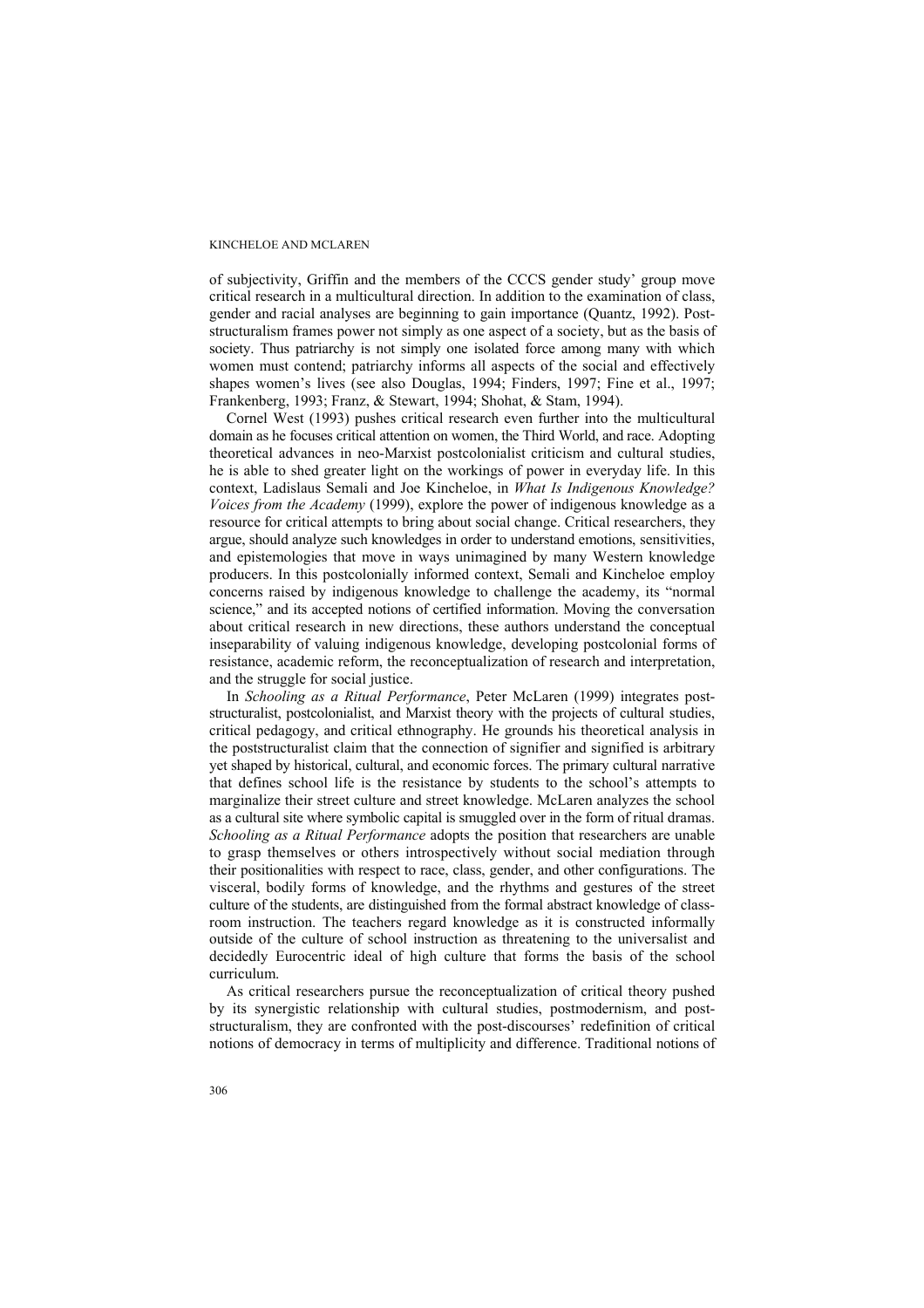community often privilege unity over diversity in the name of Enlightenment values. Poststructuralists in general and poststructuralist feminists in particular see this communitarian dream as politically disabling because of the suppression of race, class, and gender differences and the exclusion of subaltern voices and marginalized groups whom community members are loath to engage. What begins to emerge in this instance is the movement of feminist theoretical concerns to the center of critical theory. Indeed, after the feminist critique, critical theory can never return to a paradigm of inquiry in which the concept of social class is antiseptically privileged and exalted as the master concept in the Holy Trinity of race, class, and gender. A critical theory reconceptualized by poststructuralism and feminism promotes a politics of difference that refuses to pathologize or exoticize the Other. In this context, communities are more prone to revitalization amid revivification (Wexler, 1996b, 1997); peripheralized groups in the thrall of a condescending Euro-centric gaze are able to edge closer to the borders of respect, and "classified" objects of research potentially acquire the characteristics of subjecthood. Kathleen Weiler's *Women Teaching for Change: Gender, Class, and Power* (1988) serves as a good example of critical research framed by feminist theory. Weiler shows not only how feminist theory can extend critical research, but how the concept of emancipation can be reconceptualized in light of a feminist epistemology (Aronowitz, & Giroux, 1991; Behar, & Gordon, 1995; Bersani, 1995; Brents, & Monson, 1998; Britzman, 1995; Christian-Smith, & Keelor, 1999; Clatterbaugh, 1997; Clough, 1994; Cooper, 1994; Hammer, 1999; Hedley, 1994; Johnson, 1996; Kelly, 1996; King, & Mitchell, 1995; Lugones, 1987; Maher, & Tetreault, 1994; Morrow, 1991; Rand, 1995; Scott, 1992; Sedgwick, 1995; Steinberg, 1997; Young, 1990).

# *Focusing on Critical Ethnography*

As critical researchers attempt to get behind the curtain, to move beyond assimilated experience, to expose the way ideology constrains the desire for self-direction, and to confront the way power reproduces itself in the construction of human consciousness, they employ a plethora of research methodologies. In this context, Patti Lather (1991, 1993) extends our position with her notion of catalytic validity. Catalytic validity points to the degree to which research moves those it studies to understand the world and the way it is shaped in order for them to transform it. Noncritical researchers who operate within an empiricist framework will perhaps find catalytic validity to be a strange concept. Research that possesses catalytic validity will not only display the reality-altering impact of the inquiry process, it will direct this impact so that those under study will gain self-understanding and self-direction.

Theory that falls under the rubric of *post-colonialism* (see McLaren, 1999; Semali, & Kincheloe, 1999) involves important debates over the knowing subject and object of analysis. Such works have initiated important new modes of analysis, especially in relation to questions of imperialism, colonialism, and neocolonialism. Recent attempts by critical researchers to move beyond the objectifying and imperialist gaze associated with the Western anthropological tradition (which fixes the image of the so-called informant from the colonizing perspective of the knowing subject), although laudatory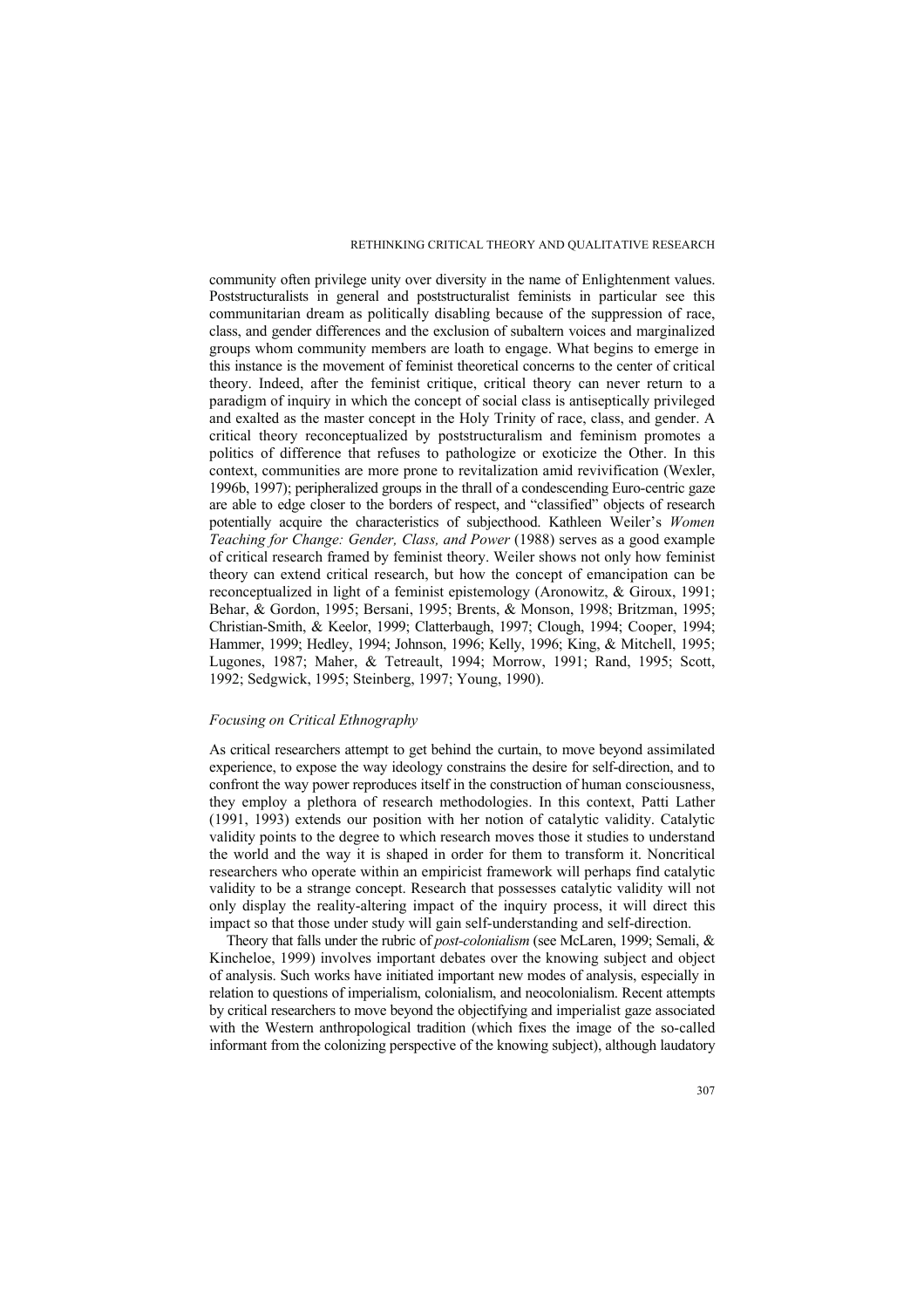and well-intentioned, are not without their shortcomings (Bourdieu, & Wacquaat, 1992). As Fuchs (1993) has so presciently observed, serious limitations plague recent efforts to develop a more reflective approach to ethnographic writing. The challenge here can be summarized in the following questions: How does the knowing subject come to know the Other? How can researchers respect the perspective of the Other and invite the Other to speak (Abdullah, & Stringer, 1999; Ashcroft, Griffiths, & Tiffin, 1995; Brock-Utne, 1996; Goldie, 1995; Macedo, 1994; Myrsiades, & Myrsiades, 1998; Pieterse, & Parekh, 1995; Prakash, & Esteva, 1998; Rains, 1998; Scheurich, & Young, 1997; Semali, & Kincheloe, 1999; Viergever, 1999)?

Although recent confessional modes of ethnographic writing attempt to treat socalled informants as "participants" in an attempt to avoid the objectification of the Other (usually referring to the relationship between Western anthropologists and non-Western culture), there is a risk that uncovering colonial and postcolonial structures of domination by, in fact, unintentionally validating and consolidating such structures as well as reasserting liberal values through a type of covert ethnocentrism. Fuchs (1993) warns that the attempt to subject researchers to the same approach to which other societies are subjected could lead to an "'othering' of one's own world" (p. 108). Such an attempt often fails to question existing ethnographic methodologies and therefore unwittingly extends their validity and applicability while further objectifying the world of the researcher.

Michel Foucault's approach to this dilemma is to "detach" social theory from the epistemology of his own culture by criticizing the traditional philosophy of reflection. However, Foucault falls into the trap of ontologizing his own methodological argumentation and erasing the notion of prior understanding that is linked to the idea of an "inside" view (Fuchs, 1993). Louis Dumont fares somewhat better by arguing that cultural texts need to be viewed simultaneously from the inside amid from the outside. However, in trying to affirm a "reciprocal interpretation of various societies among themselves" (Fuchs, 1993, p. 113) through identifying both transindividual structures of consciousness and transubjective social structures, Dumont aspires to a universal framework for the comparative analysis of societies. Whereas Foucault and Dumont attempt to "transcend the categorical foundations of their own world" (Fuchs, 1993, p. 118) by refusing to include themselves in the process of objectification, Pierre Bourdieu integrates himself as a social actor into the social field under analysis. Bourdieu achieves such integration by "epistemologizing the ethnological content of his own presuppositions" (Fuchs, 1993, p. 121). But the self-objectification of the observer (anthropologist) is not unproblematic. Fuchs (1993) notes, after Bourdieu, that the chief difficulty is "forgetting the difference between the theoretical and the practical relationship with the world and of imposing on the object the theoretical relationship one maintains with it" (p. 120). Bourdieu's approach to research does not fully escape becoming, to a certain extent, a "confirmation of objectivism," but at least there is an earnest attempt by the researcher to reflect on the preconditions of his own self-understanding—an attempt to engage in an "ethnography of ethnographers" (p. 122).

Postmodern ethnography often intersects—to varying degrees—with the concerns of postcolonialist researchers, but the degree to which it fully addresses issues of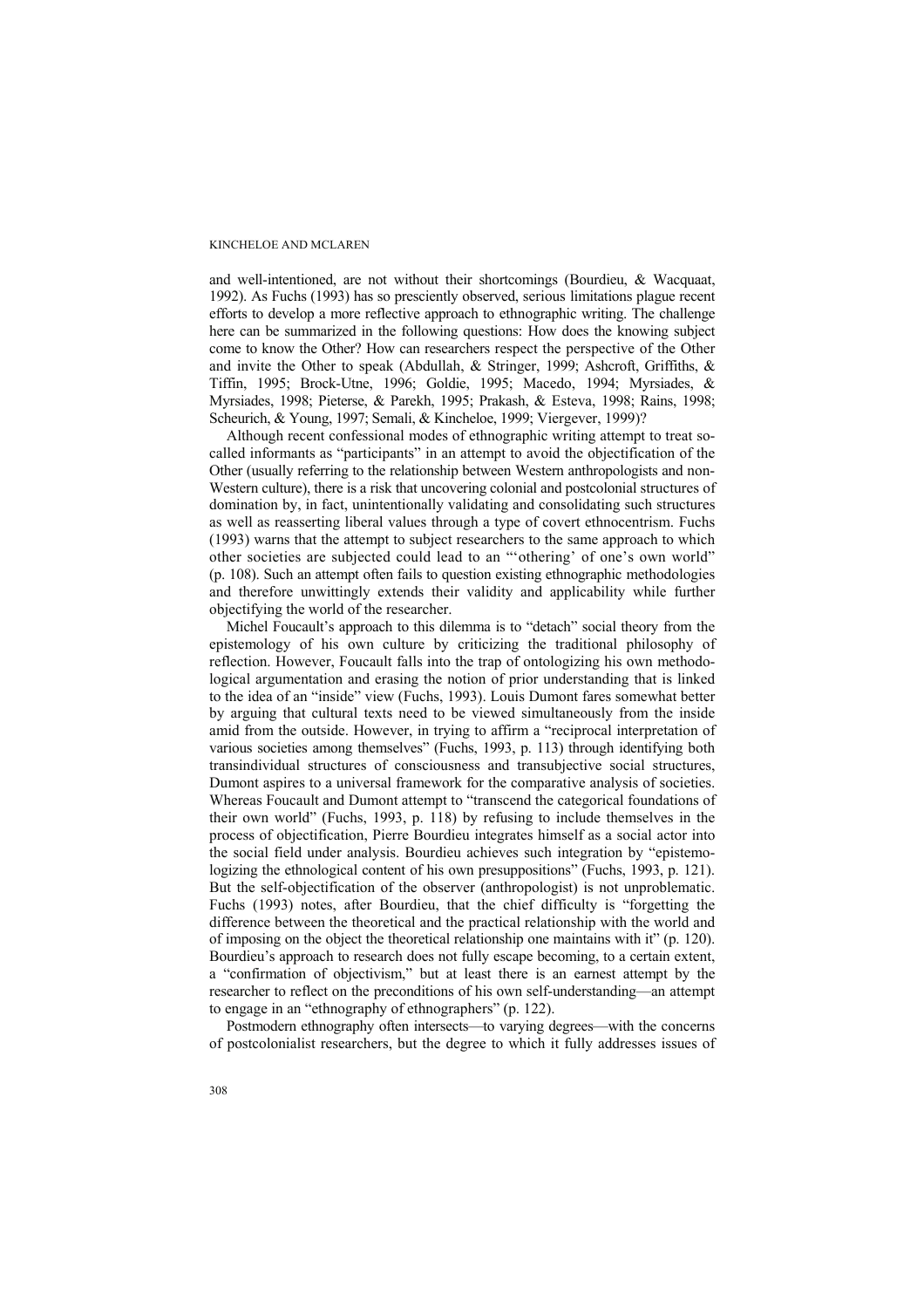exploitation and the social relations of capitalist exploitation remains questionable. Postmodern ethnography—and we are thinking here of works such as Paul Rabinow's *Reflections on Fieldwork in Morocco* (1977), James Boon's *Other Tribes, Other Scribes* (1982), and Michael Taussig's *Shamanism, Colonialism, and the Wild Man*  (I987)—shares the conviction articulated by Marc Manganaro (1990) that "no anthropology is apolitical, removed from ideology and hence from the capacity to be affected by or, as crucially, to effect social formations. The question ought not to be if an anthropological text is political, but rather, what kind of sociopolitical affiliations are tied *to* particular anthropological texts" (p. 35).

Judith Newton and Judith Stacey (1992–1993) note that the current post-modern textual experimentation of ethnography credits the "post-colonial predicament of culture as the opportunity for anthropology to reinvent itself" (p. 56). Modernist ethnography, according to these authors, "constructed authoritative cultural accounts that served, however inadvertently, not only to establish the authority of the Western ethnographer over native others but also to sustain Western authority over colonial cultures" (p. 56). They argue (following James Clifford) that ethnographers can and should try to escape the recurrent allegorical genre of colonial ethnography the pastoral, a nostalgic, redemptive text that preserves a primitive culture on the brink of extinction for the historical record of its Western conquerors. The narrative structure of this "savage text" portrays the native culture as a coherent, authentic, and lamentably "evading past," whereas its complex, inauthentic, Western successors represent the future (p. 56).

Postmodern ethnographic writing faces the challenge of moving beyond simply the reanimation of local experience, an uncritical celebration of cultural difference (including figural differentiations within the ethnographer's own culture), and the employment of a framework that espouses universal values and a global role for interpretivist anthropology (Silverman, 1990). What we have described as resistance postmodernism can help qualitative researchers challenge dominant Western research practices that are underwritten by a foundational epistemology and a claim to universally valid knowledge at the expense of local, subjugated knowledges (Peters, 1993). The choice is not one between modernism and postmodernism, but one of whether or not to challenge the presuppositions that inform the normalizing judgments one makes as a researcher. Vincent Crapanzano (1990) warns that "the anthropologist can assume neither the Orphic lyre nor the crown of thorns, although I confess to hear salvationist echoes in his desire to protect his people" (p. 301).

Connor (1992) describes the work of James Clifford, which shares an affinity with ethnographic work associated with Georges Bataille, Michel Lerris, and the College de Sociologic, as not simply the "writing of culture" but rather "the interior disruption of categories of art and culture correspond (ing) to a radically dialogic form of ethnographic writing, which takes place across and between cultures" (p. 251). Clifford (1992) describes his own work as an attempt "to multiply the hands amid discourses involved in 'writing culture' not to assert a naïve democracy of plural authorship, but to loosen at least somewhat the monological control of the executive writer/anthropologist and to open for discussion ethnography's hierarchy amid negotiation of discourses in power changed, unequal situations" (p. 100).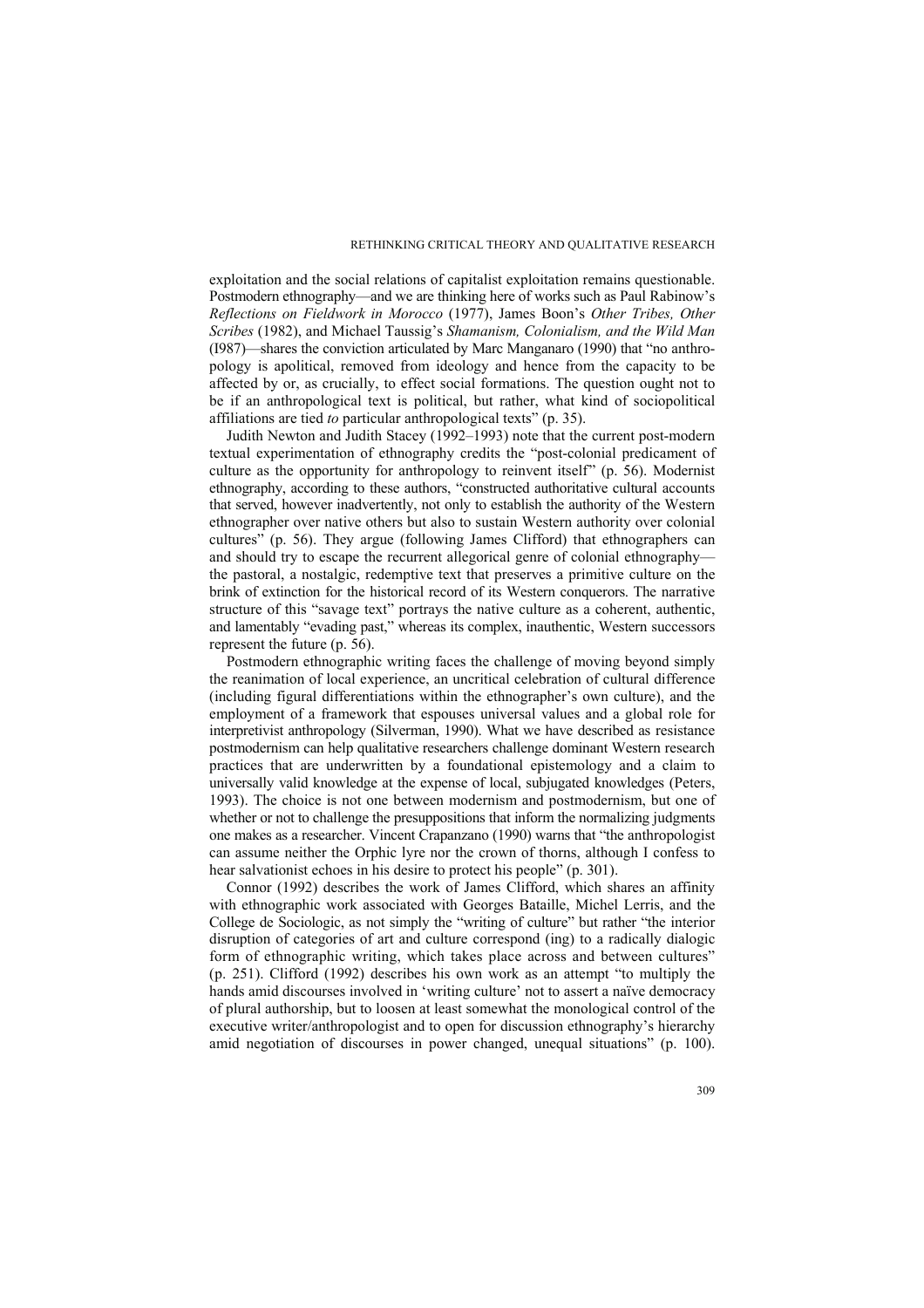Citing the work of Marcus and Fischer (1986), Clifford warns against modernist ethnographic practices of "representational essentializing" and "metonymic freezing" in which one aspect of a group's life is taken to represent the group as a whole; instead, Clifford urges forms of multilocale ethnography to reflect the "transnational, political, economic and cultural forces that traverse and constitute local or regional worlds" (p. 102). Rather than fixing culture into reified textual portraits, culture needs to be better understood as displacement, transplantation, disruption, positionality, and difference.

Although critical ethnography allows, in a way conventional ethnography does not, for the relationship of liberation and history, and although its hermeneutical task is to call into question the social and cultural conditioning of human activity and the prevailing sociopolitical structures we do not claim that this is enough to restructure the social system. But it is certainly, in our view, a necessary beginning. We follow Patricia Ticineto Clough (1992) in arguing that "realist narrativity has allowed empirical social science to be the platform and horizon of social criticism" (p. 135). Ethnography needs to be analyzed critically not only in terms of its field methods but also as reading and writing practices. Data collection must give way to "rereadings of representations in every form" (Clough, 1992, p. 137). In the narrative construction of its authority as empirical science, ethnography needs to face the unconscious processes upon which it justifies its canonical formulations, processes that often involve the disavowal of oedipal or authorial desire and the reduction of differences to binary oppositions. Within these processes of binary reduction, the male ethnographer is most often privileged as the guardian of "the factual representation of empirical positivities" (Clough, 1992, p. 9).

# *New Questions Concerning Validity in Critical Ethnography*

Critical research traditions have arrived at the point where they recognize that claims to truth are always discursively situated and implicated in relations of power. Yet, unlike some claims made within "ludic" strands of postmodernist research, we do not suggest that because we cannot know truth absolutely that truth can simply be equated with an effect of power. We say this because truth involves regulative rules that must be met for some statements to be more meaningful than others Otherwise truth becomes meaningless and, if that is the case, liberatory praxis has no purpose other than to win for the sake of winning. As Phil Carspecken (1993, 1999) remarks, every time we act, in every instance of our behavior, we presuppose some normative on universal relation to truth. Truth is internally related to meaning in a pragmatic way through normative referenced claims, intersubjective referenced claims, subjective referenced claims, and the way we deictically ground or anchor meaning in our daily lives. Carspecken explains that researchers are able to articulate the normative evaluative claims of others when they begin to see them in the same way as their participants by living inside the cultural and discursive positionalities that inform such claims.

Claims to universality must be recognized in each particular normative claim, and questions must be raised about whether such norms represent the entire group.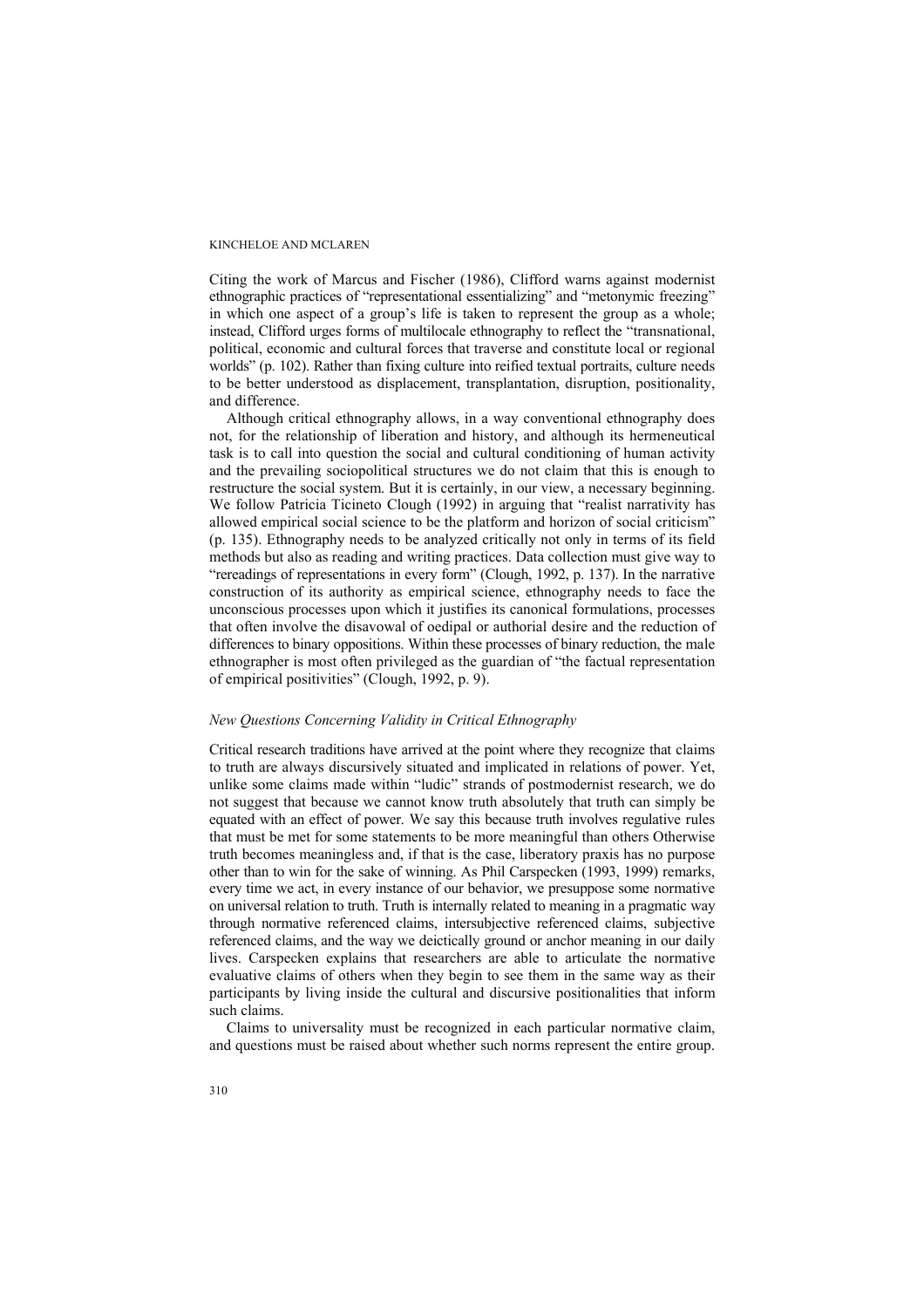When the limited claim of universality is seen to be contradictory to the practices under observation, power relations become visible. What is crucial here, according to Carspecken, is that researchers recognize where they are ideologically located in the normative amid identity claims of others and at the same time be honest about their own subjective referenced claims and not let normative evaluative claims interfere with what they observe. Critical research continues to problematize normative and universal claims in a way that does not permit them to be analyzed outside of a politics of representation, divorced from the material conditions in which they are produced, or outside of a concern with the constitution of the subject in the very acts of reading and writing.

In his book, *Critical Ethnography Educational Research* (1996), Carspecken addresses the issue of critical epistemology, an understanding of the relationship between power and thought, and power and truth claims. In a short exposition of what is "critical" to critical epistemology, he debunks facile forms of social constructivism and offers a deft criticism of mainstream epistemologies by way of Continental phenomenology, poststructuralism, and postmodernist social theory, mainly the work of Edmund Husserl and Jacques Derrida. Carspecken makes short work of facile forms of constructivist thought purporting that what we see is strongly influenced by what we already value and that criticalist research simply indulges itself in the "correct" political values. For instance, some constructivists argue that all that criticalists need to do is to "bias" their work in the direction of social justice. This form of constructivist thought is not viable, according to Carspecken, because it is plainly ocular-centric; that is, it depends upon visual perceptions to form the basis of its theory. Rather than rely on perceptual metaphors found in mainstream ethnographic accounts, critical ethnography, in contrast, should emphasize communicative experiences amid structures as well as cultural typifications. Carspecken argues that critical ethnography needs to differentiate among ontological categories (i.e., subjective, objective, normative-evaluative) rather than adopt the position of "multiple realities" defended by many constructivists. He adopts a principled position that research value orientations should not determine research findings, as much as this is possible. Rather critical ethnographers should employ a critical epistemology; that is, they should uphold epistemological principles that apply to all researchers. In fecundating this claim, Carspecken rehabilitates critical ethnography from many of the misperceptions of its critics who believe that it ignores questions of validity.

To construct a socially critical epistemology, critical ethnographers need to understand holistic modes of human experience and their relationships to communicative structures. Preliminary stages of this process that Carspecken articulates include examining researcher bias and discovering researcher value orientations. Following stages include compiling the primary record through the collection of monological data, preliminary reconstructive analysis, dialogical data generation, discovering social systems relations, and using systems relations to explain findings. Anthony Giddens's work forms the basis of Carspecken's approach to systems analysis. Accompanying discussions of each of the complex stages Carspecken develops are brilliantly articulated approaches to horizontal and vertical validity reconstructions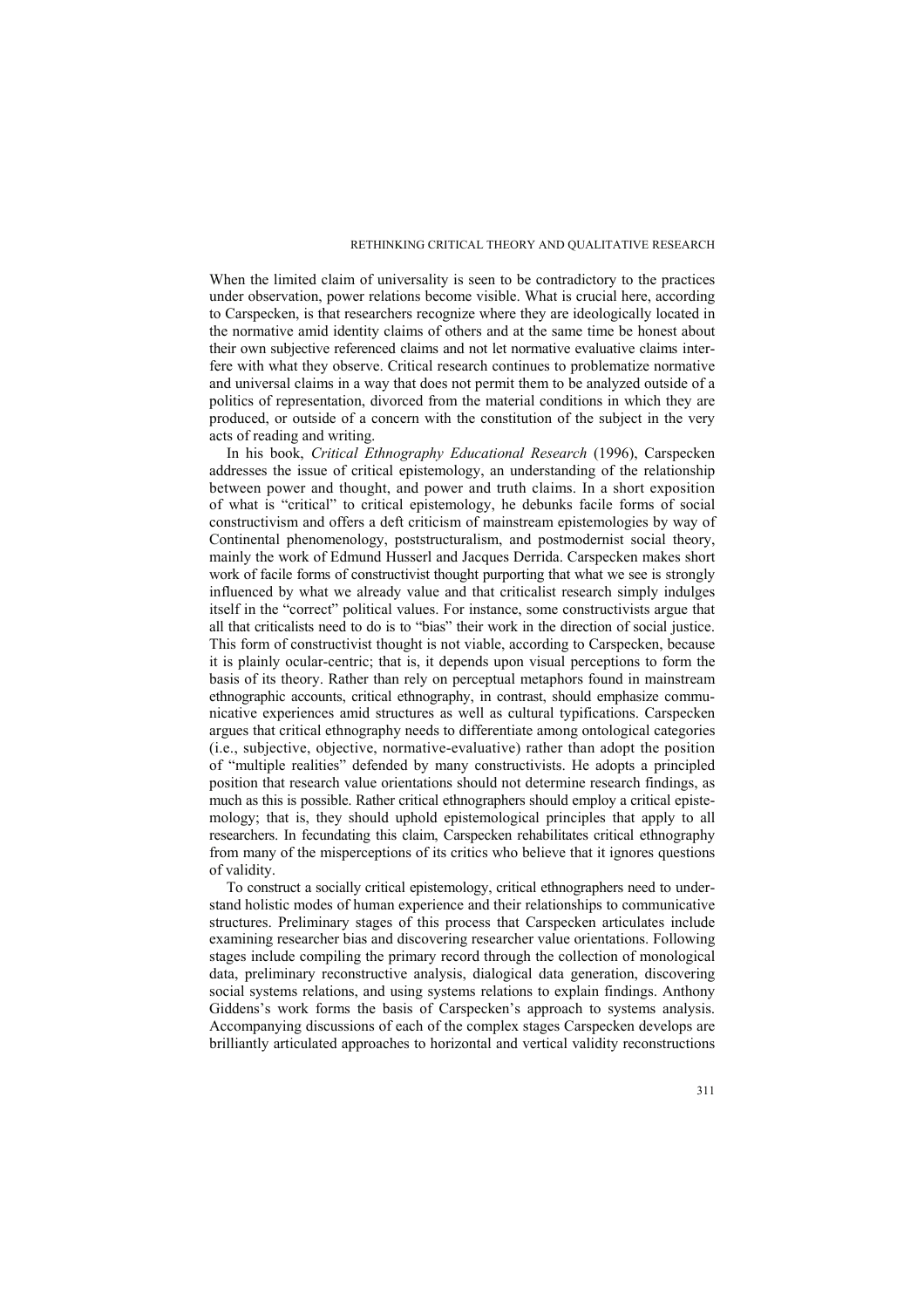and pragmatic horizons of analysis. In order to help link theory to practice, Carspecken uses data from his study of an inner-city Houston elementary school program that is charged with helping students learn conflict management skills.

Another impressive feature is Carspecken's exposition and analysis of communicative acts, especially his discussion of meaning as embodiment and understanding as intersubjective, not objective or subjective. Carspecken works from a view of intersubjectivity that combines Hegel, Mead, Habermas, and Taylor. He recommends that critical ethnographers record body language carefully because the meaning of an action is not in the language, it is rather in the action and the author's bodily states. In Carspecken's view subjectivity is derivative from intersubjectivity (as is objectivity), and intersubjectivity involves the dialogical constitution of the "feeling body." Finally, Carspecken stresses the importance of macro-level social theories, environmental conditions, socially structured ways of meeting needs and desires, effects of cultural commodities on students, economic exploitation, and political and cultural conditions of action.

Much of Carspecken's inspiration for his approach to validity claims is taken from Habermas's theory of communicative action. Carspecken reads Habermas as grasping the prelinguistic foundations of language and intersubjectivity, making language secondary to the concept of intersubjectivity. Yet Carspecken departs from a strict Habermasian view of action by bringing in an expressive/praxis model roughly consistent with Charles Taylor's work. Although Habermas and Taylor frequently argue against each other's positions, Carspecken puts them together in a convincing manner. Taylor's emphasis on holistic modes of understanding and time act constitution that Carspecken employs make it possible to link the theory of communicative nationality to work on embodied meaning and time metaphoric basis of meaningful action. It also provides a means for synthesizing Giddens's ideas on part/whole relations, virtual structure, and act constitution with communicative rationality. This is another way in which Carspecken's work differs from Habermas and yet remains consistent with his theory and the internal link between meaning and validity.

# *Recent Innovations in Critical Ethnography*

In addition to Carspecken's brilliant insights into critically grounded ethnography, the late 1990s have witnessed a proliferation of deconstructive approaches as well as reflexive approaches (this discussion is based on Trueba, & McLaren, in press). In her important book *Fictions of Feminist Ethnography* (1994), Kamala Visweswaran maintains that reflexive ethnography, like normative ethnography, rests on the "declarative mode" of imparting knowledge to a reader whose identity is anchored in a shared discourse. Deconstructive ethnography, in contrast, enacts the "interrogative mode" through a constant deferral or a refusal to explain or interpret. Within deconstructive ethnography, the identity of the reader with a unified subject of enunciation is discouraged. Whereas reflexive ethnography maintains that the ethnographer is not separate from the object of investigation, the ethnographer is still viewed as a unified subject of knowledge that can make hermeneutic efforts to establish identification between the observer and the observed (as in modernist interpretive traditions).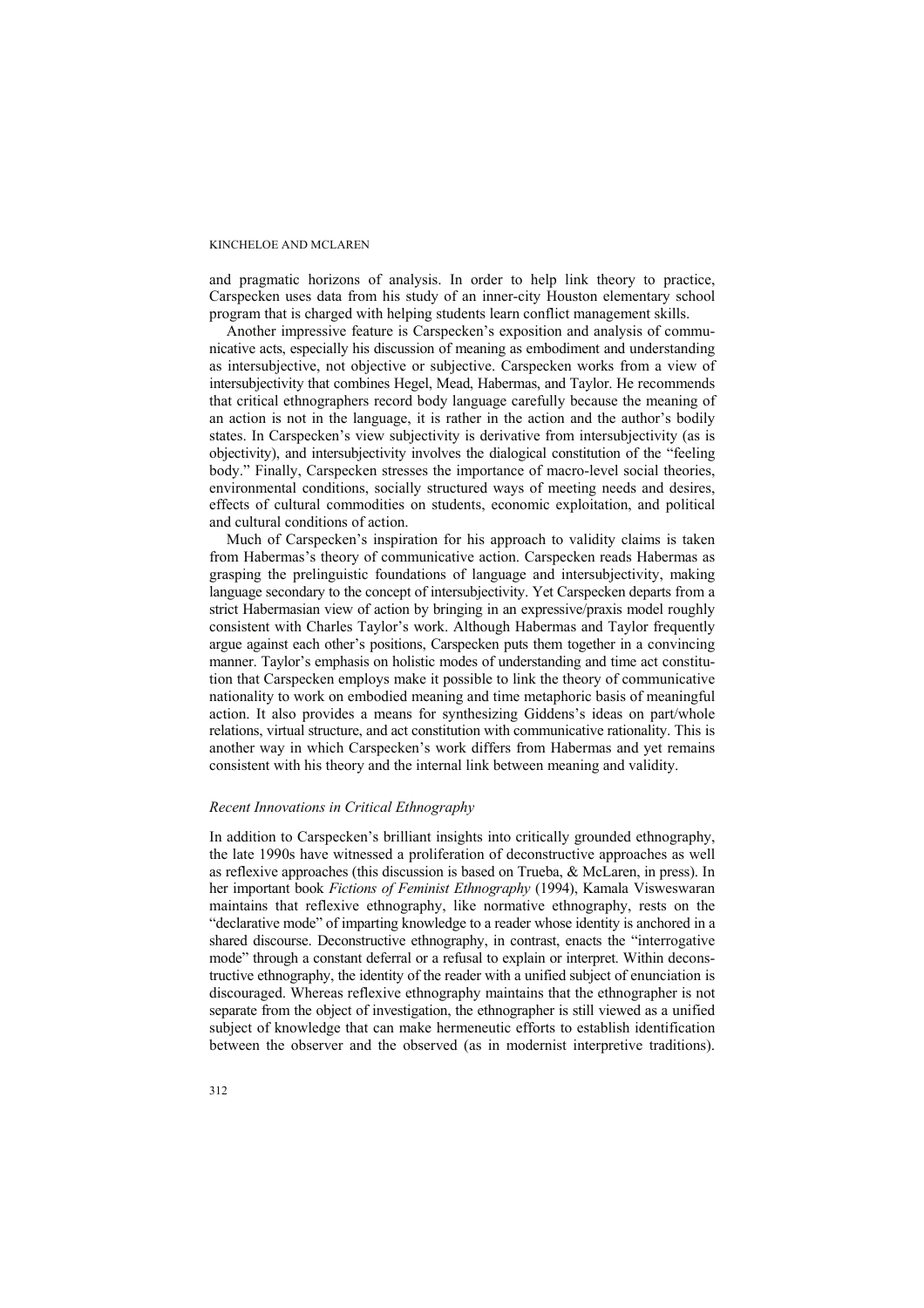Deconstructive ethnography, in contrast, often disrupts such identification in favor of articulating a fractured, destabilized, multiply positioned subjectivity (as in postmodernist interpretive traditions). Whereas reflexive ethnography questions its own authority, deconstructive ethnography forfeits its authority. Both approaches to critical ethnography can be used to uncover the clinging Eurocentric authority employed by ethnographers in the study of Latino/a populations. The goal of both of these approaches is criticalist in nature: that is, to free the object of analysis from the tyranny of fixed, unassailable categories and to rethink subjectivity itself as a permanently unclosed, always partial, narrative engagement with text and context. Such an approach can help the ethnographer to caution against the damaging depictions propagated by Anglo observers about Mexican immigrants. As Ruth Behar (1993) notes, in classical sociological and ethnographic accounts of the Mexican and Mexican American family,

Stereotypes similar to those surrounding the Black family perpetuated images of the authoritarian, oversexed, and macho husband and the meek and submissive wife surrounded by children who adore their good and suffering mother. These stereotypes have come under strong critique in the last few years, particularly by Chicana critics, who have sought to go beyond the various "deficiency theories" that continue to mark the discussion of African-American and Latina/Latino family life. (p. 276)

The conception of culture advanced by critical ethnographers generally unpacks culture as a complex circuit of production that includes myriad dialectically reinitiating and mutually informing sets of activities such as routines, rituals, action conditions, systems of intelligibility and meaning making, conventions of interretation, systems relations, and conditions both external and internal to the social actor (Carspecken, 1996). In her recent ethnographic study *A Space on the Side of the Road* (1996), Kathleen Stewart cogently illustrates the ambivalent character of culture, as well as its fluidity and ungraspable multilayeredness, when she remarks:

Culture, as it is seen through its productive forms and means of mediation, is not, then, reducible to a fixed body of social value and belief or a direct precipitant of lived experience in the world but grows into a space on the side of the road where stories weighted with sociality take on a life of their own. We "see" it *…* only by building up multilayered narratives of the poetic in the everyday life of things. We represent it only by roaming from one texted genre to another—romantic, realist, historical, fantastic, sociological, surreal. There is no final textual solution, no way of resolving the dialogic of the interpreter/ interpreted or subject/object through efforts to "place" ourselves in the text, or to represent "the fieldwork experience," or to gather up the voices of the other as if they could speak for themselves. (p. 210)

According to E. San Juan (1996), a renewed understanding of culture—as both discursive and material—becomes the linchpin for any emancipatory politics. San Juan writes that the idea of culture as social processes and practices that are thoroughly grounded in material social relations—in the systems of maintenance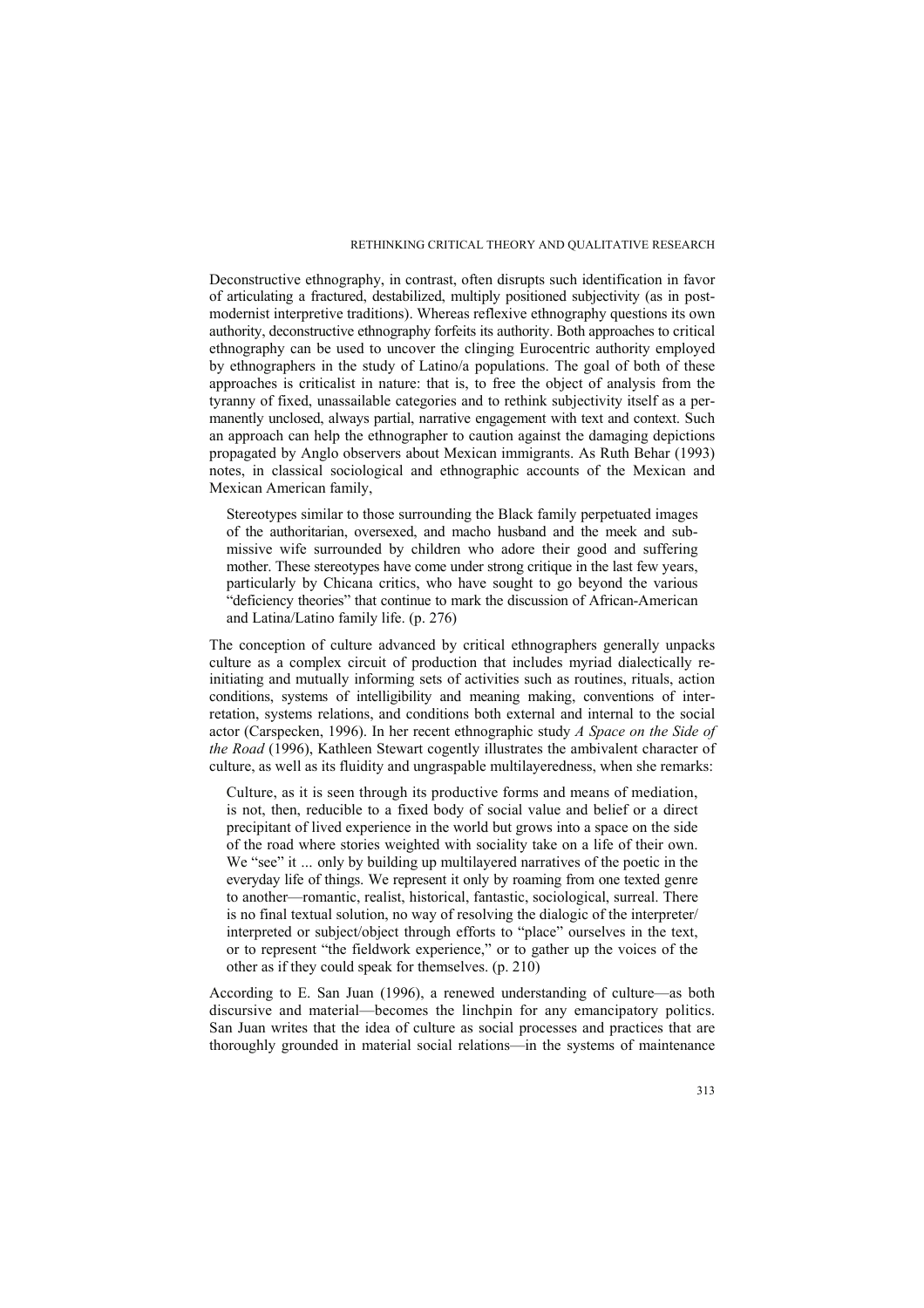(economics), decision (politics), learning and communication (culture), and generation and nurture (the domain of social reproduction) must be the grounding principle, or paradigm if you like, of any progressive and emancipatory approach (p. 177; Gresson, 1995).

Rejecting the characterization of anthropologists as either "adaptationalists" (e.g., Marvin Harris) or "ideationalists" (e.g., cognitivists, Lévi-Straussian structuralists, Schneiderian symbolists, Geertzian interpretivists), E. Valentine Daniel remarks in his recent ethnography *Charred Lullabies: Chapters in an Anthropology of Violence*  (1996) that culture is "no longer something out there to be discovered, described, and explained, but rather something into which the ethnographer, as interpreter, enter[s]" (p. 198). Culture, in other words, is cocreated by the anthropologist and informant through conversation. Yet even this semeiosic conceptualization of culture is not without its problems. As Daniel himself notes, even if one considers oneself to be a "culture-comaking processualist," in contrast to a "culture-finding essentialist," one still has to recognize that one is working within a logocentric tradition that, to a greater or lesser extent privileges words over actions.

Critical ethnography has benefited from this new understanding of culture and from the new hybridic possibilities for cultural critique that have been opened up by the current blurring and mixing of disciplinary genres—those that emphasize experience, subjectivity, reflexivity, and dialogical understanding. The advantage that follows such perspectives is that social life is not viewed as preontologically available for the researchers to study. It also follows that there is no perspective unspoiled by ideology from which to study social life in an antiseptically objective way. What is important to note here is the stress placed on the ideological situatedness of any descriptive or socioanalytic account of social life. Critical ethnographers such as John and Jean Comaroff (1992) have made significant contributions to our understanding of the ways in which power is entailed in culture, leading to practices of domination and exploitation that have become naturalized in everyday social life. According to Comaroff and Comaroff, hegemony refers to "that order of signs and practices, relations and distinctions, images and epistemologies- drawn from a historically situated cultural field- that come to be taken-for-granted as the natural and received shape of the world and everything that inhabits it" (p. 23). These axiomatic and yet ineffable discourses and practices that are presumptively shared become "ideological" precisely when their internal contradictions are revealed, uncovered, and viewed as arbitrary and negotiable. Ideology, then, refers to a highly articulated worldview, master narrative, discursive regime, or organizing scheme for collective symbolic production. The dominant ideology is the expression of the dominant social group.

Following this line of argument, hegemony "is nonnegotiable and therefore beyond direct argument," whereas ideology "is more susceptible to being perceived as a matter of inimical opinion and interest and therefore is open to contestation" (Comaroff, & Comaroff, 1992, p. 24) Ideologies become the expressions of specific groups, whereas hegemony refers to conventions and constructs that are shared and naturalized throughout a political community. Hegemony works both through silences and repetition in naturalizing the dominant world-view. There also may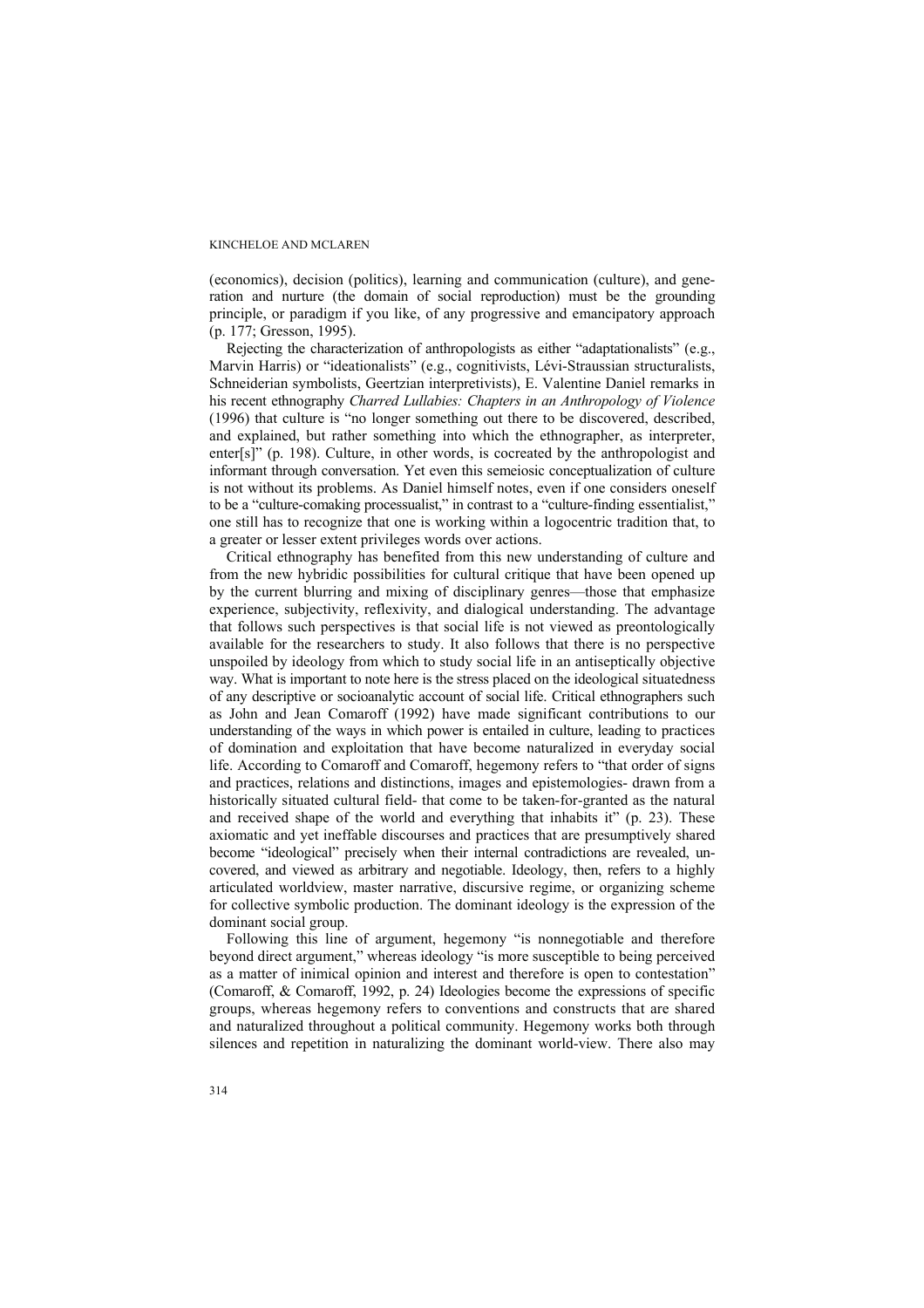exist oppositional ideologies among subordinate or subaltern groups- whether well formed or loosely articulated- that break free of hegemony. In this way hegemony is never total or complete; it is always porous.

# CONCLUSION: CRITICAL RESEARCH IN A GLOBALIZED, PRIVATIZEED WORLD

A critical postmodern research requires researchers to construct their perception of the world anew, not just in random ways but in a manner that undermines what appears natural, that opens to question what appears obvious (Slaughter, 1989). Oppositional and insurgent researchers as maieutic agents must not confuse their research efforts with the textual suavities of an avant-garde academic posturing in which they are awarded the sinecure of representation for the oppressed without actually having to return to those working-class communities where their studies took place. Rather, they need to locate their work in a transformative praxis that leads to the alleviation of suffering and the overcoming of oppression. Rejecting the arrogant reading of metropolitan critics and their imperial mandates governing research, insurgent researchers ask questions about how what is has come to be, whose interests are served by particular institutional arrangements, and where our own frames of reference come from. Facts are no longer simply "what is"; the truth of beliefs is not simply testable by their correspondence to these facts. To engage in critical postmodern research is to take part in a process of critical world making, guided by the shadowed outline of a dream of a world less conditioned by misery, suffering, and the politics of deceit. It is, in short, a pragmatics of hope in an age of cynical reason. The obstacles that critical postmodern research has yet to overcome in terms of a frontal assault against the ravages of global capitalism and its devastation of the global working class has led McLaren to a more sustained and sympathetic engagement with Marx and the Marxist tradition.

The educational left in the United States has not been able to provide a counterforce to resist the ferocious orbit of capital and what we believe is the creation of a transnational global society in which the nation-state as the principal form of social organization has been superseded. We see as already under way an integration of all national markets into a single international market and division of labor and the erosion of national affiliations of capital (Robinson, 1998). The transnationalism of labor and capital has brought about material shifts in cultural practices and the proliferation of new contradictions between capitalism and labor. The deepening instability following in the wake of global capitalism has been driven by overaccumulation, overinvestment, overcapacity, overproduction, and new developments in the theater of global finance. The bottom line is the production of goods must return a profit by selling at market prices. Despite efforts of working classes throughout the globe to resist capital's drive to exploit their labor, capitalism is able dynamically and continuously to reorganize and reengineer itself such that its drive to accumulate is unhampered. Efforts at regulating markets are not effective at overcoming capital's reign of global terror. What is called for is the overturning of the basic laws of capitalism and the defeat of the dominion of capital itself. Capitalism's concentration,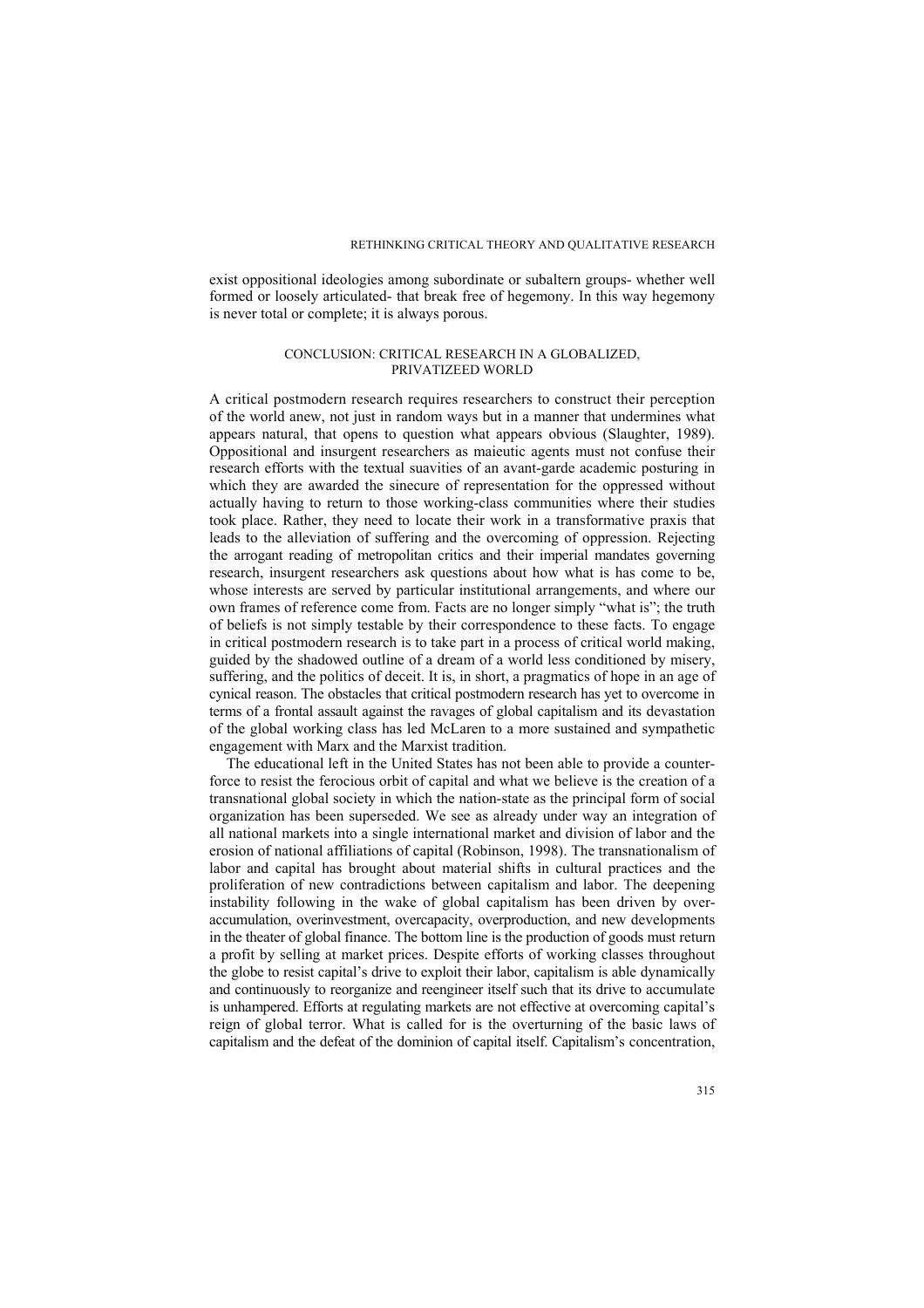centralization, and transnationalism have reterritorialized the laws of motion of capital. We need to view the phenomena of globalized capitalism not merely in terms of market competition but rather from the perspective of production. Given that the logic of privatization and free trade—where social labor is the means and measure of value, and surplus social labor lies at the heart of profit—now odiously shapes archetypes of citizenship, manages our perceptions of what should constitute the "good society," and creates ideological formations that produce necessary functions for capital in relation to labor, it stands to reason that new ethnographic research approaches must take global capitalism not as an end point of analysis, but as a starting point. As schools are financed more by corporations that function as service industries for transnational capitalism, and as neoliberalism continues to guide educational policy and practice, the U.S. population faces a challenging educational reality (Kincheloe, 1999). It is a reality that is witnessing the progressive merging of cultural pedagogy and the productive processes within advanced capitalism (Giroux, & Searles, 1996; McLaren, 1997). Although, as researchers, we may not be interested in global capitalism, we can be sure that it is interested in us.

Critical ethnography faces a daunting challenge in the years to come, especially because capitalism has been naturalized as commonsense reality—even as a part of nature itself—and the term *social class* has been replaced by the less antagonistic term *socioeconomic status.* The focus of much recent postmodern ethnography is on asymmetrical gender and ethnic relations, and although this focus is important, class struggle has become an outdated issue (Kincheloe, & Steinberg, 1999). When social class is discussed, it is usually viewed as relational, not as oppositional. In the context of discussions of "social status'' rather than "class struggle," postmodern ethnography has secured a privileged position that is functionally advantageous to the socially reproductive logic of entrepreneurial capitalism, private ownership, and the personal appropriation of social production (McLaren, 1995b) More than ever before research needs to address the objective, material conditions of the workplace and labor relations in order to prevent the further resecuring of the ideological hegemony of the neoliberal corporatist state.

In many ways the globalization process, and the strengthening of the free market capitalism that accompanies it, takes us back to the roots of critical research. As we have gained profound insights into the impact of the inscriptions of patriarchy, white supremacy, and class elitism on the consciousness of researchers operating under the banner of humanistic values, we also appreciate—mainly because it has profound implications for defeating the exploitation of human labor and the consolidation of a global ruling elite—critical insights into the domination of capital. In this context we envision important new developments of Marxist ethnographic -practices that both complement and extend many of the exciting new approaches that we are witnessing within the precincts of post-modern and postcolonial ethnography. Future practitioners of critical research must take all of these crucial dynamics into account if their work is to help create a more just, democratic, and egalitarian world. The realm of the critical has yet to reach the potential it envisions. We hope that this essay challenges its readers to engage in the hard work and research necessary to move critical praxis closer to its realization.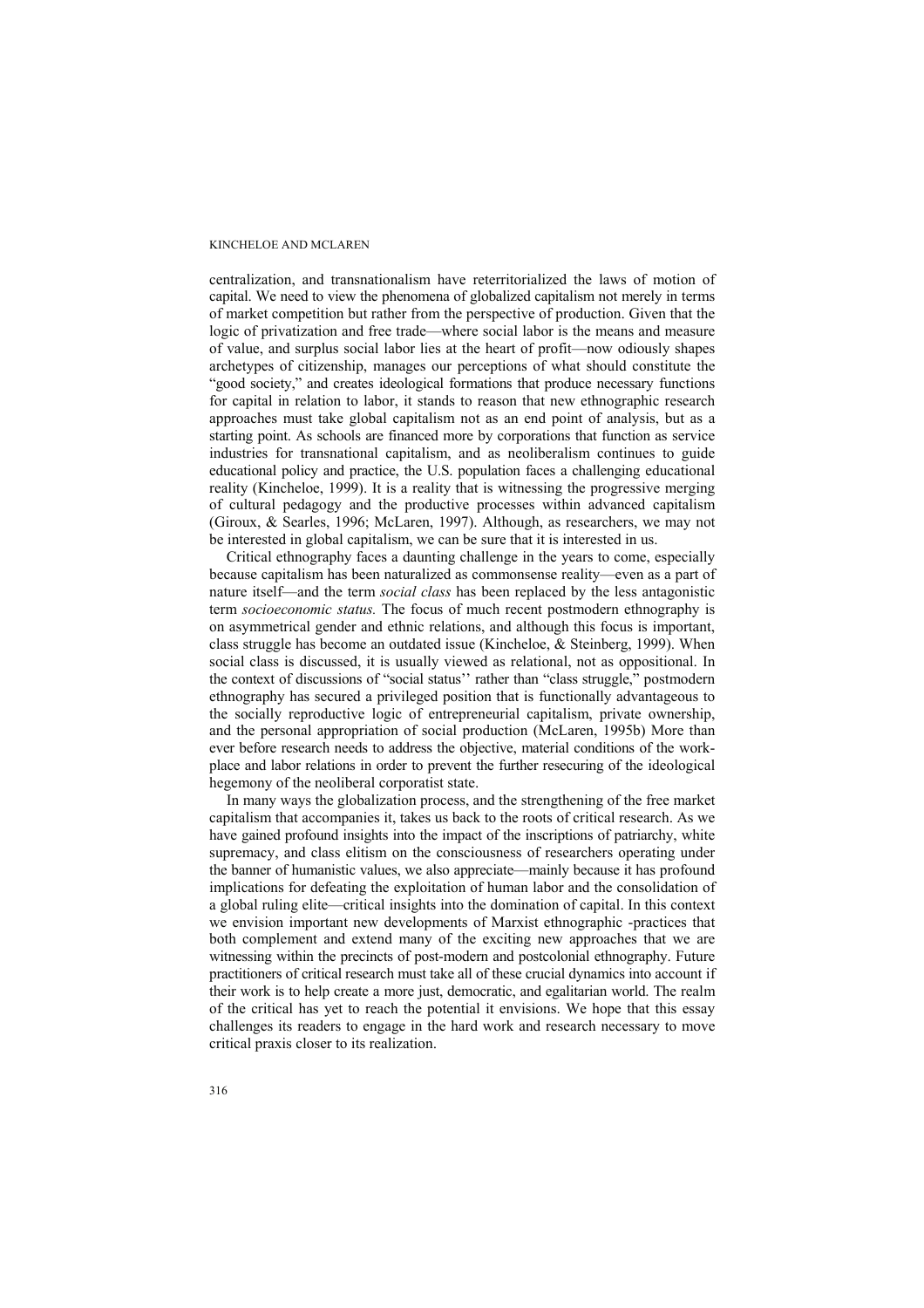### REFERENCES

- Abdullah, J., & Stringer, E. (1999). Indigenous knowledge, indigenous learning, indigenous research. In L. Semali & J. L. Kincheloe (Eds.), *What is indigenous knowledge? Voices from the academy*. Bristol, PA: Falmer.
- Abercrombie, N. (1994). Authority and consumer society. In R. Keat, N. Whiteley, & N. Abercrombie (Eds.), *The authority of the consumer*. New York: Routledge.
- Agger, B. (1992). *The discourse of domination; From the Frankfurt school to postmodernism*. Evanston, IL: Northwestern University Press.
- Agger, B. (1998). *Critical social theories: An introduction*. Boulder, CO: Westview.
- Alfino, M., Caputo, J., & Wynyard, R. (Eds.). (1998). *McDonaldization revisited: Critical essays on consumer and culture*. Westport, CT: Praeger.
- Alford, C. (1993). Introduction to the special issue on political psychology and political theory. *Political Psychology*, *14*, 199–208.
- Allison, C. (1998). Okie narratives: Agency and whiteness. In J. L. Kincheloe, S. R. Steinberg, N. M. Rodriguez, & R. E. Chennault (Eds.), *White reign: Deploying whiteness in America*. New York: St. Martin's Press.
- Anderson, G. (1989). Critical ethnography in education: Origins, current status, and new directions. *Review of educational research*, *59*, 249–270.
- Apple, M. (1996a). Dominance and dependency: Situating the bell curve within the conservative restoration. In J. L. Kincheloe, S. R. Steinberg, & A. D. Gresson III (Eds.), *Measured lies: the Bell curve examined*. New York: St. Martin's Press.

Apple, M. (1966). *Cultural politics and education*. New York: Teacher's College Press.

- Aronowitz, S., & Di Fazio W, (1994). *The jobless future*. Minneapolis, MN: University of Minnesota Press. Aronowitz, S., & Giroux, H. *Postmodern education: Politics, culture, and social criticism*. Minneapolis,
- MN: University of Minnesota Press.
- Ashcroft, B., Griffiths, G., & Tiffin, H. (Eds.). (1995). *The post-colonial studies reader*. New York: Routledge.
- Atwell-Vasey, W. (1998). Psychoanalytic feminism and the powerful teacher. In W. F. Pinar (Ed.), *Curriculum: Toward new identities*. New York: Garland.
- Barrows, A. (1995). The ecopsychology of child development. In T. Roszak, M. Gomes, & A, Kanner (Eds.), *Ecopsychology: Restoring the earth, healing the mind*. San Francisco: Sierra Club Books.
- Bartolomé, L. I. (1998). *The misteaching of academic discourses: The politics of language in the classroom*. Boulder, CO: Westview.
- Bauman, Z. (1995). *Life in fragments: Essay's in postmodern morality*. Cambridge, MA: Blackwell.
- Behar, R. (1993). *Translated woman: Crossing the border with Esperanza's story*. Boston: Beacon. Behar, R., & Gordon, D. A. (Eds.), (1995). *Women writing culture*. Berkeley, CA: University of California Press.
- Bell, D., & Valentine, G. (1997). *Consuming geographies: We are where we eat*. New York: Routledge. Berger, A. A. (1995). *Cultural criticism: A primer of key concepts*. Thousand Oaks, CA: Sage.
- Berry, K. (1998). Nurturing the imagination of resistance: Young adults as creators of knowledge. In J. L. Kincheloe & S. R. Steinberg (Eds.), *Unauthorized methods: Strategies for critical teaching*. New York: Routledge.
- Bersani, L. (1995). Loving men. In M. Berger, B. Wallis, & S. Watson (Eds.), *Constructing masculinity*. New York: Routledge.
- Bertman, S. (1998). *Hyperculture: The human cost of speed*. Westport, CT: Praeger.
- Blades, D. (1997). *Procedures of power and curriculum change: Foucault and the quest for possibilities in science education*. New York: Peter Lang.

Block, A. (1995). *Occupied reading: Critical foundations for an ecological theory*. New York: Garland. Boon, J. A. (1982). *Other tribes, other scribes: Symbolic anthropology in the comparative study of cultures,* 

*histories, religions, arid texts*. Cambridge: Cambridge University Press. Bottomore, T. (1984). *The Frankfurt school*. London: Tavistock.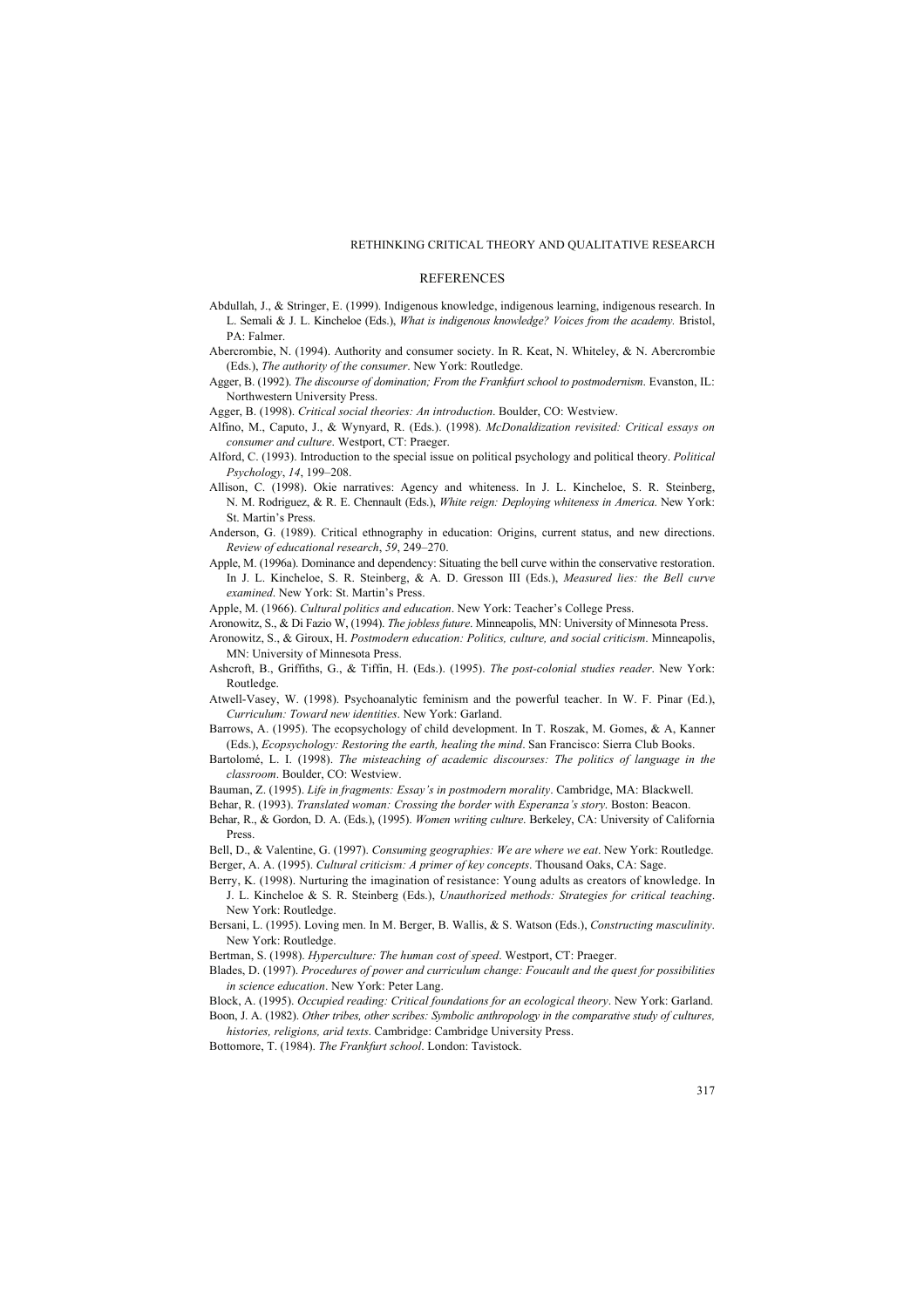- Bourdieu, P., & Wacquaat, L. (1992). *An invitation to reflexive sociology*. Chicago: University of Chicago Press.
- Brents, B., & Monson, M. (1998). Whitewashing the strip: The construction of whiteness in Las Vegas. In J. L. Kincheloe, S. R. Steinberg, N. M. Rodriguez, & R. E. Chennault (Eds.), *White reign: Deploying whiteness in America*. New York: St. Martin's.
- Britzman, D. (1991). *Practice makes practice: A critical study of learning to teach*. Albany, NY: State University of New York Press.
- Britzman, D. (1995). What is this thing called love? *Taboo: The Journal of Culture and Education*, *1*, 65–93.
- Britzman, D., & Pitt, A. (1996). On refusing one's place: The ditchdigger's dream. In J. L. Kincheloe, S. R. Steinberg, & A. D. Gresson III (Eds.), *Measured lies: The bell curve examined*. New York: St. Martin's.
- Brock-Utne, B. (1996). Reliability and validity in qualitative research within Africa. *International Review of Education*, *42*, 605–621.
- Brosio, R. (1994). *The radical democratic critique of capitalist education*. New York: Peter Lang.
- Buckingham, D. (1989). Television literacy: A critique. *Radical Philosophy*, *51*, 12–25.
- Butler, M. (1998). Negotiating place: The importance of children's realities. In S. R. Steinberg & J. L. Kincheloe (Eds.), *Students as researchers: Creating classrooms that matter* (pp. 94–112). London: Taylor, & Francis.
- Cannella, G. (1997). *Deconstructing early childhood education: Social justice and revolution*. New York: Peter Lang.
- Carlson, D. (1997). *Teachers in crisis*. New York: Routledge.
- Carlson, D. & Apple, M. (Eds.). (1998). *Power/knowledge/pedagogy: The meaning of democratic education in unsettling times*. Boulder, CO: Westview.
- Carson, T. R. & Sumara, D. (Eds.). (1997). *Action research as a living practice*. New York: Peter Lang. Carspecken, P. F. (1993). *Power, truth, and method: Outline for a critical methodology*. Unpublished manuscript.
- Carspecken, P. F. (1996). *Critical ethnography in educational research: A theoretical and practical guide*. New York: Routledge.
- Carspecken, P. F. (1999). *Four scenes for posing the question of meaning and other essays in critical philosophy and critical methodology*. New York: Peter Lang.
- Carter, V. (1998). Computer-assisted racism: Toward an understanding of cyber-whiteness. In J. L. Kincheloe, S. R. Steinberg, N. M. Rodriguez, & R. E. Chennault (Eds.), *White reign: Deploying whiteness in America*. New York: St. Martin's.
- Cary, R. (1996). IQ as commodity: The "new" economics of intelligence. In J. L. Kincheloe, S. R. Steinberg, & A. D. Gresson III (Eds.), *Measured lies: The bell curve examined*. New York: St. Martin's.
- Christian-Smith, L., & Keelor, K. S. (1999). *Everyday knowledge and women of the academy: Uncommon truths*. Boulder, CO: Westview.
- Clatterbaugh, K. (1997). *Contemporary perspectives on masculinity: Men, women, and politics in modern society*. Boulder, CO: Westview.
- Clifford, J. (1992). Traveling cultures. In L. Grossberg, C. Nelson, & P. A. Treichler (Eds.), *Cultural studies* (pp. 96–116). New York: Routledge.
- Clough, P. T. (1994). *Feminist thought: Desire, power and academic discourse*. Cambridge, MA: Blackwell.
- Clough, P. T. (1992). *The end(s) of ethnography: From realism to social criticism*. Newbury Park, CA: Sage.
- Clough, P. T. (1998). *The end(s) of ethnography: From realism to social criticism* (2nd ed.). New York: Peter Lang.
- Coben, D. (1998). *Radical heroes: Gramsci, Freire and the politics of adult education*. New York: Garland. Codd, J. (1984). Introduction. In J. Codd (Ed.), *Philosophy, common sense, and action in educational*
- *administration* (pp. 8–28). Geelong, Victoria, Australia: Deakin University Press.
- Collins, J. (1995). *Architectures of excess: Cultural life in the information age*. New York: Routledge.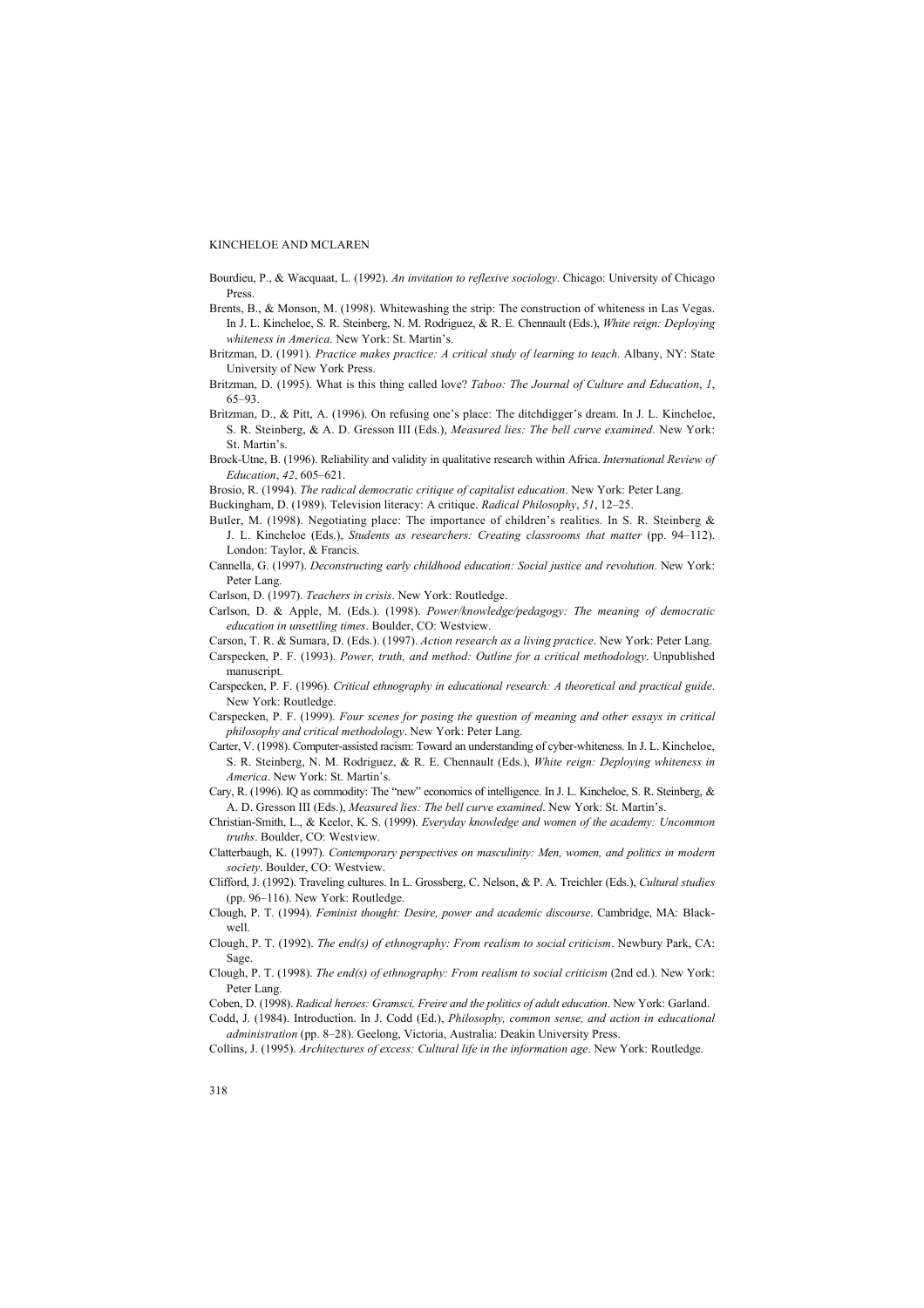Comaroff, J., & Comaroff, J. (1992). *Ethnography and the historical imagination*. Boulder, CO: Westview.

Connor, S. (1992). *Theory and cultural value*. Cambridge, MA: Blackwell.

Cooper, D. (1994). Productive, relational, and everywhere? Conceptualizing power and resistance within Foucauldian feminism. *Sociology*, *28*, 435–454.

Corrigan, P. (1979). *Schooling the Smash Street kids*. London: Macmillan.

- Crapanzano, V. (1990). Afterword. In M. Manganaro (Ed.), *Modernist anthropology: From fieldwork to text* (pp. 300–308). Princeton, NJ: Princeton University Press.
- Daniel, E. V. (1996). *Charred lullabies: Chapters in an anthropology of violence*. Princeton, NJ: Princeton University Press.
- Deetz, S. A. (1993, May). *Corporations, the media, industry, and society: Ethical imperatives and responsibilities*. Paper presented at the annual meeting of the International Communication Association, Washington, DC.

Denzin, N. K. (1992). *Symbolic interactionism and cultural studies*. Newbury Park, CA: Sage.

Denzin, N. K. (1994). The art and politics of interpretation. In N. K. Denzin & Y. S. Lincoln (Eds.), *Handbook of qualitative research* (pp. 500–515). Thousand Oaks, CA: Sage.

Dewey, J. (1916). *Democracy and education*. New York: Free Press.

Douglas, S. (1994). *Where the girls are: Growing up female in the mass media*. New York: Times Books.

- Drummond, L. (1996). *American dreamtime: A cultural analysis of popular movies, and their implications for a science of humanity*. Lantham, MD: Littlefield Adams.
- du Gay, P., Hall, S., Janes, L., MacKay, H., & Negus, K. (1997). *Doing cultural studies: The story of the Sony Walkman*. London: Sage.

Ebert, T. (1991). Political semiosis in/or American cultural studies. *American Journal of Semiotics*, *8*, 113–135.

Elliot, A. (1994). *Psychoanalytic theory: An introduction*. Cambridge, MA: Blackwell.

- Ellis, J. (1998). Interpretive inquiry as student research. In S. R. Steinberg, & J. L. Kincheloe (Eds.), *Students as researchers: Creating classrooms that matter* (pp. 49–63). London: Taylor, & Francis.
- Fehr, D. (1993). *Dogs playing cards: Powerbrokers of prejudice in education, art, and culture*. New York: Peter Lang.
- Ferguson, M. & Golding, P. (Eds.). (1997). *Cultural studies in question*. London: Sage.
- Finders, M. (1997). *Just girls: Hidden literacies and life in junior high*. New York: Teachers College Press. Fine, M., Powell, L. C., Weis, L., & Wong, L. M. (Eds.). (1997). *Off white: Readings on race, power and society*. New York: Routledge.

Fiske, J. (1993). *Power works, power plays*. New York: Verso.

- Flossner, G. & Otto, H. (Eds.). (1998). *Towards more democracy in social services: Models of culture and welfare*. New York: de Gruyter.
- Foster, H. (Ed.). (1983). *The anti-aesthetic: Essays on postmodern culture*. Port Townsend, WA: Bay.
- Frankenbeng, R. (1993). *White women, race matters: The social construction of whiteness*. Minneapolis, MN: University of Minnesota Press.
- Franz, C. & Stewart, A. (Eds.). (1994). *Women creating lives*. Boulder, CO: Westview.
- Fraser, N. (1995). Politics, culture, and the public sphere: Toward a postmodern conception. In L. J. Nicholson & S. Seidman (Eds.), *Social postmodernism: Beyond identity politics*. New York: Cambridge University Press.
- Freire, A. M. A. (2000). Foreword by Ana Maria Araujo Freire. In P. McLaren, *Che Guevara, Paulo Freire, and the pedagogy of revolution*. Boulder, CO: Rowman and Littlefield.
- Freire, P. (1985). *The politics of education: Culture, power, and liberation*. South Hadley, MA: Bergin, & **Garvey**
- Fuchs, M. (1993). The reversal of the ethnological perspective: Attempts at objectifying one's own cultural horizon. Dumont, Foucault, Bourdieu? *Thesis Eleven*, *34*, 104–125.
- Gabbard, D. (1995). NAFTA, GATT, and Goals 2000: Reading the political culture of post-industrial America. *Taboo: The Journal of Culture and Education*, *2*, 184–199.
- Gadamer, H. G. (1989). *Truth and method* (2nd Rev. ed., J. Weinsheimer & D. G. Marshall, Eds. & Trans.). New York: Crossroad.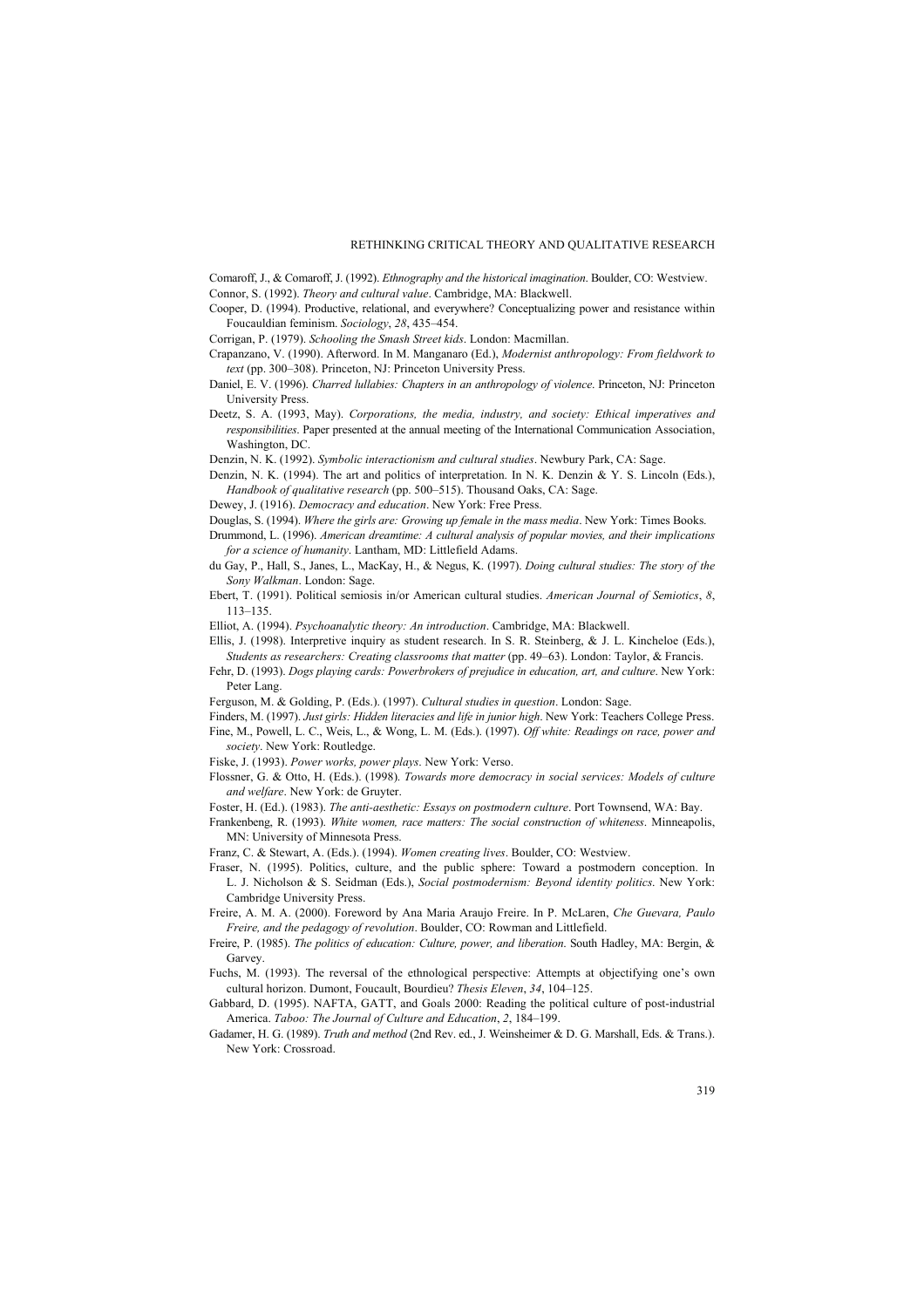Gall, J., Gall, M., & Borg, W. (1999). *Applying educational research: A practical guide*. New York: Longman.

Gallagher, S. (1992). *Hermeneutics and education*. Albany, NY: State University of New York Press.

Garnham, N. (1997). Political economy and the practice of cultural studies. In M. Ferguson & P. Golding (Eds.), *Cultural studies in question*. London: Sage.

Gee, J. (1996). *Social linguistics and literacies: Ideology in discourses* (2nd ed.). London: Taylor, & Francis. Gee, J., Hull, G., & Lankshear, C. (1996). *The new work order: Behind the language of the new capitalism*. Boulder, CO: Westview.

Gergen, K. J. (1991). *The saturated self: Dilemmas of identity in contemporary life*. New York: Basic Books.

Gibson, R. (1986). *Critical theory and education*. London: Hodder, & Stroughton.

Giroux, H. (1983). *Theory and resistance in education: A pedagogy for the opposition*. *S*outh Hadley, MA: Bergin, & Garvey.

Giroux, H. (1988). Critical theory amid the politics of culture and voice: Rethinking the discourse of educational research. In R. Sherman & R. Webb (Eds.), *Qualitative research in education: Focus and methods* (pp. 190–210). New York: Palmer.

Giroux, H. (1992). *Border crossings: Cultural workers and the politics of education*. New York: Routledge.

Giroux, H. (1997). *Pedagogy and the politics of hope: Theory, culture, and schooling*. Boulder, CO: Westview.

- Giroux, H., & Searles, S. (1996). The bell curve debate and the crisis of public intellectuals. In J. L. Kincheloe, S. R. Steinberg, & A. D. Gresson III (Eds.), *Measured lies: The bell curve examined*. New York: St. Martin's.
- Godzich, W. (1992). Afterword: Reading against literacy. In J. F. Lyotard (Ed.), *The postmodern explained*. Minneapolis, MN: University of Minnesota Press.

Goldie, T. (1995). The representation of the indigene. In B. Ashcroft, C. Griffiths, & H. Tiffin (Eds.), *The post-colonial studies reader*. New York: Routledge.

Goldman, R., & Papson, S. (1994). The post-modernism that failed. In D. Dickens & A. Fontana (Eds.), *Postmodernism and social inquiry*. New York: Guilford Press.

Goodson, I. (1997). *The changing curriculum: Studies in social construction*. New York: Peter Lang.

Goodson, I., & Mangan, J. (1996). Exploring alternative perspectives in educational research. *Interchange*, *2*7(1), 41–59.

Gresson, A. (1995). *The recovery of race in America*. Minneapolis, MN: University of Minnesota Press.

Gresson, A. (2000). *America's atonement: Racial pain, recovery discourse and the psychology of healing*. New York: Peter Lang.

Griffin, C. (1985). *Typical girls? Young women from school to the job market*. London: Routledge, & Kegan Paul.

Grondin, J. (1994). *Introduction to philosophical hermeneutics* (J. Weinsheimer, Trans.). New Haven, CT: Yale University Press.

Gross, A., & Keith, W. (Eds.). (1997). *Rhetorical hermeneutics: Invention and Interpretation in the age of science*. Albany, NY: State University of New York Press.

Grossberg, L. (1995). What's in a name (one more time)? *Taboo: The Journal of Culture and Education*, *1*, 1–37.

Grossberg, L. (1997). *Bringing it all back home: Essays on cultural studies*. Durham, NC: Duke University Press.

Hall, S. (Ed.), (1997). *Representation: Cultural representations and signifying practices*. London: Sage. Hall, S. & du Gay, P. (Eds.). (1996). *Questions of cultural identity.* London: Sage.

Hebdige, D. (1979). *Subculture: The meaning of style*. London: Methuen.

Hedley, M. (1994). The presentation of gendered conflict in popular movies: Affective stereotypes, cultural sentiments, and men's motivation. *Sex Roles*, *31*, 721–740.

Held, D. (1980). *Introduction to critical theory: Horkheimer to Habermas*. Berkeley, CA: University of California Press.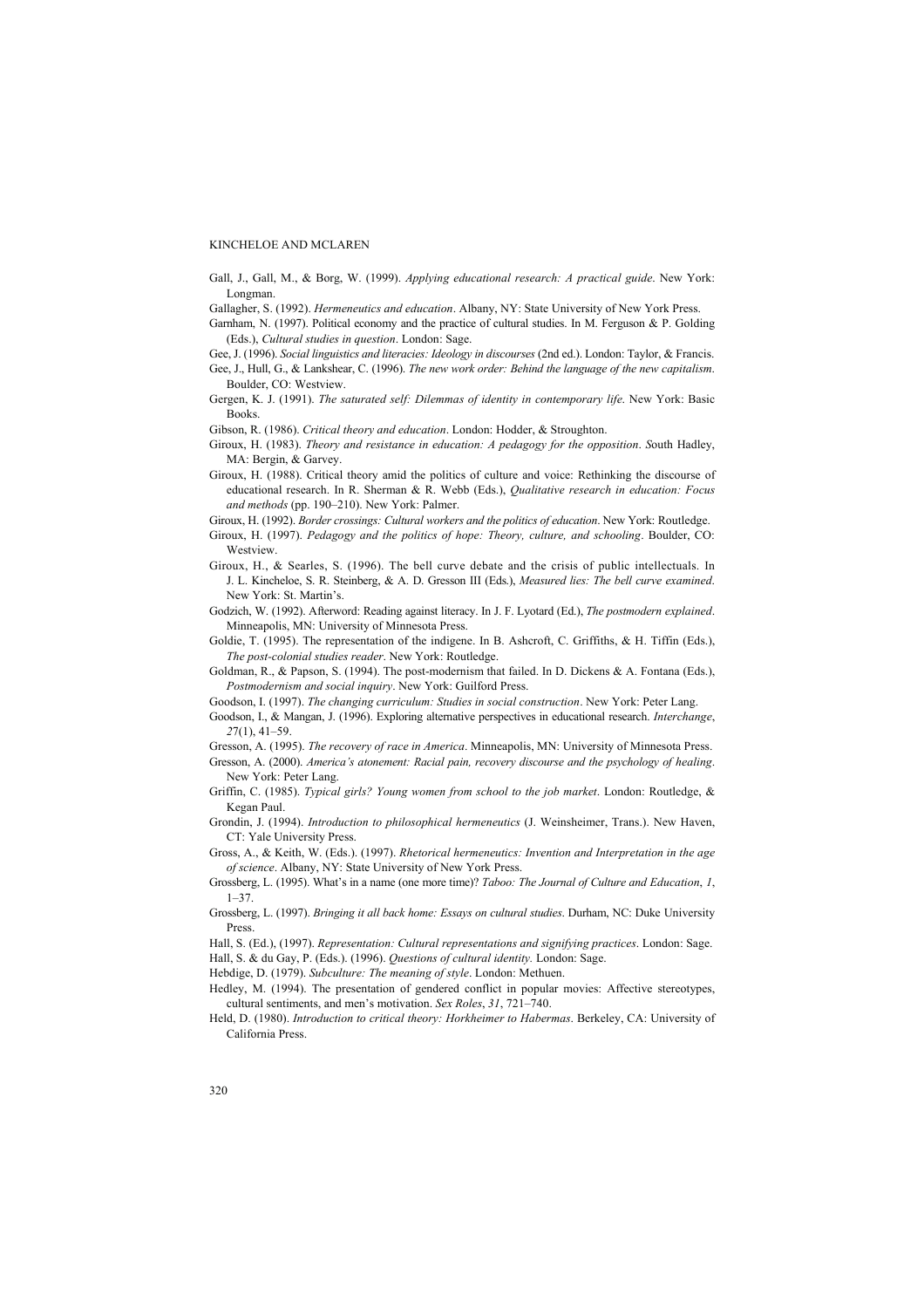Heshusius, L. & Ballard, K. (Eds.). (1996). *From positivism to interpretivism and beyond: Tales of transformation in educational and social research*. New York: Teachers College Press.

Hicks, D. E. (1999). *Ninety-five languages and seven forms of intelligence*. New York: Peter Lang.

Hinchey, P. (1998). *Finding freedom in the classroom: A practical introduction to critical theory*. New York: Peter Lang.

Horkheimer, M. (1972). *Critical theory*. New York: Seabury.

- Howell, S. (1998). The learning organization: Reproduction of whiteness. In J. L. Kincheloe, S. R. Steinberg, N. M. Rodriguez, & R. E. Chennault (Eds.), *White reign: Deploying whiteness in America*. New York: St. Martin's.
- Jardine, D. (1998). *To dwell with a boundless heart: Essays in curriculum theory, hermeneutics, and the ecological imagination*. New York: Peter Lang.
- Jay, M. (1973). *The dialectical imagination: A history of the Frankfurt school and the Institute of Social Research 1923–1950*. Boston: Little Brown.

Jipson, J., & Paley, N. (1997). *Daredevil research: Recreating analytic practice*. New York: Peter Lang.

- Johnson, C. (1996). Does capitalism really need patriarchy? Some old issues reconsidered. *Women's Studies International Forum*, *19*, 193–202.
- Joyrich, L. (1996). *Reviewing reception: Television, gender, and postmodern culture*. Bloomington, IN: Indiana University Press.
- Kellner, D. (1989). *Critical theory, Marxism, and modernity*. Baltimore: Johns Hopkins University Press.
- Kellner, D. (Ed.). (1994). *Baudrillard: A critical reader*. Cambridge, MA: Blackwell.
- Kellner, D. (1995). *Media culture: Cultural studies, identity and politics between the modern and the postmodern*. New York: Routledge.
- Kellogg, D. (1998). Exploring critical distance in science education: Students researching the implications of technological embeddedness. In S. R. Steinberg & J. L. Kincheloe (Eds.), *Students as researchers: Creating classrooms that matter* (pp. 212–227). London: Falmer.
- Kelly, L. (1996). When does the speaking profit us? Reflection on the challenges of developing feminist perspectives on abuse and violence by women. In M. Hester, L. Kelly, & J. Radford (Eds.), *Women, violence, and male power*. Bristol, PA: Open University Press.
- Kincheloe, J. L. (1991). *Teachers as researchers: Qualitative paths to empowerment*. London: Falmer.
- Kincheloe, J. L. (1993). *Toward a critical politics of teacher thinking: Mapping the postmodern*. Granby, MA: Bergin, & Garvey.
- Kincheloe, J. L. (1995). *Toil and trouble: Good work, smart workers, and the integration of academic and vocational education.* New York: Peter Lang.
- Kincheloe, J. L. (1998). Critical research in science education. In B. Fraser & K. Tobin (Eds.), *International handbook of science education* (Pt. 2). Boston: Kluwer.
- Kincheloe, J. L. (1999). *How do we tell the workers? The socioeconomic foundations of work and vocational education*. Boulder, CO: Westview.
- Kincheloe, J. L., & Pinar, W. F. (1991). Introduction. In J. L. Kincheloe & W. F. Pinar (Eds.), *Curriculum as social psychoanalysis: Essays on the significance of place* (pp. 1–23). Albany, NY: State University of New York Press.
- Kincheloe, J. L., & Steinberg, S. R. (1993). A tentative description of postformal thinking: The critical confrontation with cognitive theory. *Harvard Educational Review*, *63*, 296–320.
- Kincheloe, J. L., & Steinberg, S. R. (1997). *Changing multiculturalism: New times, new curriculum*. London: Open University Press.
- Kincheloe, J. L., Steinberg, S. R., & Hinchey, P. (Eds.), (1999). *The postformal reader: Cognition and education*. New York: Palmer.
- Kincheloe, J. L., Steinberg, S. R., Rodriguez, N. M., & Chennault, R. E. (Eds.). (1998). *White reign: Deploying whiteness in America*. New York: St. Martin's.
- Kincheloe, J. L., Steinberg, S. R., & Tippins, D. J. (1999). *The stigma of genius: Einstein, consciousness and Education*. New York: Peter Lang.
- Kincheloe, J. L., Steinberg, S. R., & Villaverde, L. (Eds.). (1999). *Rethinking intelligence: Confronting psychological assumptions about teaching and learning*. New York: Routledge.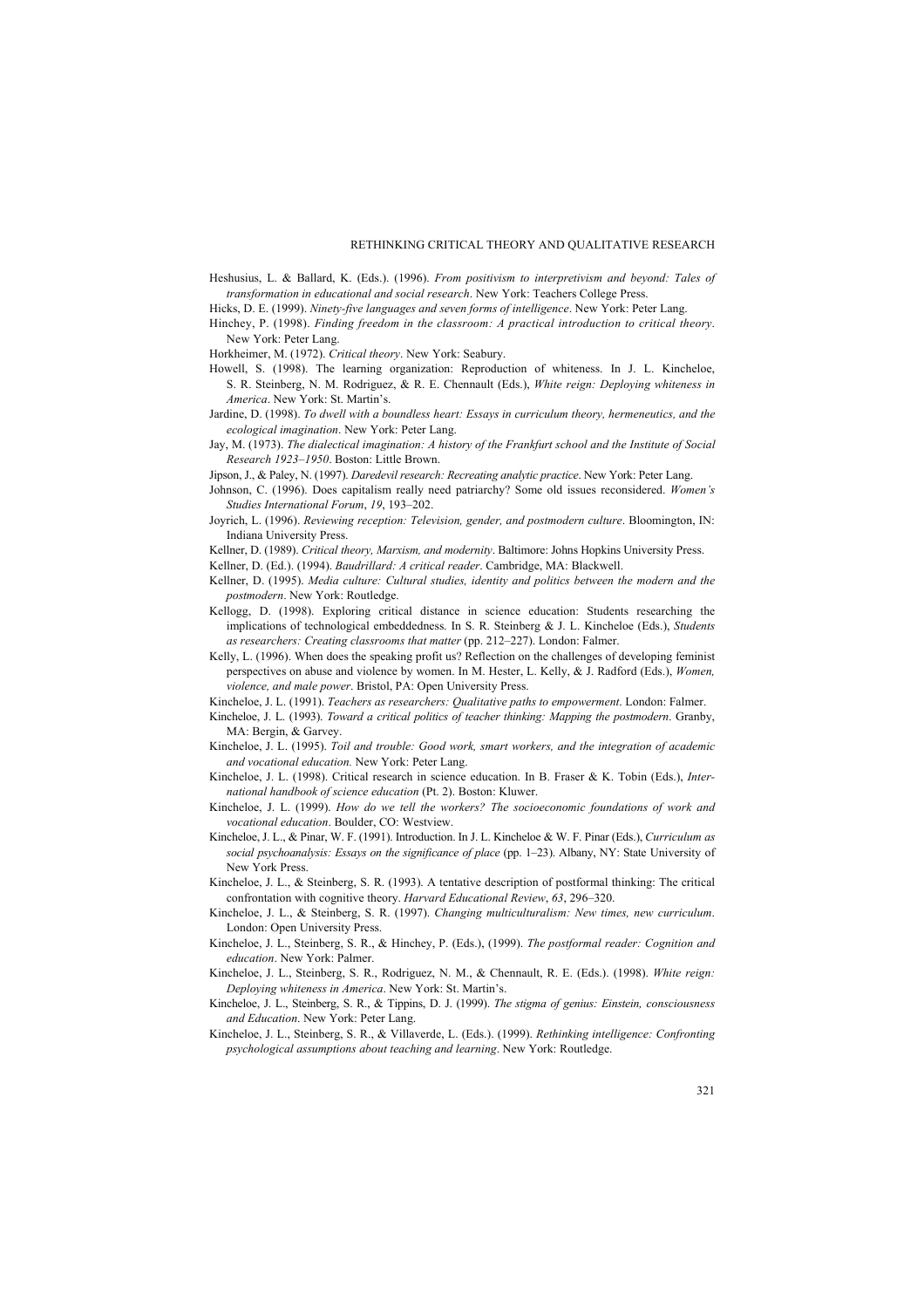- King, J. (1996). Bad luck, bad blood, bad faith: Ideological hegemony and the oppressive language of hoodoo social science. In J. L. Kincheloe, S. R. Steinberg, & A. D. Gresson III (Eds.), *Measured lies: The bell curve examined*. New York: St. Martin's.
- King, J., & Mitchell, C. (1995). *Black mothers to sons*. New York: Peter Lang.
- Knobel, M. *Everyday literacies: Students, discourse, and social practice*. New York: Peter Lang.
- Kogler, H. (1996). *The power of dialogue: Critical hermeneutics after Gadamer and Foucault*. Cambridge, MA: MIT Press.
- Lacey, C. (1970). *Hightown Grammar: The school as a social system*. London: Routledge & Kegan Paul.
- Lash, S. (1990). Learning from Leipzig . . . or politics in the semiotic society. *Theory, Culture, & Society*, *7*(4), 145–158.
- Lather, P. (1991). *Getting smart: Feminist research and pedagogy with/in the postmodern*. New York: Routledge.

Lather, P. (1993). Fertile obsession: Validity after poststructuralism. *Sociological Quarterly*, *34*, 673–693.

- Leistyna, P., Woodrum, A., & Sherblom, S. (1996). *Breaking free: The transformative power of critical pedagogy*. Cambridge, MA: Harvard Educational Review.
- Lemke, J. (1993). Discourse, dynamics, and social change. *Cultural Dynamics*, *6*, 243–275.
- Lemke, J. (1995). *Textual politics: Discourse and social dynamics*. London: Taylor, & Francis.
- Lemke, J. (1998). Analyzing verbal data: Principles, methods, and problems. In B. Fraser & K. Tobin (Eds.), *International handbook of science education* (Pt. 2). Boston: Kluwer.
- Lugg, C. (1996). Attacking affirmative action: Social Darwinism as public policy. In J. L. Kincheloe, S. R. Steinberg, & A. D. Gresson III (Eds.), *Measured lies: The bell curve examined*. New York: St. Martin's.
- Lugones, M. (1987). Playfulness, "world"-traveling, and loving perception. *Hypatia*, *2*(2), 3–19.
- Luke, T. (1991). Touring hyperreality: Critical theory confronts informational society. In P. Wexler (Ed.), *Critical theory now* (pp. 1–26). New York: Falmer.
- Lull, J. (1995). *Media, communication, culture: A global approach*. New York: Columbia University Press.
- Macedo, D. (1994). *Literacies of power: What Americans are not allowed to know*. Boulder, CO: Westview
- Madison, G. B. (1988). *The hermeneutics of postmodernity: Figures and themes*. Bloomington, IN: Indiana University Press.
- Maher, F., & Tetreault, M. (1994). *The feminist classroom: An inside look at how professors and students are transforming higher education for a diverse society*. New York: Basic Books.
- Manganaro, M. (1990). Textual play, power, and cultural critique: An orientation to modernist anthropology. In M. Manganaro (Ed.), *Modernist anthropology: From fieldwork to text* (pp. 3–47). Princeton, NJ: Princeton University Press.
- Marcus, G. E., & Fischer, M. M. J. (1986). *Anthropology as cultural critique: An experimental moment in the human sciences*. Chicago: University of Chicago Press.
- Martin, H., & Schuman, H. (1996). *The global trap: Globalization and the assault on democracy and prosperity*. New York: Zed Books.
- McGuigan, J. (1996). *Culture and the public sphere*. New York: Routledge.
- McLaren, P. (1992a). Collisions with otherness: "Traveling" theory, post-colonial criticism, and the politics of ethnographic practice—the mission of the wounded ethnographer. *International Journal of Qualitative Studies in Education*, *5*, 77–92*.*
- McLaren, P. (1992b). Literacy research and time postmodern turn: Cautions from the margins. In R. Beach, J. Green, M. Kamil, & T. Shanahan (Eds.), *Multidisciplinary perspectives on research*. Urbana, IL: National Council of Teachers of English.
- McLaren, P. (l995a). *Critical pedagogy and predatory culture: Oppositional politics in a postmodern era*. New York: Routledge.
- McLaren, P. (1995b). *Life in schools* (3rd ed.). New York: Longman.
- McLaren, P. (1997). *Revolutionary multiculturalism: Pedagogies of dissent for the new millennium*. New York: Routledge.
- McLaren, P. (1998). Revolutionary pedagogy in Post-revolutionary times: Rethinking the political economy of critical education. *Educational Theory*, *48*, 431–462.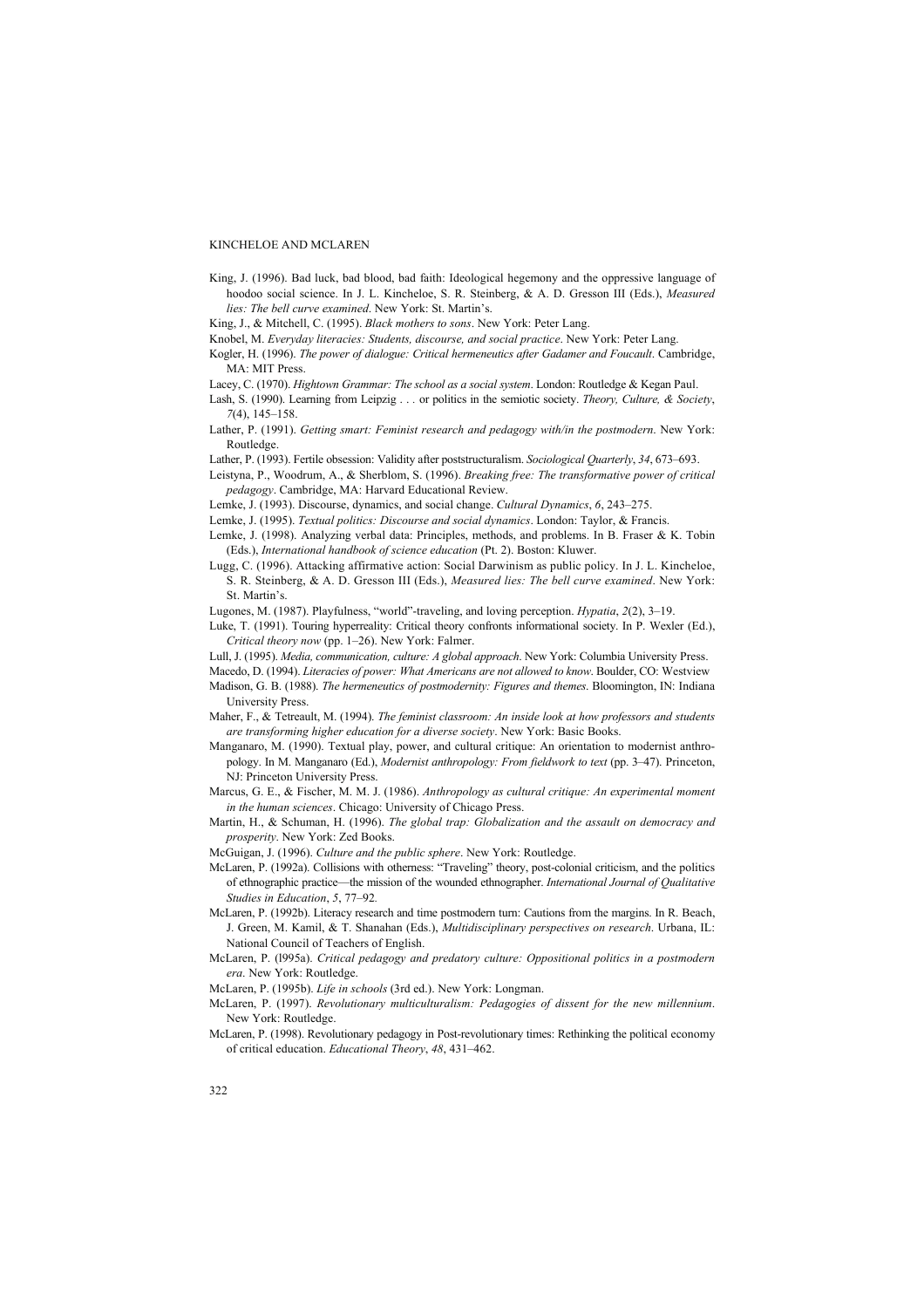McLaren, P. (1999). *Schooling as a ritual performance: Toward a political economy of educational symbols and gestures* (3rd ed.). Boulder, CO: Rowman & Littlefield.

McLaren, P. (2000). *Che Guevara, Paulo Freire, and the pedagogy of revolution*. Boulder, CO: Rowman & Littlefield.

- McLaren, P., & Hammer, R. (1989). Critical pedagogy and the post-modern challenge. *Educational Foundations*, *3*(3), 29–69.
- McLaren, P., Hammer, R., Reilly, S., & Sholle, D. (1995). *Rethinking media literacy: A critical pedagogy of representation*. New York: Peter Lang.

McWilliam, E. & Taylor, P. (Eds.). (1996). *Pedagogy, technology, and the body*. New York: Peter Lang.

- Miller, S., & Hodge, J. (1998). *Phenomenology, hermeneutics, and narrative analysis: Some finished methodological business*. Unpublished manuscript.
- Molnar, A. (1996). *Giving kids the business: The commercialization of America's schools*. Boulder, CO: **Westview**
- Morgan, W. (1996). Personal training: Discourses of (self) fashioning. In E. McWilliam & P. Taylor (Eds.), *Pedagogy, technology, and the body*. New York: Peter Lang.
- Morley, D. & Chen, K. H. (Eds.), (1996). *Stuart Hall: Critical dialogues in cultural studies*. New York: Routledge.
- Morrow, R. (1991). Critical theory, Gramsci and cultural studies: From structuralism to post-structuralism. In P. Wexler (Ed.), *Critical theory now* (pp. 27–69). New York: Falmer.
- Mullen, C. (1999). Whiteness, cracks, and ink stains: Making cultural identity with Euro-american preservice teachers. In P. Diamond & C. Mullen (Eds.), *The postmodern educator: Arts-based inquiries and teacher development*. New York: Peter Lang.
- Myrsiades, K. & Myrsiades, L. (Eds.). (1998). *Race-ing representation: Voice, history, and sexuality*. Lanham, MD: Rowman & Littlefield.
- Newton, J., & Stacey, J. (1992–1993). Learning not to curse, or, feminist predicaments in cultural criticism by men: Our movie date with James Clifford and Stephen Greenbatt. *Cultural Critique*, *23*, 51–82.
- Nicholson, L. J. & Seidman, S. (Eds.). (1995). *Social postmodernist critics: Beyond identity politics*. New York: Cambridge University Press
- Pailliotet, A. (1998). Deep Viewing: A critical look at visual texts. In J. L. Kincheloe & S. R. Steinberg (Eds.), *Unauthorized methods: Strategies for critical teaching*. New York: Routledge.
- Peters, M. (1993). *Against Finkielkraut's la defaite de la pensee: Culture, postmodernism and education*. Unpublished manuscript.

Peters, M., & Lankshear, C. (1994). Education and hermeneutics: A Freirean interpretation. In P. McLaren & C. Lankshear (Eds.), *Politics of liberation: Paths from Freire*. New York: Routledge. Pfeil, F. (1995). *White guys: Studies in post-modern domination and difference*. New York: Verso.

- Pieterse, J., & Parekh, B. (1995). Shifting imaginaries: Decolonization, internal decolonization, and postcoloniality. In J. Pieterse & B. Parekh (Eds.), *The decolonialization of imagination: Culture, knowledge, and power*. Atlantic Highlands, NJ: Zed.
- Pinar, W. F. (1994). *Autobiography, politics, and sexuality: Essays in curriculum theory, 1972–1992*. New York: Peter Lang.

Pinar, W. F. (Ed.). (1998). *Curriculum: Toward new identities*. New York: Garland.

- Pinar, W. F., Reynolds, W., Slattery, P., & Taubman, P. (1995). *Understanding curriculum*. New York: Peter Lang.
- Poster, M. (1989). *Critical theory and poststructuralism: In search of a context*. Ithaca, NY: Cornell University Press.
- Prakash, M., & Esteva, C. (1998). *Escaping education: Living as learning within grassroots cultures*. New York: Peter Lang.
- Pruyn, M. (1994). Becoming subjects through critical practice: How students in an elementary classroom critically read and wrote their world. *International Journal of Educational Reform*, *3*(1), 37–50.
- Pruyn, M. (1999). *Discourse wars in Gotham-West: A Latino immigrant urban tale of resistance and agency*. Boulder, CO: Westview.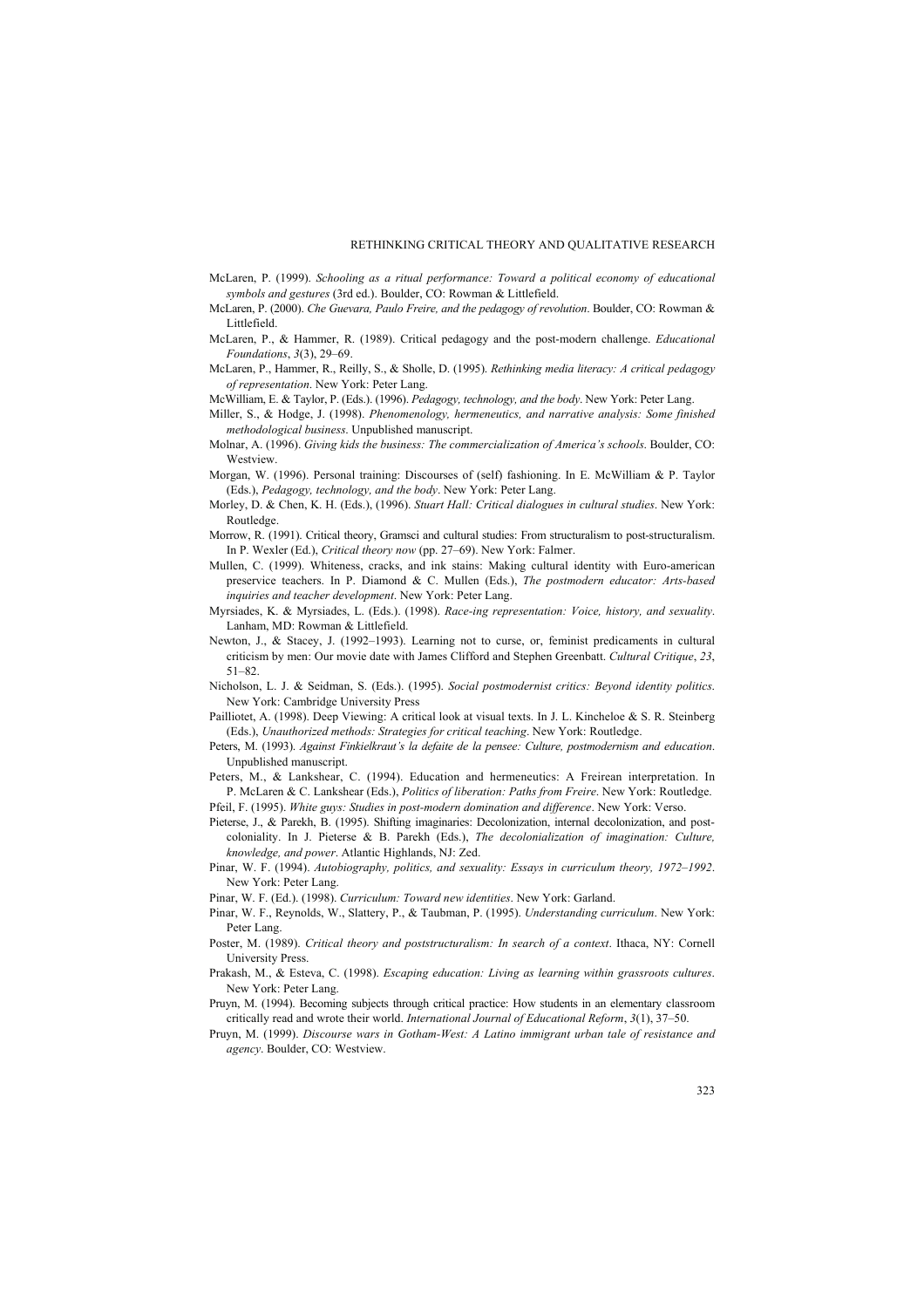- Quantz, R. A. (1992). On critical ethnography (with some postmodern considerations). In M. D. LeCompte, W. L. Millroy, & J. Preissle (Eds.), *The handbook of qualitative research in education* (pp. 447–505). New York: Academic Press.
- Quail, C. B., Razzano, K. A., & Skalli, L. H. (2000). *Tell me more: Rethinking daytime talk shows*. New York: Peter Lang.

Rabinow, P. (1977). *Reflections on fieldwork in Morocco*. Berkeley, CA: University of California Press.

Rains, F. (1998). Is the benign really harmless? Deconstructing some "benign" manifestations of operationalized white privilege. In J. L. Kincheloe, S. R. Steinberg, N. M. Rodriguez, & R. E. Chennault (Eds.), *White reign: Deploying whiteness in America*. New York: St. Martin's.

- Rand, E. (1995). *Barbie's queer accessories*. Durham, NC: Duke University Press.
- Rapko, J. (1998). Review of The power of dialogue: Critical hermeneutics after Gadamer and Foucault. *Criticism*, *40*(1), 133–138.
- Ritzer, C. (1993). *The McDonaldization of society*. Thousand Oaks, CA: Pine Forge.
- Robins, D., & Cohen, P. (1978). *Knuckle sandwich: Growing up in the working—class city*. Harmondsworth: Penguin.
- Robinson, W. (1998). Beyond nation-state paradigms: Globalization, sociology, and the challenge of transnational studies. *Sociological Forum*, *13*, 561–594*.*
- Rodriguez, N. M., & Villaverde, L. (2000). *Dismantling whiteness*. New York: Peter Lang.
- Roman, L. & Eyre, L. (Eds.). (1997). *Dangerous territories: Struggles for difference and equality in education*. New York: Routledge.
- Rosen, S. (1987). *Hermeneutics as politics*. New York: Oxford University Press.
- Rosenau, P. M. (1992). *Post-modernism and the social sciences: Insights, inroads, and intrusion*. Princeton, NJ: Princeton University Press.

Samuels, A. (1993). *The political psyche*. New York: Routledge.

- San Juan, E., Jr. (1992). *Articulations of power in ethnic and racial studies in the United States*. Atlantic Highlands, NJ: Humanities Press.
- San Juan, E., Jr. (1996). *Mediations: From a Filipino perspective*. Pasig City, Philippines: Anvil.
- Scheurich, J. J., & Young, M. (1997). Coloring epistemologies: Are our research epistemologies racially biased? *Educational Researcher*, *26*(4), 4–16.
- Scott, J. W (1992). Experience. In J. Butler & J. W Scott (Eds.), *Feminists theorize the* po*litical* (pp. 22–40). New York: Routledge.
- Sedgwick, E. (1995). Gosh, Boy George, you must be awfully secure in your masculinity? In M. Bergen, B. Wallis, & S. Watson (Eds.), *Constructing masculinity*. New York: Routledge.
- Semali, L. (1998). Still crazy after all these years: Teaching critical media literacy. In J. L. Kincheloe & S. R. Steinberg (Eds.), *Unauthorized methods: Strategies for critical teaching*. New York: Routledge.
- Semali, L., & Kincheloe, J. L. (1999). *What is indigenous knowledge? Voices from the academy*. New York: Falmer.
- Shelton, A. (1996). The ape's IQ. In J. L. Kincheloe, S. R. Steinberg, & A. D. Gresson III (Eds.), *Measured lies: The bell curve examined*. New York: St. Martin's.
- Shohat, E., & Stam, R. (1994). *Unthinking Eurocentrism: Multiculturalism and the media*. New York: Routledge.
- Shor, I. (1996). *When students have power: Negotiating authority in a critical pedagogy*. Chicago: University of Chicago Press.
- Silverman, E. K. (1990). Clifford Geertz: Towards a more "thick" understanding? In C. Tilley (Ed.), *Reading material culture* (pp. 121–159). Cambridge, MA: Blackwell.
- Slattery, P. (1995). *Curriculum development in the postmodern era*. New York: Garland.
- Slaughter, R. (1989). Cultural reconstruction in the post-modern world. *Journal of Curriculum Studies*, *3*, 255–270*.*
- Sleeter, C. & McLaren, P. (Eds.), (1995). *Multicultural education, critical pedagogy, and the politics of difference*. Albany, NY: State University of New York Press.
- Smith, D. G. (1999). *Interdisciplinary essays in the Pedagon: Human sciences, pedagogy and culture*. New York: Peter Lang.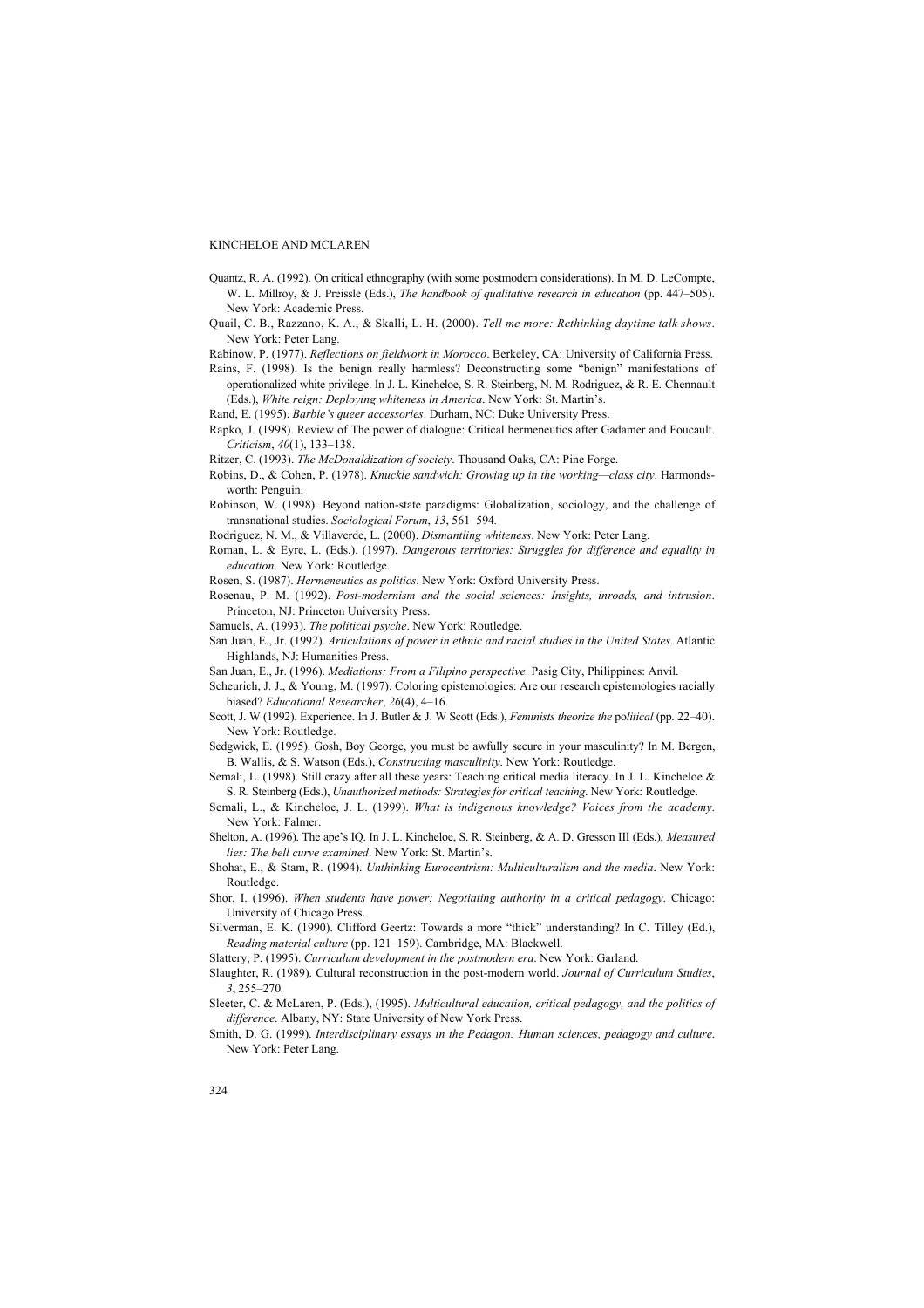- Smith, R. & Wexler, P. (Eds.). (1995). *After Post-modernism: Education, politics, amid identity*. London: Falmer.
- Smyth, J. (1989). A critical pedagogy of classroom practice. *Journal of Curriculum Studies*, *21*(6), 483–401.
- Soto, L. (1998). Bilingual education in America: In search of equity and just-ice. In J. L. Kincheloe  $\&$ S. R. Steinberg (Eds.), *Unauthorized methods: Strategies for critical teaching*. New York: Routledge.

Stallabrass, J. (1996). *Gargantua: Manufactured mass culture*. London: Verso.

- Steinberg, S. R. (1997). Kinderculture: The cultural studies of childhood. In N. Denzin (Ed.), *Cultural studies: A research volume* (Vol. 2, pp. 17–44). Greenwich, CT: JAI.
- Steinberg, S. R. (Ed.). (2000). *Multi/intercultural conversations*. New York: Peter Lang.
- Steinberg, S. R. (1997). The bitch who has everything. In S. R. Steinberg & J. L. Kincheloe (Eds.), *Kinderculture: The corporate construction of childhood*. Boulder, CO: Westview.
- Steinberg, S. R. & Kincheloe, J. L. (Eds.), (1997). *Kinderculture: Corporate constructions of childhood*. Boulder, CO: Westview.
- Steinberg, S. R. & Kincheloe, J. L. (Eds.), (1998). *Students as researchers: Creating classrooms that matter*. London: Taylor, & Francis.
- Stewart, K. (1996). *A space on the side of the road: Cultural poetics in an "other"America*. Princeton, NJ: Princeton University Press.
- Sünker, H. (1998). Welfare, democracy, and social work. In G. Flosser & H. Otto (Eds.), *Towards more democracy in social services: Models* of *culture and welfare*. New York: deGruyter.
- Surber, J. (1998). *Culture and critique: An introduction to the critical discourses of cultural studies*. Boulder, CO: Westview.
- Taussig, M. (1987). *Shamanism, colonialism, and the wild man: A study in terror and healing*. Chicago: University of Chicago Press.
- Taylor, M., & Saarinen, E. (1994). *Imagologies: Media philosophy*. New York: Routledge.
- Thomas, S. (1997). Dominance and ideology in cultural studies. In M. Ferguson & P. Golding (Eds.), *Cultural studies in question*. London: Sage.
- Trueba, E. T., & McLaren, P. (in press). Critical ethnography for the study of immigrants. In E. T. Trueba & L. I. Bartolomé (Eds.), *Immigrant voices: In search of educational equity*. Boulder, CO: Rowman, & Littlefield.
- Vattimo, G. (1994). *Beyond interpretation: The meaning of hermeneutics for philosophy*. Stanford, CA: Stanford University Press.
- Viergever, M. (1999). Indigenous knowledge: An interpretation of views from indigenous peoples. In L. Semali & J. L. Kincheloe (Eds.), *What is indigenous knowledge? Voices from the academy*. Bristol, PA: Falmer.
- Villaverde, L., & Kincheloe, J. L. (1998). Engaging students as researchers: Researching and teaching Thanksgiving in the elementary classroom. In S. R. Steinberg & J. L. Kincheloe (Eds.), *Students as researchers: Creating classrooms that matter* (pp. 149–166). London: Falmer.
- Visweswaran, K. (1994). *Fictions of feminist ethnography*. Minneapolis, MN: University of Minnesota Press.
- Weil, D. (1998). *Towards a critical multi-cultural literacy: Theory and practice for education for liberation*. New York: Peter Lang.
- Weiler, K. (1988). *Women teaching for change: Gender, class, and power*. South Hadley, MA: Bergin, & **Garvey**
- Weinstein, M. (1998). *Robot world: Education, popular culture, and science*. New York: Peter Lang.
- Welch, S. (1991). An ethic of solidarity and difference. In H. Giroux (Ed.), *Postmodernism, feminism, and cultural politics: Redrawing educational boundaries* (pp. 83–99). Albany, NY: State University of New York Press.
- West, C. (1993). *Race matters*. Boston: Beacon.
- Wexler, P. (1991). Preface. In P. Wexler (Ed.), *Critical theory now*. New York: Falmer.
- Wexler, P. (1996a). *Critical social psychology*. New York: Peter Lang.
- Wexler, P. (1996b). *Holy sparks: Social theory, education, and religion*. New York: St. Martin's.